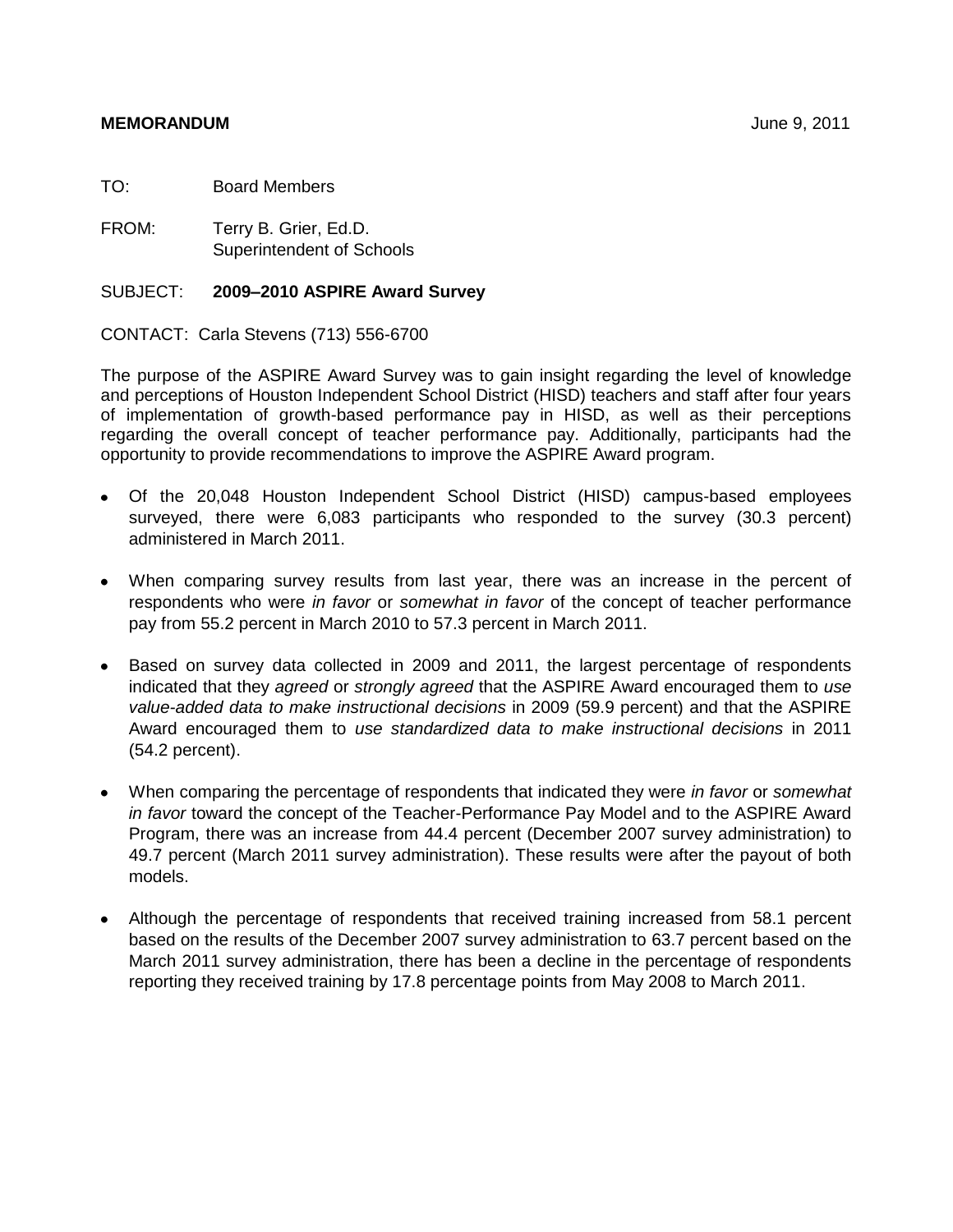In May 2008, 76.3 percent to 81.7 percent of respondents reported *sufficient* to *very high* understanding of value-added analysis, specifically, *how value-added information can help educators* and *how to read and interpret value-added reports*. These percentages increased to 82.0 percent to 84.4 percent in March 2011.

Tung B. Quinc

**Attachment** 

cc: Superintendent's Direct Reports Chief Schools Officers School Improvement Officers School Office Accountability Managers Bill Horwath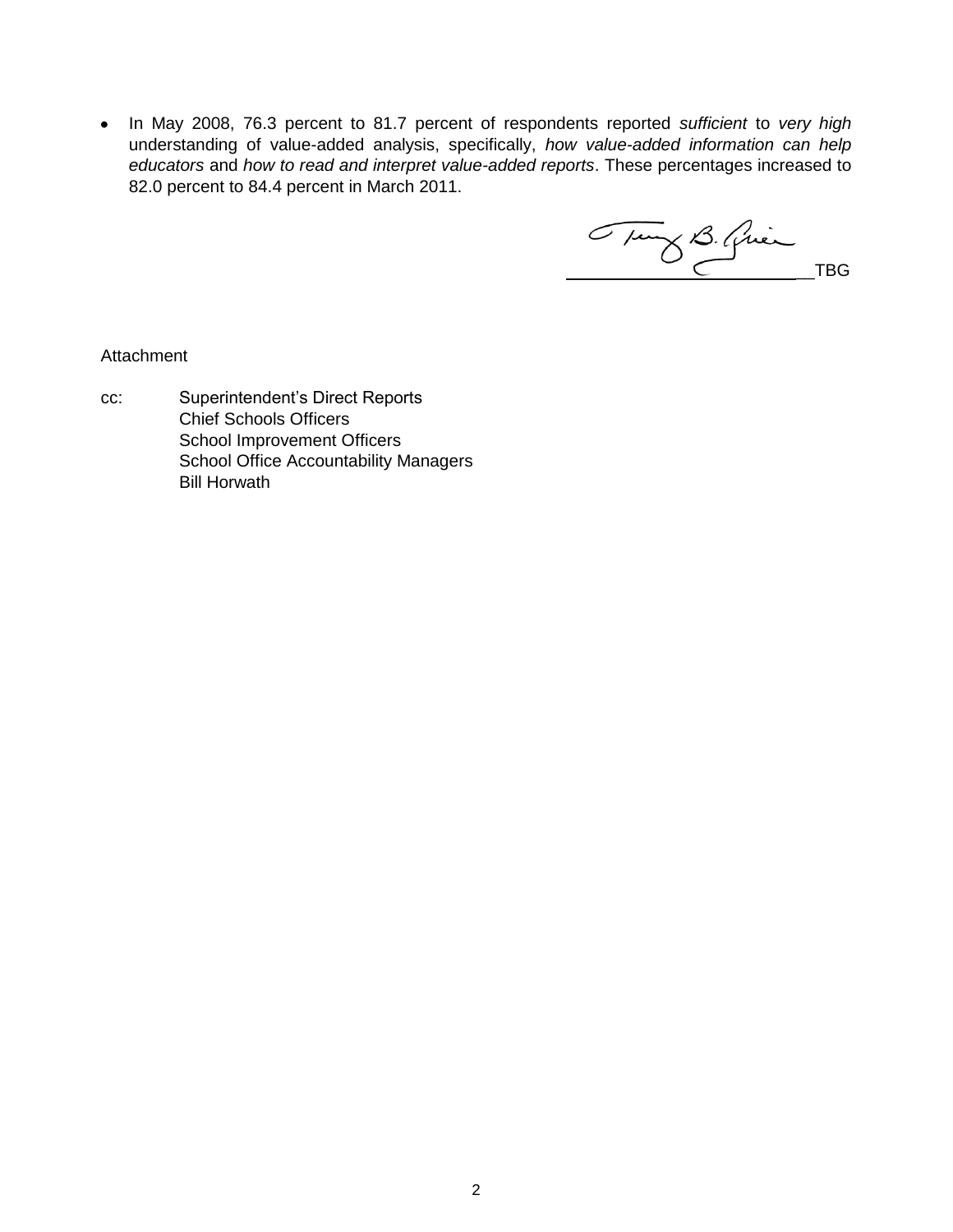

# **2009–2010 ASPIRE Award Survey Spring 2011**

**Department of Research and Accountability Houston Independent School District**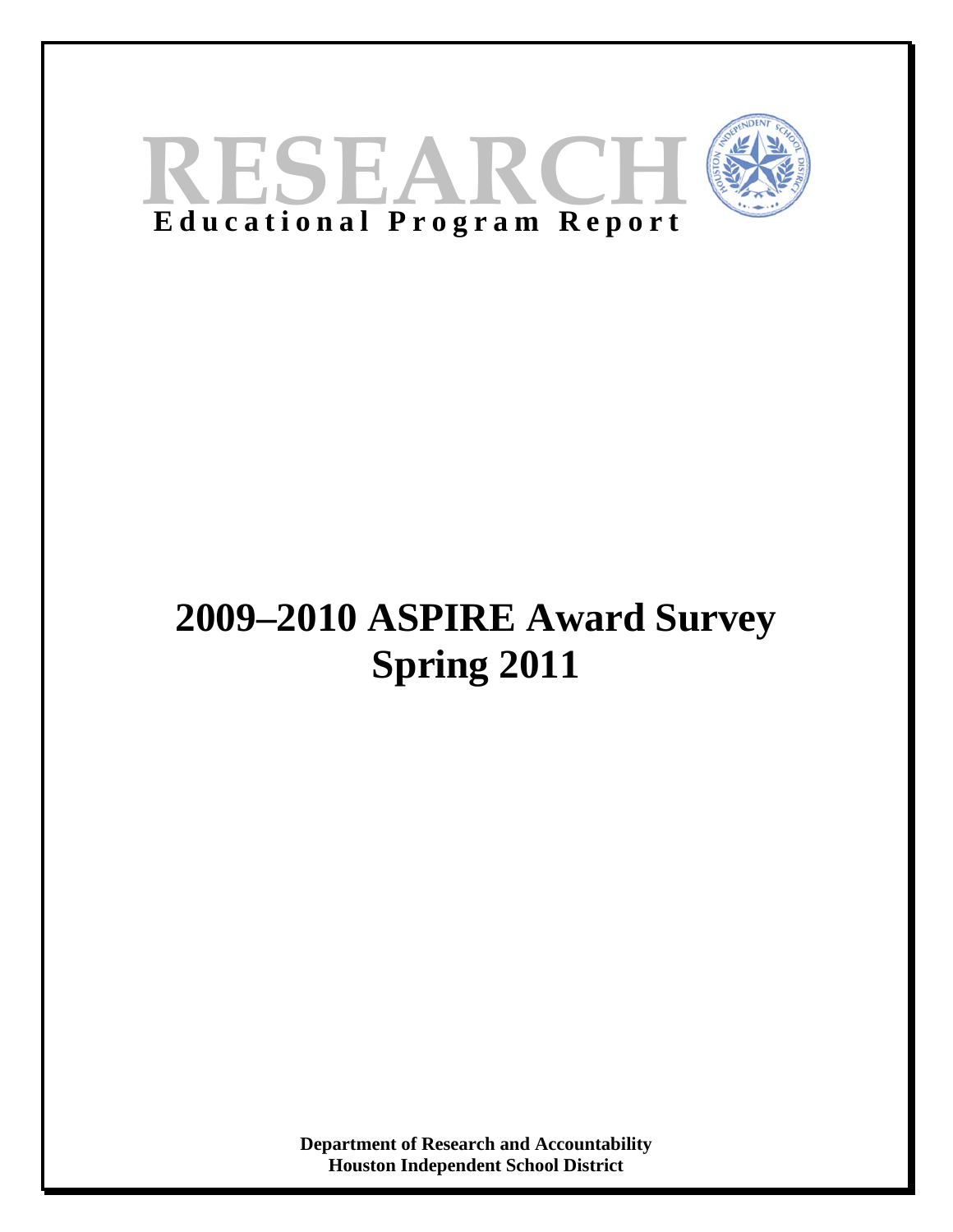

## **2011 Board of Education**

**Paula M. Harris** PRESIDENT

**Manuel Rodríguez Jr.** FIRST VICE PRESIDENT

**Anna Eastman** SECOND VICE PRESIDENT

**Carol Mims Galloway SECRETARY** 

**Michael L. Lunceford** ASSISTANT SECRETARY

**Lawrence Marshall Greg Meyers Harvin C. Moore Juliet K. Stipeche**

**Terry B. Grier, Ed.D.** SUPERINTENDENT OF SCHOOLS

**Carla Stevens** ASSISTANT SUPERINTENDENT DEPARTMENT OF RESEARCH AND ACCOUNTABILITY

**Laurie S. Zimmerman, Ph.D. and Jennifer O'Brien** RESEARCH SPECIALISTS

**Don Hilber** RESEARCH MANAGER

#### **Houston Independent School District**

Hattie Mae White Educational Support Center 4400 West 18th Street Houston, Texas 77092-8501

Website: www.houstonisd.org

It is the policy of the Houston Independent School District not to discriminate on the basis of age, color, handicap or disability, ancestry, naitonal origin, marital status, race, religion, sex, veteran status, or political affiliation in its educational or employment programs and activities.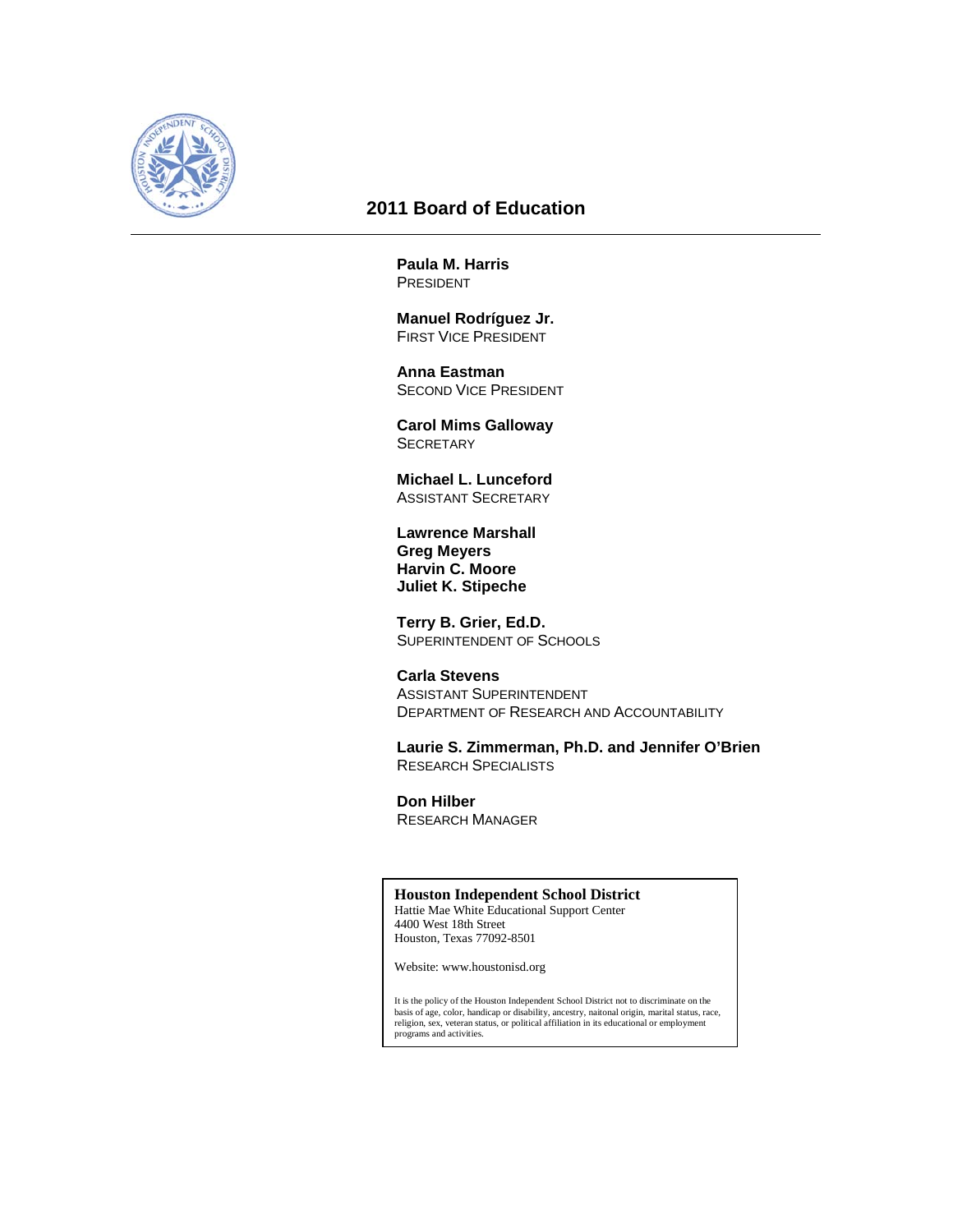## **EXECUTIVE SUMMARY**

# **2009–2010 ASPIRE AWARD SURVEY SPRING 2011**

## **Purpose**

The purpose of the 2009–2010 ASPIRE Award Survey, which was conducted in March 2011, was to gain insight regarding the level of knowledge and perceptions of Houston Independent School District (HISD) teachers and staff after five years of implementation of growth-based performance pay in HISD, as well as their perceptions regarding the overall concept of teacher performance pay. Additionally, participants had the opportunity to provide recommendations for making changes to the current model. The input from the surveys administered over the past five years have served as a venue to improve the AS-PIRE Award program.

## **Key Findings**

## **1. What were the background characteristics of survey respondents?**

- Of the 20,048 Houston Independent School District (HISD) campus-based employees surveyed, there were 6,083 participants who responded to the survey (30.3 percent) administered in March 2011. Among the staff that returned the survey, 57.7 percent were core teachers (Categories A–E), 12.4 percent were elective/ancillary teachers, 10.1 percent were instructional support staff, 6.1 percent were teaching assistants, 8.4 percent were operational support staff, and 5.3 percent were either principals or assistant principals/deans of instruction.
- Half of the respondents held a Bachelor's Degree (50.4 percent) followed by a Master's Degree (34.6 percent). Approximately 80 percent of the respondents were female. Regarding race/ethnicity, 31.9 percent of the survey respondents were either Black or White, 30.2 percent were Hispanic/ Latino, 3.5 percent were Asian, 0.5 percent were American Indian/Alaska Native, 0.2 percent were Native Hawaiian/Other Pacific Islander, and 1.6 percent were multiracial. The average experience in HISD was 13.0 years with the average experience at the current campus being 8.4 years, and the average experience in the current assignment being 7.3 years.
- Out of 5,594 respondents, 90.3 percent indicated that they received an ASPIRE Award for the 2009–2010 school year. Out of 4,543 respondents, 26.5 percent indicated that they received an attendance bonus, while 57.2 percent of the 2,831 respondents indicated that they received an ASPIRE Award under Strand II, an award based on teacher progress.

## **2. What were the perceptions of respondents regarding the concept of teacher performance pay overall?**

 When comparing survey results over the last five years, there was a decrease in the percent of respondents who were *in favor* or *somewhat in favor* of the concept of teacher performance pay from 69.2 percent in December 2007 to 57.3 percent in March 2011. However, the percentage of respondents who were *in favor* or *somewhat in favor* of the concept of teacher performance pay increased from 55.2 percent after the 2010 payout to 57.3 percent after the 2011 payout.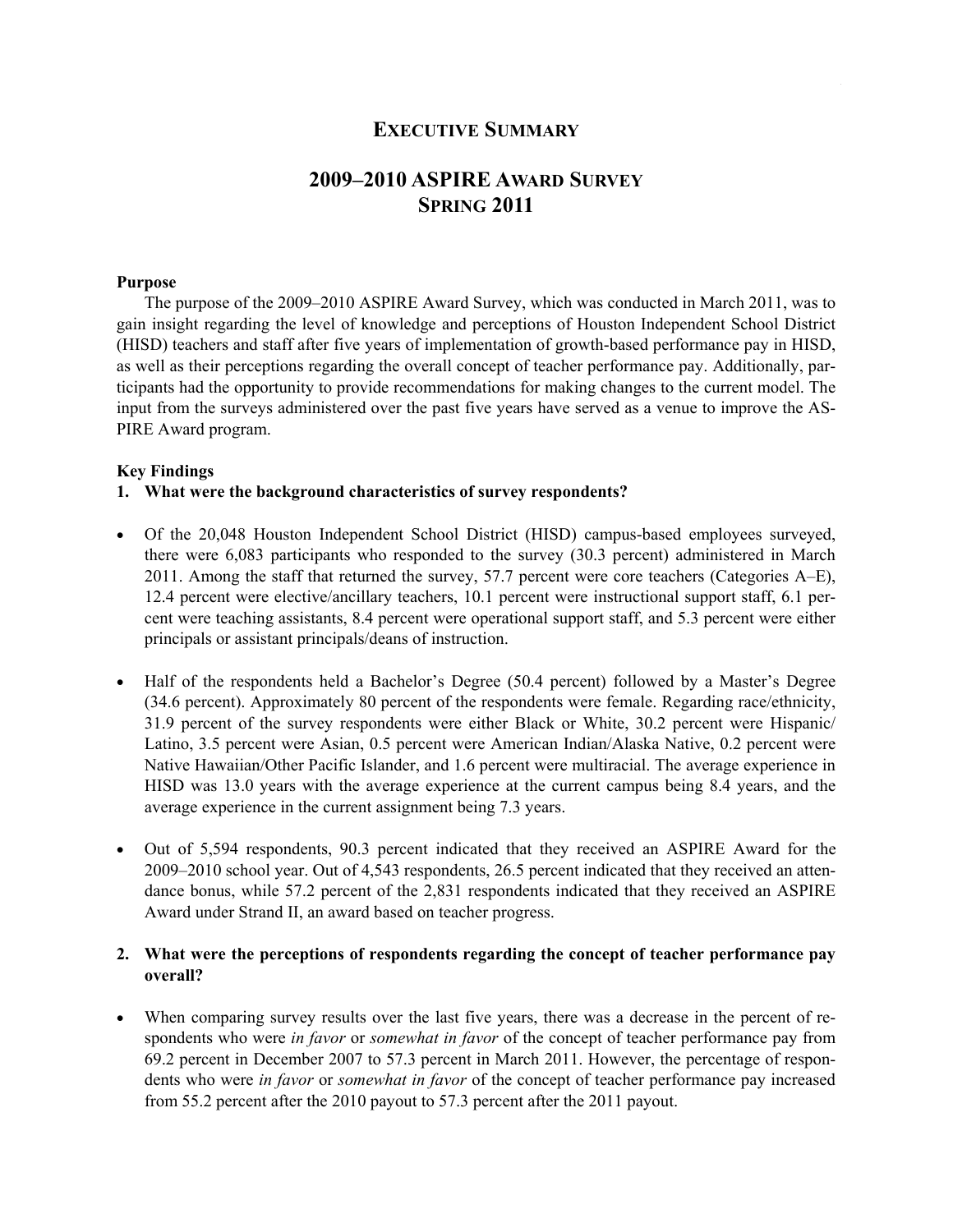- The percentage of core foundation teachers *in favor* or *somewhat in favor* of the concept of performance pay ranged from 54.9 percent for early childhood and primary grade teachers to 62.2 percent for high school teachers.
- When comparing survey results over the last five years, there was an increase in the percent of respondents who were *somewhat opposed* or *opposed* to the concept of teacher performance pay from 18.8 percent in December 2007 to 24.2 percent in March 2011, although there was a decrease from 25.9 percent in 2010.
- Of the respondents that indicated that they were eligible to receive an award and who indicated a particular eligibility category, 78.3 percent of assistant principals/deans of instruction indicated they were *somewhat in favor* or *in favor* toward the concept of teacher performance pay, reflecting the highest level of agreement of all the eligibility categories. This was followed by principals at 76.0 percent, core foundation high school teachers at 62.2 percent, and core teachers, grades 3–8, departmentalized at 61.3 percent.
- Of the respondents that indicated that they were eligible to receive an award and who indicated a particular eligibility category, 32.4 percent of elective/ancillary teachers indicated that they were *somewhat opposed* or *opposed* toward the concept of teacher performance pay, reflecting the highest level of disagreement to the statement.
- For those respondents that self-reported they were *Not Eligible* to receive an ASPIRE award, 52.4 percent were *somewhat in favor* or *in favor* and 28.8 percent were *somewhat opposed* or *opposed*  toward the concept of teacher performance pay.
- **3. What were the perceptions of respondents regarding their level of agreement to specific instructional practices or behaviors encouraged by the ASPIRE Award program?**
- Based on survey data collected in 2009 and 2011, the largest percentage of respondents indicated that they *agreed* or *strongly agreed* that the ASPIRE Award encouraged them to *use value-added data to make instructional decisions* in 2009 (59.9 percent) and that the ASPIRE Award encouraged them to *use standardized data to make instructional decisions* in 2011 (54.2 percent).
- Based on survey data collected in 2009 and 2011, the largest percentage of respondents indicated that they *disagreed* or *strongly disagreed* that the ASPIRE Award encouraged them to *come to work on a daily basis* (27.3 and 31.4, respectively).
- When comparing 2009 to 2011 survey results, there was a decrease in the percentage of respondents that indicated that they *agreed* or *strongly agreed* for all nine items with differences ranging from –2.9 (*The ASPIRE Award encourages me to come to work on a daily basis*) to –8.4 (*The ASPIRE Award encourages me to use value-added data to make instructional decisions*).

## **4. What were the perceptions and level of understanding of respondents regarding the Teacher Performance-Pay Model (TPPM) and the ASPIRE Award program?**

 When comparing the percentage of respondents that indicated they were *in favor* or *somewhat in favor* toward the 2005–2006 Teacher-Performance Pay Model and to the specific ASPIRE Award Program for that year, there was an increase from 44.4 percent (December 2007 survey administra-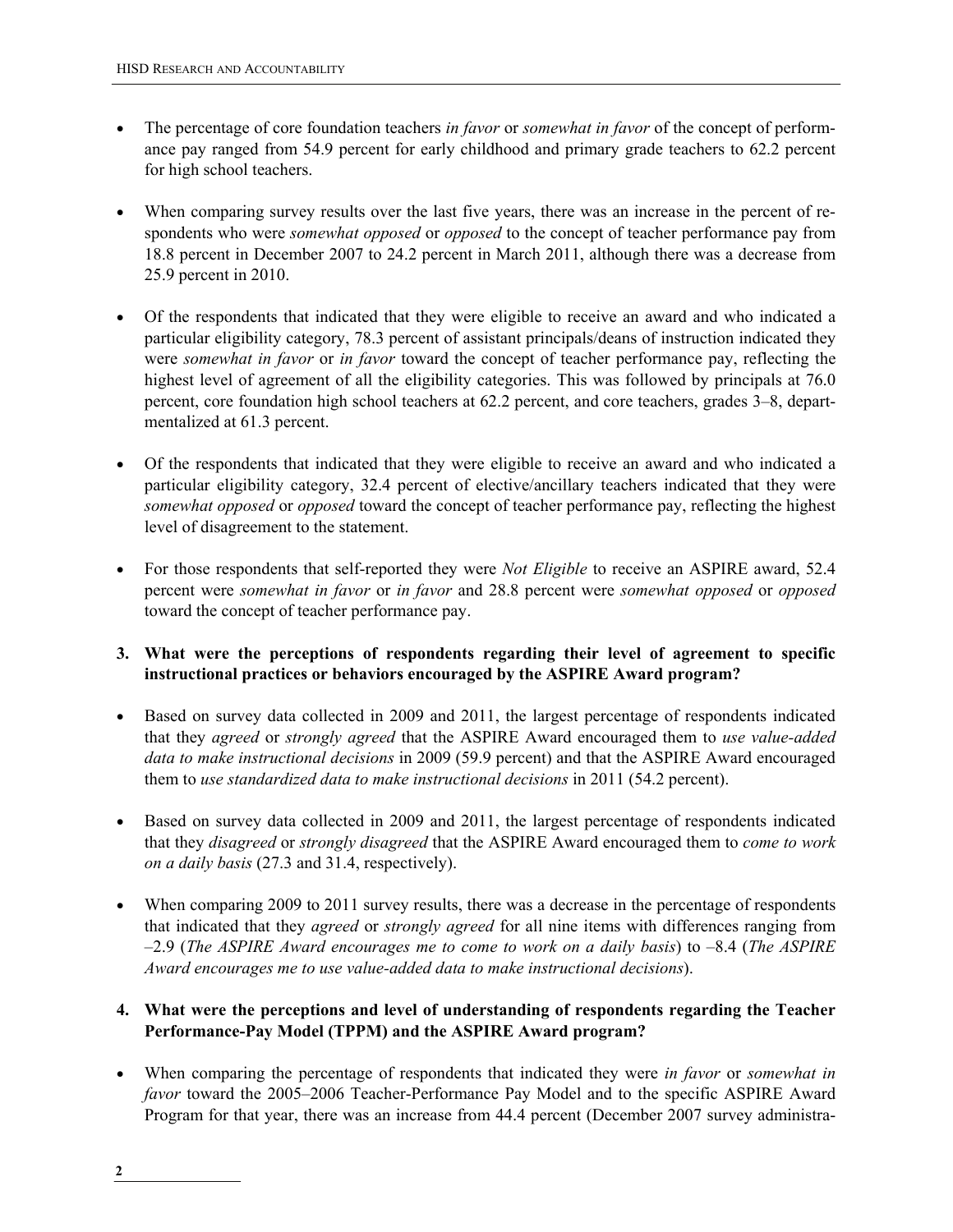tion) to 49.7 percent (March 2011 survey administration). These results were after the payout of both models.

- When comparing survey results after each payout, the percentage of respondents that indicated they were *somewhat opposed* or *opposed* toward the 2005–2006 Teacher Performance-Pay Model and to the ASPIRE Award Program decreased by 14.2 percentage points over a five-year period.
- When comparing ASPIRE May 2008 to May 2011 results, there was an increase in the percentage of respondents that indicated their level of understanding of the ASPIRE Award Program was *high* or *very high* by 12.3 percentage points to 39.7 percent. Alternatively, there was a decrease in the percentage of respondents that indicated their level of understanding of the ASPIRE Award Program was *low* or *very low* by 5.4 percentage points to 12.0 percent when comparing May 2008 to March 2011.
- When comparing survey results from March 2010 to March 2011, there was a decrease in the percentage of respondents that indicated their level of understanding of the ASPIRE Award Program was *very low* or *low* (20.4 percentage points), as well as an increase in the percentage of respondents that indicated their level of understanding of the ASPIRE Award Program was *high/very high* (23.0 percentage points).
- Based on respondent data from the eleven eligibility categories, principals and assistant principals indicated a greater level of understanding than core teachers, elective/ancillary teachers, instructional support staff, teaching assistants, operational support staff, and those indicating that they were *Not Eligible* to receive an ASPIRE award.
- **5. How many respondents attended training for the 2009–2010 ASPIRE Award program, and how many training sessions were completed related to the ASPIRE Award educationalimprovement model?**
- Although the percentage of respondents that received training increased from 58.1 percent based on the results of the December 2007 survey administration to 67.3 percent based on the March 2011 survey results, there has been a decline in the percentage of respondents that received training by 17.8 percentage points from May 2008 to March 2011.
- When comparing survey results from May 2008 to March 2011, there was an increase in the percentage of respondents that indicated they did not receive training by 20.0 percentage points.
- The highest percentage of respondents completed one training session (29.6 percent) based on the results from the March 2011 survey.
- Based on survey data collected in 2008 and 2011, the training component for which the largest percentage of respondents indicated a *very high* or *high* level of understanding centered on *how valueadded information can help educators* (36.6 percent and 40.5 percent, respectively).
- Based on survey data collected in 2008 and 2011, the training component for which the largest percentage of respondents indicated a *very low* or *low* level of understanding focused on *how the AS-PIRE awards were calculated/determined* (33.9 percent and 30.8 percent, respectively).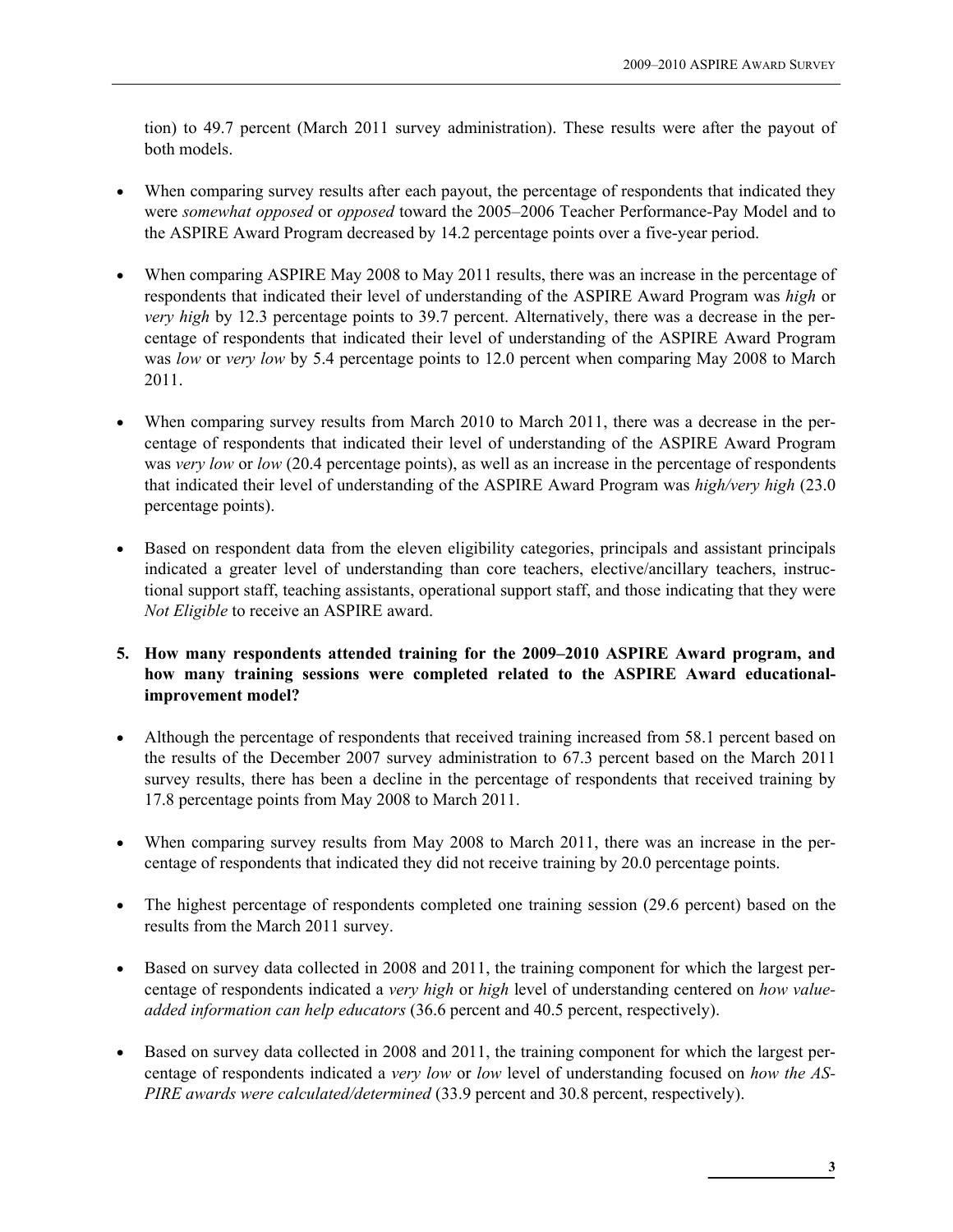- In May 2008, 76.3 percent to 81.7 percent of respondents reported *sufficient* to *very high* understanding of value-added analysis, specifically, *how value-added information can help educators* and *how to read and interpret value-added reports*. These percentages increased to 82.0 percent to 84.4 percent in March 2011.
- Based on the May 2009 and March 2011 ASPIRE survey data, there was a decline in the percentage of survey respondents from 44.7 percent to 38.7 percent who *strongly agreed* or *agreed* that there was a connection between classroom instruction and ASPIRE Award results.
- On the 2009 and 2011 survey administration, the statement for which the largest percentage of respondents indicated *strongly agree* or *agree* centered on continuing the ASPIRE Award and modifying the model on an annual basis (56.7 and 45.9, respectively).
- Based on March 2011 results, a higher percentage of respondents *strongly disagreed* or *disagreed*  that their maximum award amount adequately recognized their efforts to increase student progress (42.2 percent) compared to 27.2 percent who were *neutral* and 30.5 percent who *agreed* or *strongly agreed*.
- Based on survey results from May 2009 and March 2011, 36.0 percent and 35.7 percent of respondents *strongly disagreed* or *disagreed* that their maximum award amount encouraged them to remain in a campus-based position compared to 33.5 percent of respondents who *agreed* or *strongly agreed*  and 30.5 percent and 30.8 percent who were *neutral*.
- For 2011, 50.0 percent of principals and 48.4 percent of assistant principals/deans of instruction *agreed* or *strongly agreed* that their maximum ASPIRE Award adequately recognized their efforts to increase student progress, reflecting the highest levels of agreement compared to the remaining eligibility categories and for those respondents indicating they were not eligible to receive an award.

## **6. What was the level of effectiveness for communicating information about the ASPIRE Award?**

- When comparing results from May 2009 to March 2011, *knowing when specific information about my ASPIRE Award was available* reflected the area of communication for which respondents indicated the highest increases for effectiveness (8.7 percentage points).
- Based on the results of the March 2011 survey, 39.4 percent of respondents reported the ASPIRE email as being *very effective*, reflecting the highest percentage for effectiveness when compared to the other six venues used to communicate information about the ASPIRE Award program.

#### **7. How did respondents rate the current teacher and principal appraisal system?**

- On a scale from 1 to 5, with 1 being *Not at All* and 5 being *Very*, the mean rating score for the current teacher appraisal system was a 3.5 for being *rigorous* and a 3.1 for being *fair*.
- On a scale from 1 to 5, with 1 being *Not at All* and 5 being *Very*, the mean rating score for the current principal appraisal system was a 3.3 for being *rigorous* and a 3.1 for being *fair*.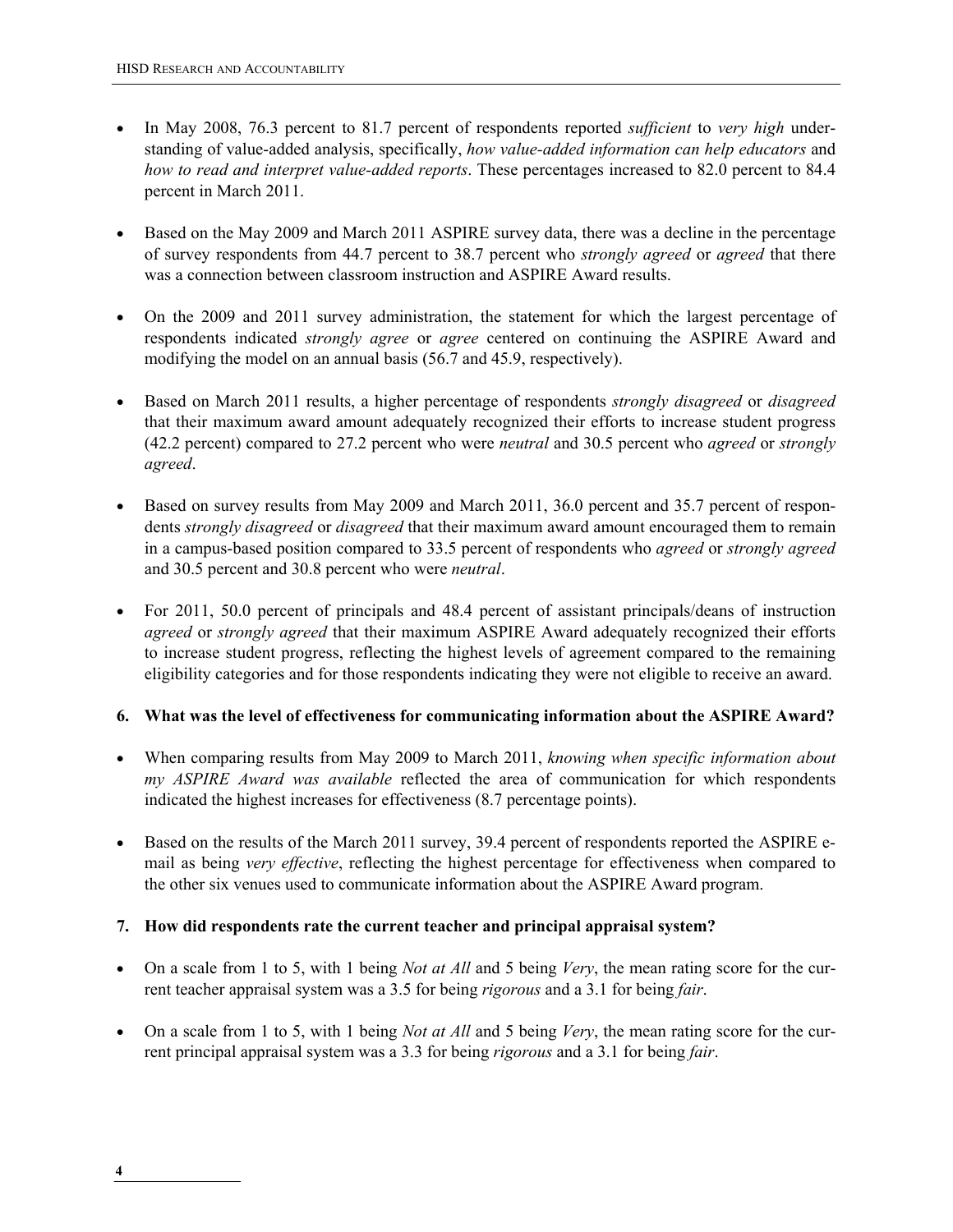## **8. What were the recommendations for changing the 2009–2010 ASPIRE Award suggested by respondents?**

 Out of a total of 6,083 respondents on the March 2011 survey, 2,709 or 44.5 percent of the respondents provided at least one response for improving the 2009–2010 ASPIRE Award model. The four highest emergent categories based on the percentage of the responses centered on making the model equitable, transparent, and inclusive so that all employees were treated equally, compensated equally, or had the opportunity to receive the same amount of award as the top dollar earners (19.7 percent), commentary describing how the money should be allocated, including salary increases or across the board raises (18.2 percent), factors perceived to impact student academic growth or calculation of growth (13.3 percent) and discontinuing the ASPIRE Award Program (13.0 percent).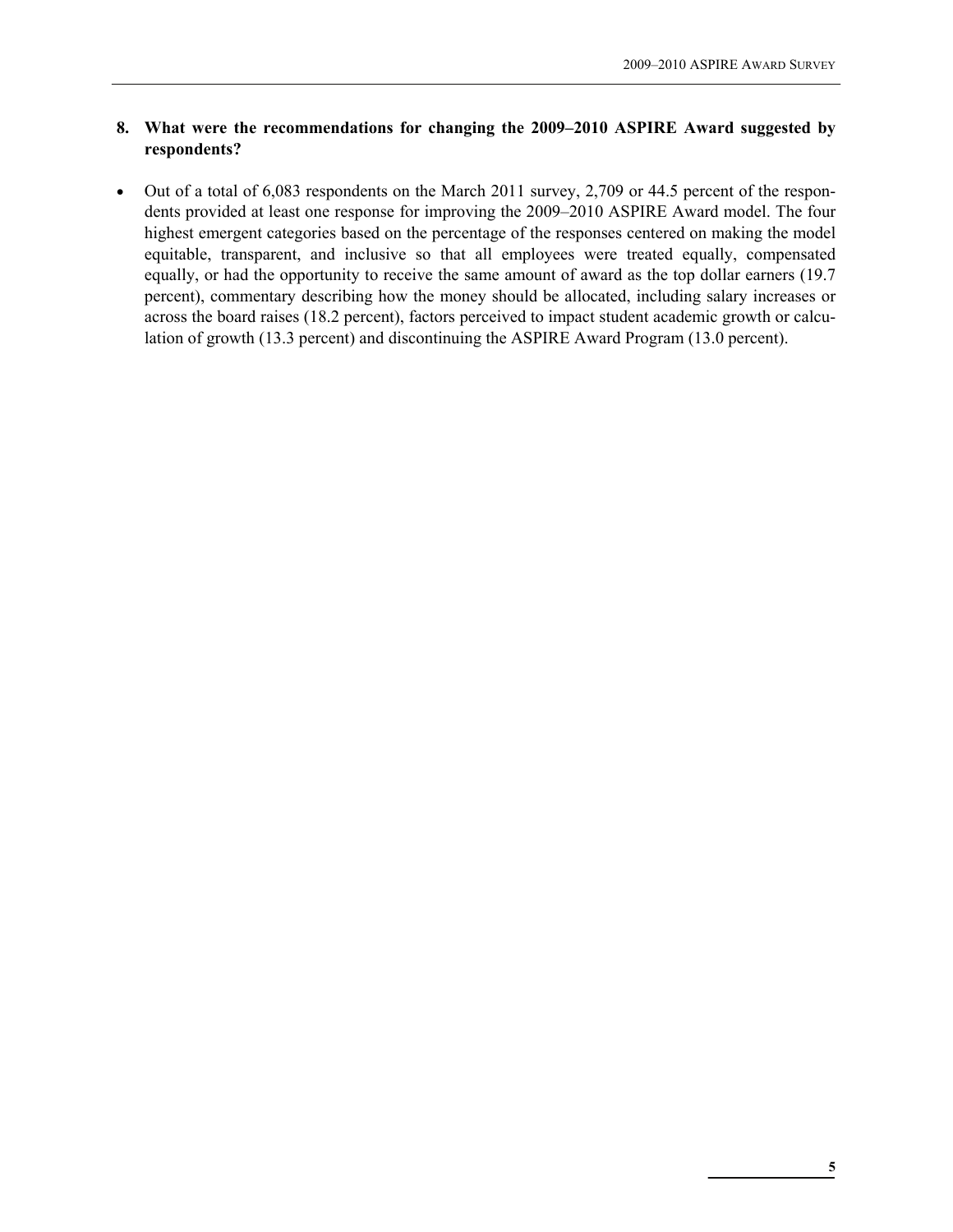# **2009–2010 ASPIRE AWARD SURVEY SPRING 2011**

#### **Purpose**

The purpose of the 2009–2010 ASPIRE Award Survey, which was conducted in March 2011, was to gain insight regarding the level of knowledge and perceptions of Houston Independent School District (HISD) teachers and staff after five years of implementation of growth-based performance pay in HISD, as well as their perceptions regarding the overall concept of teacher performance pay. Additionally, participants had the opportunity to provide recommendations for making changes to the current model. The input from the surveys administered over the past five years have served as a venue to improve the ASPIRE Award program.

#### **Program Rationale, Goals, and Principles**

On January 12, 2006, the Houston Independent School District (HISD) Board of Education approved the Teacher Performance-Pay Program (TPPM) awarding teachers financial incentives based on three strands of performance pay. These strands involved campus-level performance on the state accountability rating and individual teacher performance on the basis of student progress on state and district assessment programs. The awards were paid out in January, 2007. The experience gained in the first year and consultations with national experts and teachers provided the impetus for recommending the improvement and enhancement of the model which then became the award program for the district's school improvement framework, "Accelerating Student Progress: Increasing Results and Expectations" (ASPIRE). The ASPIRE Award program has completed its fourth year of payout, occurring in January 2011 (the fifth payout for performance pay in the district).

 The purpose of the ASPIRE Award Model is to reward teachers for their efforts in improving the academic growth of their students. ASPIRE Award employs a value-added methodology that provides teachers with the information that they need to facilitate and measure student progress at the student, classroom, and campus levels. The ASPIRE Award is dedicated to achieving the following goals:

- Encourage cooperation in Professional Learning Communities;
- Be aligned with the district's other school-improvement initiatives;
- Use value-added data based on a national expert's methodology to reward teachers reliably and consistently for student progress;
- Include core teachers at all grade levels, early childhood through grade 12; and

The ASPIRE Award is based on the following principles:

- Performance pay drives academic performance;
- Good teaching occurs in all schools;
- Teamwork is valuable;
- Performance pay does not replace a competitive base salary, and
- Performance pay systems are dynamic and evolve over time.

Given these goals and principles, the ASPIRE Award involves three different strands of academic performance: Strand I–Value-added Campus Improvement (Campus-Level Growth); Strand II–Valueadded Core Teacher Improvement (Individual Teacher, Department, and/or Campus Growth); and Strand III–Campus Improvement and Achievement based on Texas Education Agency (TEA) accountability, Campus writing achievement for all academic levels, and Comparable Improvement on the Texas Assessment of Knowledge and Skills (TAKS) (Campus-Level Growth and Performance) for middle and elementary schools and Advanced Placement (AP), International Baccalaureate (IB), and Dual Credit participation and AP and IB performance for high schools. Under the model, every HISD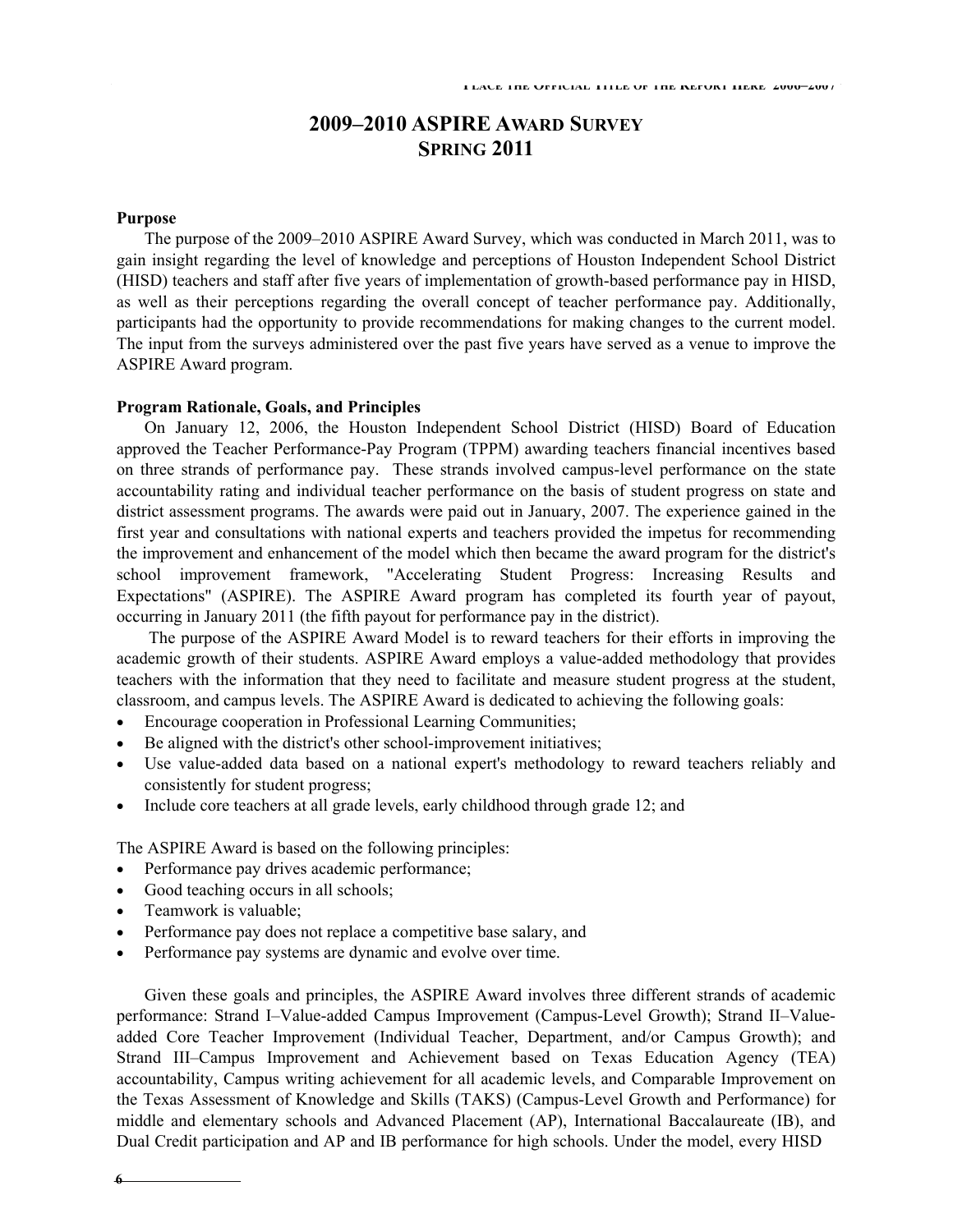teacher has the opportunity to participate in at least two strands of the ASPIRE Awards (Strands I and III).

## **Methods**

#### **Instrument Development/Data Collection**

The 2009–2010 ASPIRE Award program survey was developed to determine the perceptions and level of knowledge of participants regarding the 2009–2010 ASPIRE Award program paid out in January 2011. The survey items were developed from previous surveys, and the modified instrument was piloted by members of the 2010–2011 ASPIRE Award Program Advisory Committee. In addition, the instrument was reviewed by the Center for Educator Compensation Reform (CECR) in 2008–2009. Feedback from the ASPIRE Award Program Advisory Committee and CECR was incorporated into the design. The final survey was reviewed and approved by members of the ASPIRE Award Executive Committee. The 2009–2010 ASPIRE Award Survey was administered on-line from Tuesday, February 22, 2011 to Friday, March 25, 2011. A reminder to complete the survey was sent to all campus-based employees on Tuesday, March 22, 2011. For reporting purposes, the survey administration will be referred to as the March 2011 administration.

The survey instrument was designed to allow participants to give their opinions and attitudes regarding the concept of performance pay and their level of understanding regarding the ASPIRE Award program. Questions employed a Likert scale or single-response format, with respondents given the opportunity to provide additional comments on open-ended questions. Open-ended questions centered on ways to collect feedback regarding motivation, provide areas for which communication was not effective, and to provide recommendations for making changes to the current model. The responses were completely anonymous through Survey Monkey with no IP addresses collected. The survey instructions with the embedded link to access the survey were sent directly to campus-based employees. The data obtained from the completed surveys were downloaded from Survey Monkey and analyzed using SPSS and ACCESS.

Previous surveys were administered in March 2010 after the 2008–2009 ASPIRE Award Program was paid in January 2010, May 2009 after the 2007–2008 ASPIRE Award program was paid in January 2009, May 2008 after the 2006–2007 ASPIRE Award program was paid in January 2008, and in December 2007 after the 2005–2006 TPPM was paid in January 2007. For this report, when comparisons are made that include previous survey results, the information is presented by survey administration date. For example, the March 2010 survey administration referred to the 2008–2009 AS-PIRE Award Model, the May 2009 survey administration referred to the 2007–2008 ASPIRE Award Model, etc.

#### **Survey Participants**

Survey invitations were sent to a total of 20,048 Houston Independent School District (HISD) campus-based employees on February 22, 2011, with 6,083 participants who responded to the survey (30.3 percent). **Table 1** provides a five-year summary of survey response rates by pay for performance model. Over the past five years, the response rate increased from 11.4 percent for the December 2007 administration to 30.3 percent for the March 2011 administration.

| Table 1. Five Year Summary of Survey Response Rates by Pay for Performance Model |                       |            |                          |                    |          |  |  |  |
|----------------------------------------------------------------------------------|-----------------------|------------|--------------------------|--------------------|----------|--|--|--|
|                                                                                  | Date of Survey        |            |                          | # of               | Response |  |  |  |
| <b>Model and Year</b>                                                            | <b>Administration</b> | Population | <b>Sample</b>            | <b>Respondents</b> | Rate     |  |  |  |
| 2005-2006 TPPM                                                                   | December 2007         | 16,296     |                          | 1.851              | 11.4     |  |  |  |
| 2006-2007 ASPIRE Award                                                           | May 2008              | 16,504     | $\overline{\phantom{a}}$ | 6,383              | 38.7     |  |  |  |
| 2007-2008 ASPIRE Award                                                           | May 2009              | 16.907     | 8.073                    | 4.102              | 50.8     |  |  |  |
| 2008-2009 ASPIRE Award                                                           | March 2010            | 19,312     | $\,$                     | 7,284              | 37.7     |  |  |  |
| 2009–2010 ASPIRE Award                                                           | March 2011            | 20.048     |                          | 6.083              | 30.3     |  |  |  |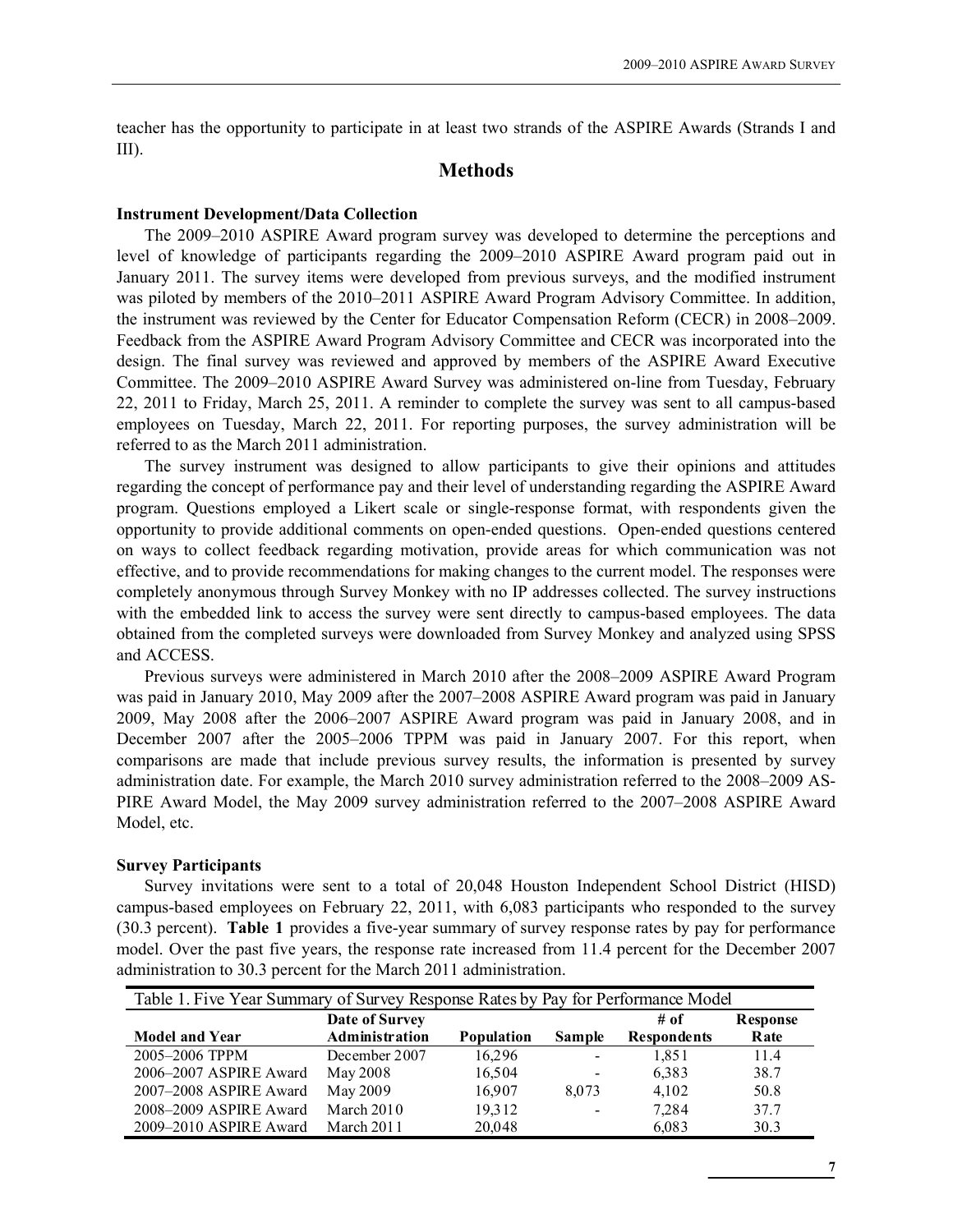If survey participants were employed by HISD during the 2009–2010 school year, they were asked to indicate their eligibility status and categorization, for which 5,221 of the 6,083 respondents indicated their eligibility status and ASPIRE Award categorization (see **Table 2**).

| Table 2.                                                     | Number and Percent of Survey Respondents by Eligibility and Categorization, |         |  |  |  |  |  |  |
|--------------------------------------------------------------|-----------------------------------------------------------------------------|---------|--|--|--|--|--|--|
| 2009–2010 ASPIRE Award, March 2011 Survey Administration     |                                                                             |         |  |  |  |  |  |  |
| Category                                                     | # of Respondents                                                            | Percent |  |  |  |  |  |  |
| A. Core Foundation Teachers, Grades 3–6, Self-Contained      | 455                                                                         | 8.7     |  |  |  |  |  |  |
| B. Core Foundation Teachers, Grades 3–8, Departmentalized    | 805                                                                         | 15.4    |  |  |  |  |  |  |
| C. Core Foundation Teachers, Grades 9–12                     | 495                                                                         | 9.5     |  |  |  |  |  |  |
| D. Core Foundation Teachers, Early Childhood Through Grade 2 | 928                                                                         | 17.8    |  |  |  |  |  |  |
| E. Core Special Education Teachers-No Value-Added Report     | 327                                                                         | 6.3     |  |  |  |  |  |  |
| F. Elective/Ancillary Teachers                               | 648                                                                         | 12.4    |  |  |  |  |  |  |
| G. Instructional Support Staff                               | 526                                                                         | 10.1    |  |  |  |  |  |  |
| H. Teaching Assistants                                       | 320                                                                         | 6.1     |  |  |  |  |  |  |
| I. Operational Support Staff                                 | 8.4                                                                         |         |  |  |  |  |  |  |
| 141<br>2.7<br>J. Principal                                   |                                                                             |         |  |  |  |  |  |  |
| K. Assistant Principals/Deans of Instruction                 | 138                                                                         | 2.6     |  |  |  |  |  |  |
| <b>Total</b>                                                 | 5.221                                                                       | 100.0   |  |  |  |  |  |  |

#### **Data Analysis**

Both quantitative and qualitative research methods were employed to analyze the results of the surveys. Descriptive statistics in terms of frequencies, percentages, and cross tabulations were used to examine the single-response items and items employing a Likert scale. Percentages do not always add up to 100 due to rounding. Items that were skipped or for which respondents answered "N/A" were coded as missing data, and not included in the analysis. For the open-ended questions, qualitative analysis used the PASW text analytic statistical package to develop emergent categories as well as the text analytic feature from Survey Monkey. The results were reported using frequency counts and percentages based on the number of responses. Results from selected items were compared with previous survey administrations to gain a longitudinal perspective regarding perceptions, level of knowledge, and feedback.

#### **Data Limitations**

Changes in the structure of the survey as well as coding practices limited to some degree comparisons to the results of previously developed survey instruments. For the March 2011 survey administration, data quality checks were conducted and corrected regarding skip patterns, years of experience, and race or ethnicity.

## **Results**

#### **What were the background characteristics of survey respondents?**

#### **Demographics and Experience**

There were sixteen survey items that were designed to collect background information on survey respondents. **Table 3** summarizes the highest educational degree held, gender, race/ethnicity, and average experience in HISD and at the current campus. Half of the respondents held a Bachelor's Degree (50.4 percent) followed by a Master's Degree (34.6 percent). Approximately 80 percent of the respondents were female. Thirty-two percent of the employees were African American and White and 30.2 percent were Hispanic/Latino. The average experience in HISD was 13.0 years with the average experience at the current campus being 8.4 years, and the average experience in their current assignment being 7.3 years.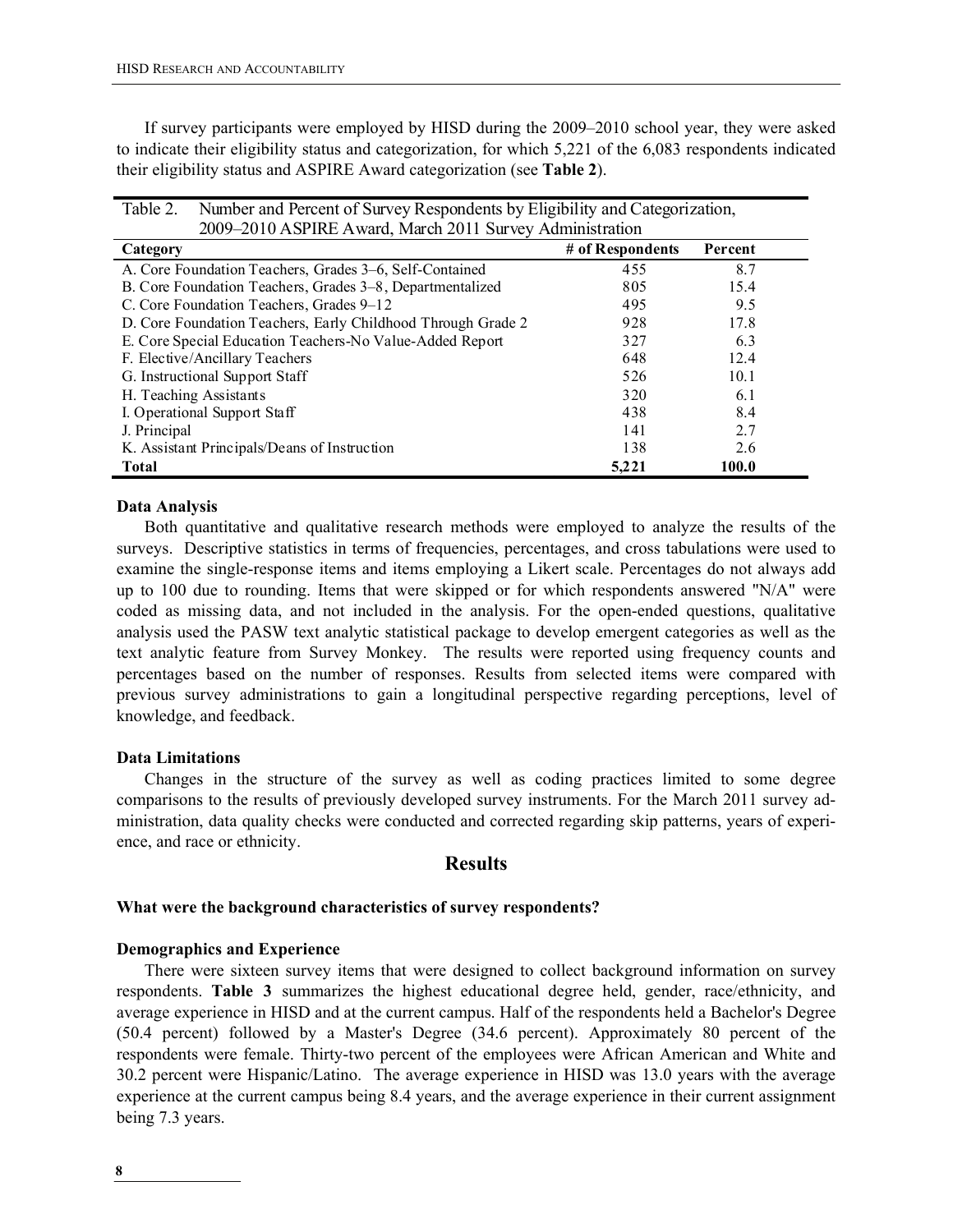| Table 3. Background Characteristics of 2009–2010 ASPIRE Award Survey Respondents |              |               |
|----------------------------------------------------------------------------------|--------------|---------------|
|                                                                                  | N            | $\frac{6}{6}$ |
| <b>Highest Degree Held</b>                                                       |              |               |
| High School                                                                      | 753          | 12.5          |
| Bachelor's Degree                                                                | 3,035        | 50.4          |
| Master's Degree                                                                  | 2,080        | 34.6          |
| Doctoral Degree                                                                  | 152          | 2.5           |
| Gender                                                                           |              |               |
| Male                                                                             | 1,185        | 19.8          |
| Female                                                                           | 4,791        | 80.2          |
| Race/Ethnicity                                                                   |              |               |
| American Indian or Alaska Native                                                 | 41           | 0.7           |
| Asian                                                                            | 211          | 3.5           |
| <b>Black</b>                                                                     | 1,899        | 31.9          |
| Hispanic/Latino                                                                  | 1,800        | 30.2          |
| Native Hawaiian or Other Pacific Islander                                        | 10           | 0.2           |
| White                                                                            | 1,900        | 31.9          |
| Multiracial                                                                      | 96           | 1.6           |
|                                                                                  |              |               |
| Average experience in HISD                                                       | $13.0$ years |               |
| Average experience at current campus                                             | 8.4 years    |               |
| Average experience in current assignment                                         | 7.3 years    |               |

#### **Eligibility, Award, and Certification Status**

Six of the sixteen survey items centered on eligibility, award, and certification status. **Table 4**  summarizes the number and percent of respondents, and the total response count for each item related to the aforementioned categories. Approximately 94 percent of the respondents were employed in HISD for the 2009–2010 school year, and approximately 93 percent were eligible to receive an award. Ninety percent of the respondents indicated that they received an ASPIRE Award, 26.5 percent received an attendance bonus, and 57.2 percent received an ASPIRE Award under Strand II, an award based on teacher progress for the 2009–2010 school year. There were 2.6 percent of respondents that indicated they were teaching in a class for which they were not certified.

Table 4. Number and Percent of Respondents Employed in HISD, Eligibility Status, Award Status, Attendance Bonus Status, Strand II Award Status, and Certification Status

| <b>Item</b>                                                                                       | <b>Yes</b> | N <sub>0</sub> | N     |
|---------------------------------------------------------------------------------------------------|------------|----------------|-------|
| Were you employed in the Houston Independent School District<br>during the 2009–2010 school year? | 93.8       | 6.2            | 6,083 |
| Were you eligible to receive an ASPIRE Award for the 2009-2010<br>school year?                    | 92.9       | 7.1            | 5,614 |
| Did you receive an ASPIRE Award for the 2009–2010 school year<br>(paid out in January 2011)?      | 90.3       | 9.7            | 5,594 |
| Did you receive an attendance bonus for the 2009–2010 school<br>year?                             | 26.5       | 73.5           | 4,543 |
| If you were in Category A–E, did you receive an ASPIRE Award<br>under Strand II?                  | 57.2       | 42.8           | 3,252 |
| During the 2009–2010 school year, were you teaching any class in<br>which you were NOT certified. | 2.6        | 97.4           | 4,664 |

 Respondents were asked whether they received an award from the 2005–2006 Teacher Performance -Pay Model (TPPM) and/or the ASPIRE Award Program. **Figure 1** summarizes the percentage of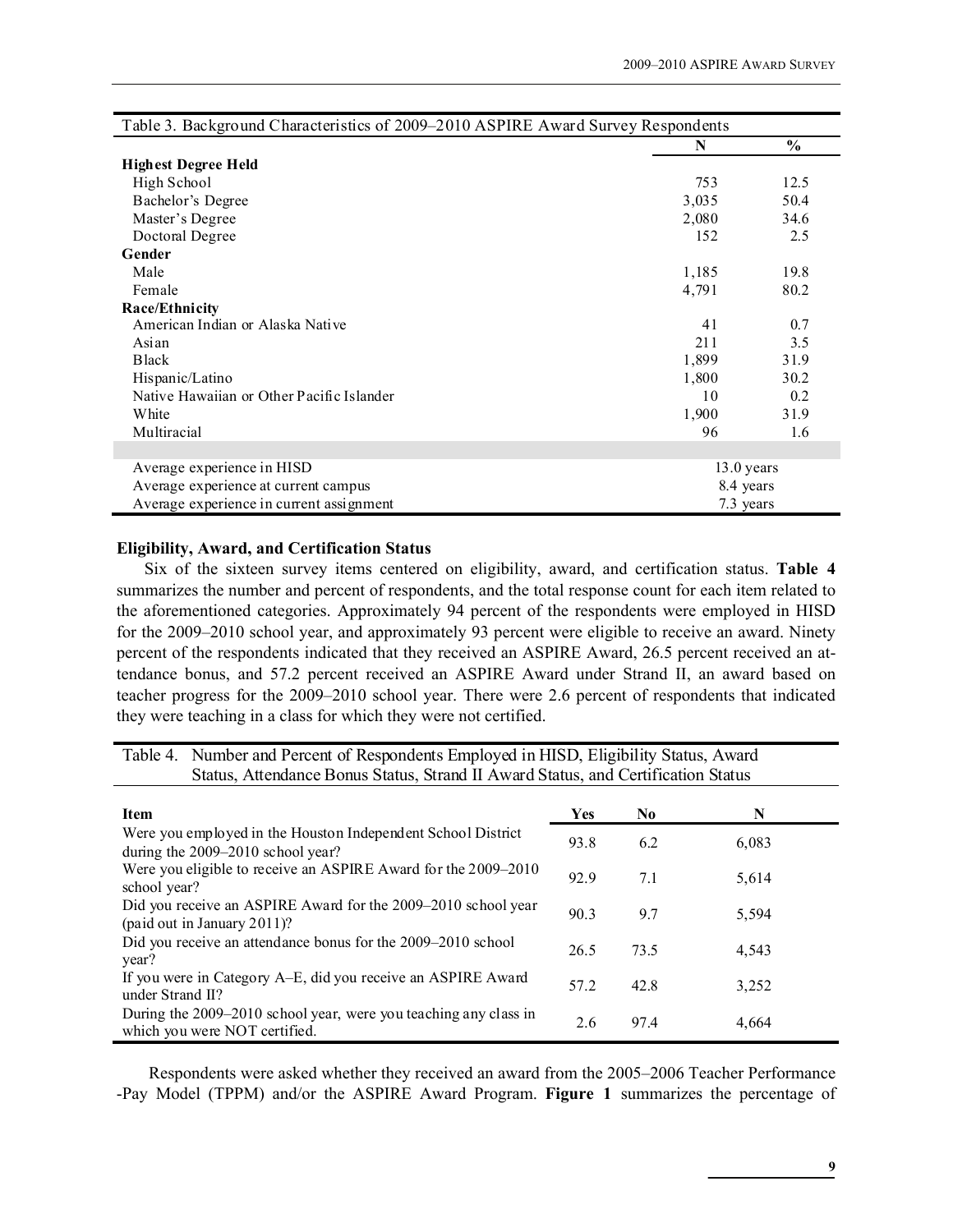respondents that indicated they received an award based upon data provided by respondents after five survey administrations. Survey data were collected after the payout period each year.





- Of the 1,513 December 2007 survey respondents, 65.6 percent indicated that they received an award. Of the 5,376 respondents from the May 2008 survey administration, 79.7 percent indicated that they received an award. Of the 3,745 May 2009 survey respondents, 86.8 percent indicated that they received an ASPIRE Award. Of the 6,564 March 2010 survey respondents, 87.1 percent indicated that they received an ASPIRE Award. Of the 5,594 March 2011 survey respondents, 90.3 percent received an award.
- Over the past five years, the percentage of survey respondents who reported receiving an award increased by 24.7 percentage points.

**Table 5** summarizes the number and percent of respondents teaching in a critical shortage area during the 2009–2010 school year. Percentages are based on the total number of responses because respondents may have taught in more than one critical shortage area. Of the 5,908 responses from campus-based employees, 12.9 percent taught Bilingual Education, 11.4 percent taught special education, 11.1 percent taught mathematics, and 10.5 percent taught science. There were 841 responses to "Other" for identifying a critical shortage area, and a total of 2,357 respondents that indicated they did not teach in a critical shortage area.

| Table 5. Teaching in a Critical Shortage Area: Response Count and Response Percentage, 2009–2010 |       |               |  |  |  |  |  |
|--------------------------------------------------------------------------------------------------|-------|---------------|--|--|--|--|--|
| <b>Critical Shortage Area</b>                                                                    |       | $\frac{6}{9}$ |  |  |  |  |  |
| <b>Bilingual</b>                                                                                 | 763   | 12.9          |  |  |  |  |  |
| Spec.ed                                                                                          | 672   | 11.4          |  |  |  |  |  |
| Math                                                                                             | 656   | 11.1          |  |  |  |  |  |
| Science                                                                                          | 619   | 10.5          |  |  |  |  |  |
| I didn't teach in a critical shortage area                                                       | 2,357 | 39.9          |  |  |  |  |  |
| Other                                                                                            | 841   | 14.2          |  |  |  |  |  |
| <b>Total</b>                                                                                     | 5,908 | 100.0         |  |  |  |  |  |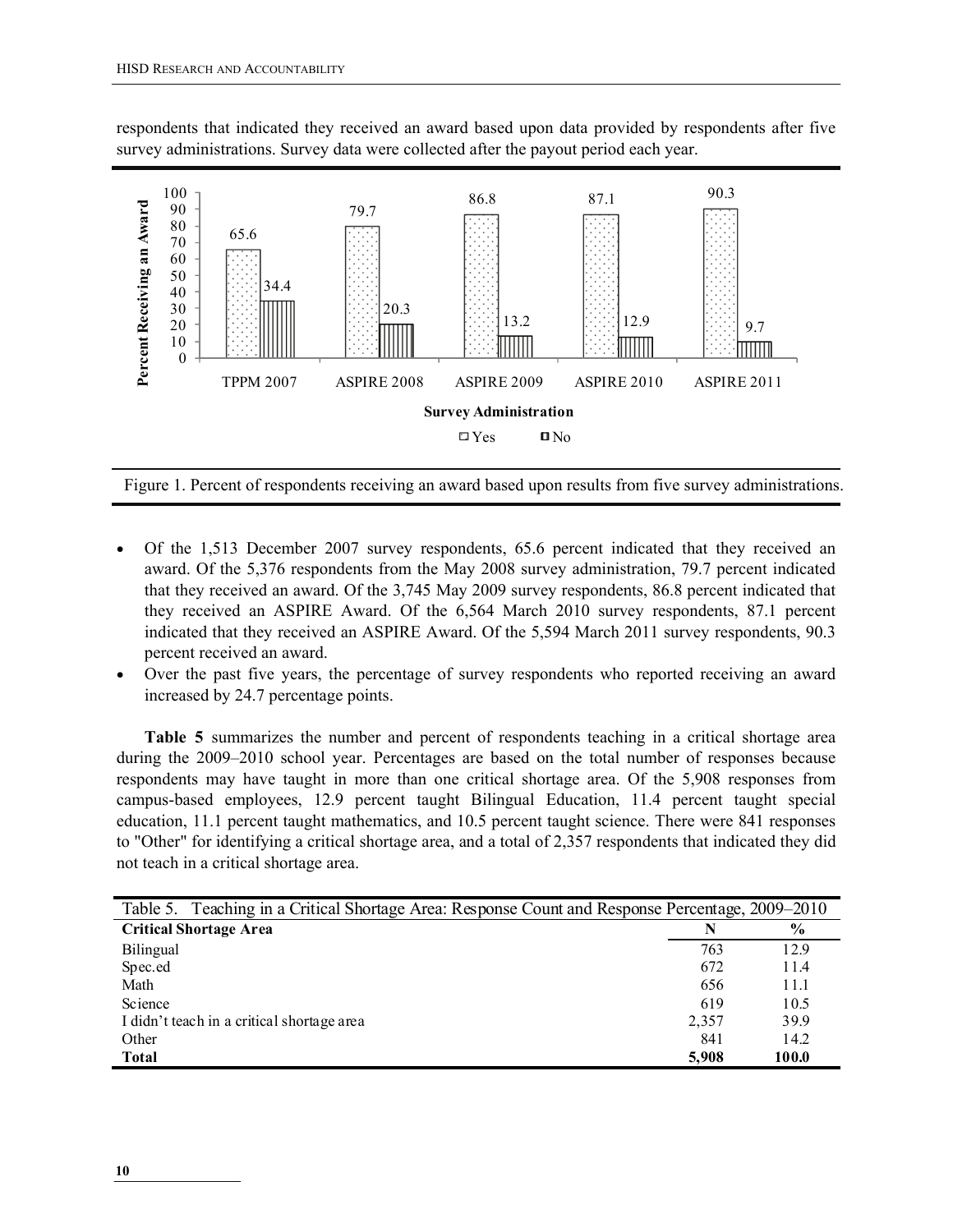## **What were the perceptions of respondents regarding the concept of teacher performance pay overall?**

## **All Respondents**

**Figures 2–4** summarize the results of survey questions focusing on perceptions and level of understanding towards teacher performance pay based upon five different survey administrations.

Although all survey administrations followed the January payout, it is important to understand that eleven months had elapsed from the time of payout until the first survey administration (December 2007). Changes were instituted in the pay for performance model, communication about the model was enhanced, and training on the new model had commenced. Therefore, perceptions about the 2005–2006 Teacher Performance-Pay Model (TPPM) may have been influenced by anticipating these positive changes. Moreover, on February 12, 2010 the Board of Education approved using value-added data as one of 34 criteria to evaluate teacher effectiveness which may have affected perceptions for the March 2010 survey administration (see discussion on p.30).



Figure 2. Percent of respondents indicating favorability toward the concept of performance pay over five years.

- When comparing survey results over the last five years, there was a decrease in the percent of respondents who were *in favor* or *somewhat in favor* of the concept of teacher performance pay from 69.2 percent in December 2007 to 57.3 percent in March 2011.
- When comparing survey results over the last five years, there was an increase in the percent of respondents who were *somewhat opposed* or *opposed* to the concept of teacher performance pay from 18.8 percent in December 2007 to 24.2 percent in March 2011.
- The percentage of campus-based staff *in favor* or *somewhat in favor* of the concept of teacher performance-pay increased from 55.2 percent after the 2010 payout to 57.3 percent after the 2011 payout, while the percentage *opposed* decreased.

Over the past five years, survey respondents were asked to indicate their perceptions about the concept of receiving performance pay based on individual student growth as seen in **Figure 3.**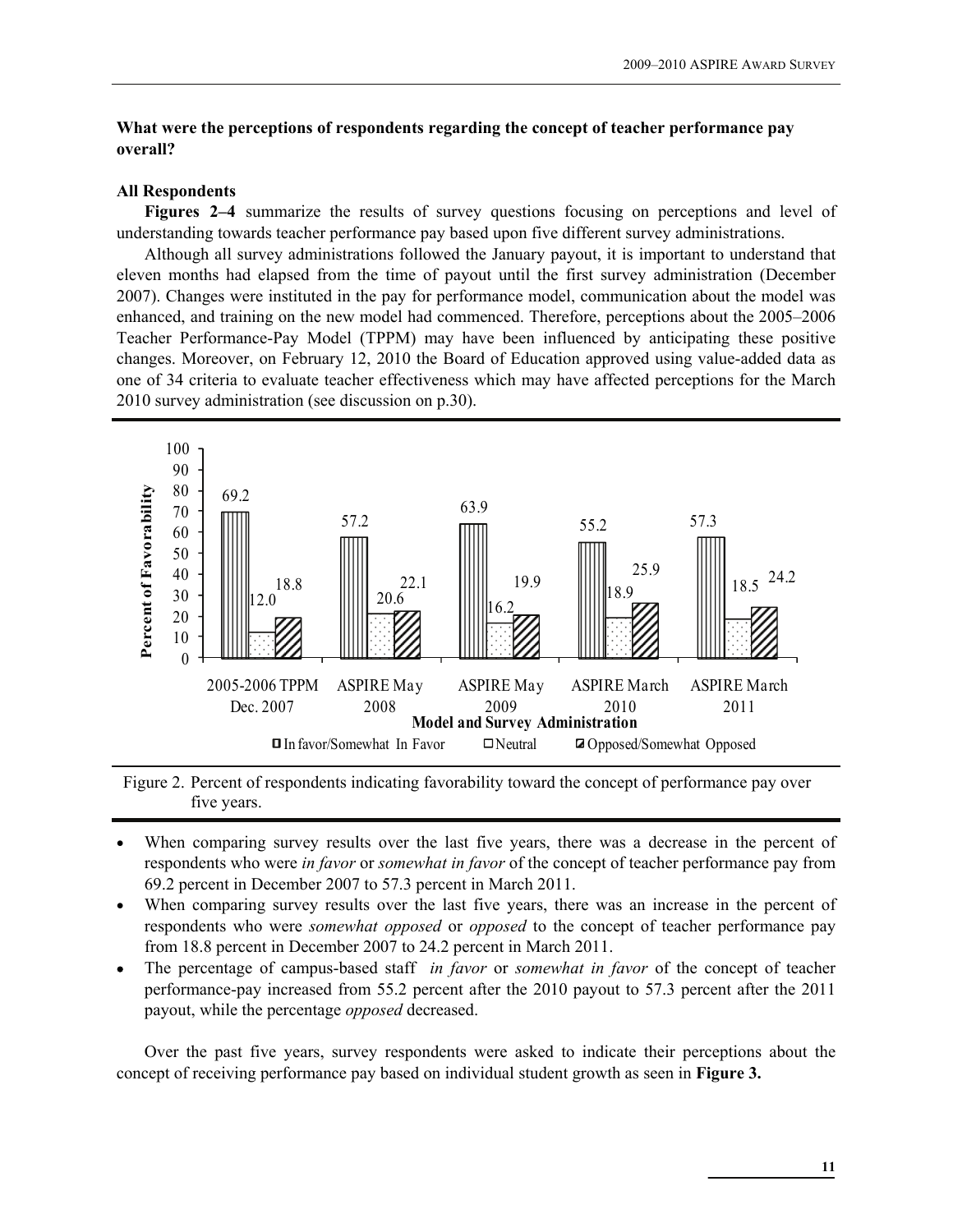

Figure 3. Percent of respondents indicating favorability toward the concept of teacher performance pay based on individual student growth over five years.

- When respondents on the December 2007 survey administration were asked how favorable they were toward the concept of teacher performance pay based on individual student growth, 62.2 percent indicated they were *in favor* or *somewhat in favor*, compared to 55.2 percent of respondents surveyed in May 2008, 56.9 percent of respondents surveyed in May 2009, 43.4 percent in March 2010, and 47.2 in March 2011.
- The percentage of survey respondents indicating that they were *somewhat opposed* or *opposed* toward the concept of teacher performance pay based on individual student growth increased over the 5-year period from 24.5 percent in 2007 to 33.6 percent in 2011. However, there was a decline of 2.2 percentage points for survey respondents indicating they were *somewhat opposed* or *opposed* when comparing March 2010 to March 2011 results.

Over the past five years, survey respondents were asked to indicate their perceptions about the concept of performance pay based on passing rates as seen in **Figure 4.**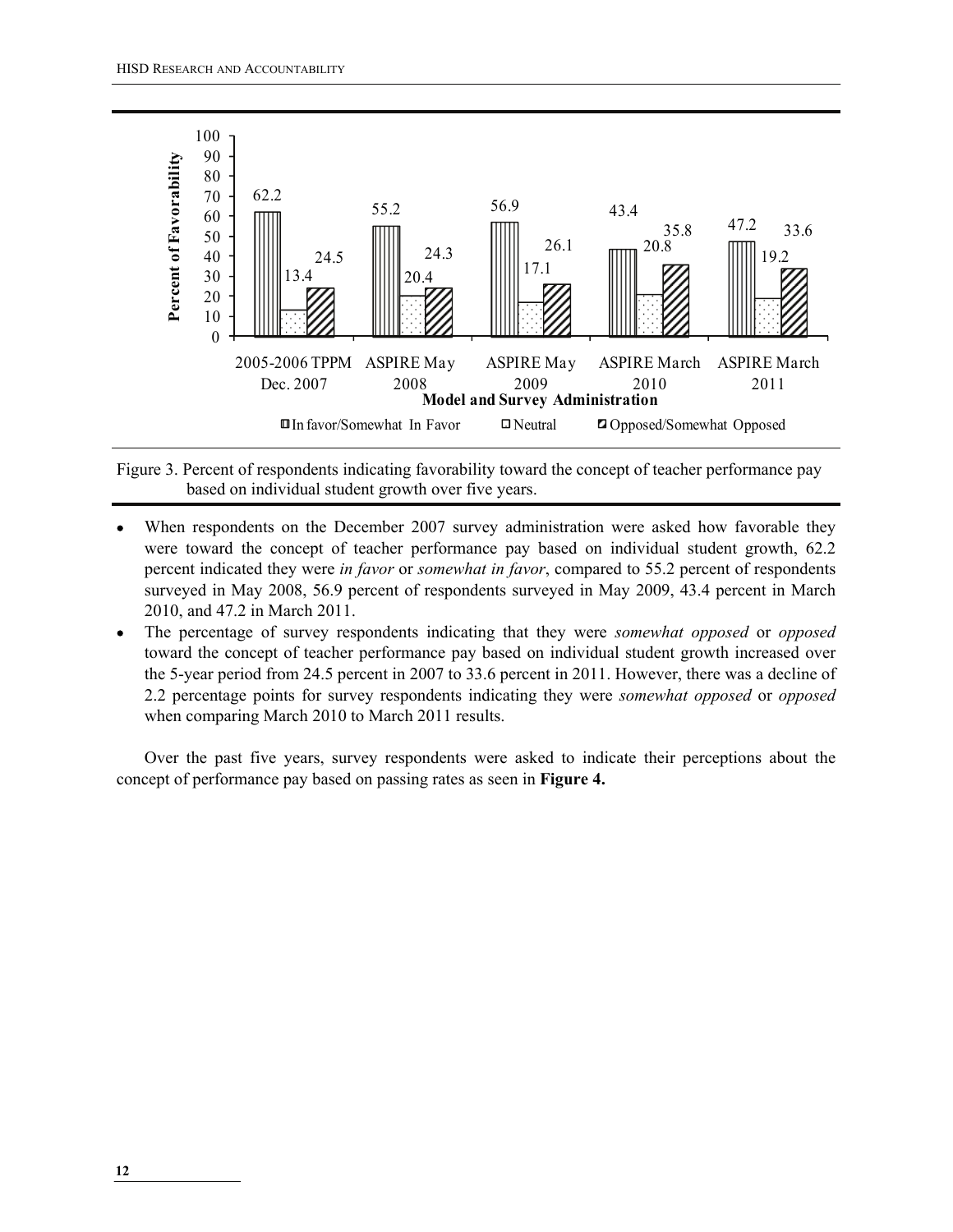



- When comparing overall survey results from 2007 to 2011, there was a decrease in the percent of respondents indicating that they were *somewhat opposed* or *opposed* to teacher performance pay based on passing rates by 3.2 percentage points.
- When comparing overall survey results from 2007 to 2011, the percent of respondents that indicated they were *in favor* or *somewhat in favor* toward the concept of teacher performance pay based on passing rates only remained relatively unchanged from 29.9 percent to 30.0 percent.

 Over the past three years, survey respondents were asked to indicate their perceptions about the concept of receiving differentiated pay as seen in **Figure 5.** 



Figure 5. Percent of respondents indicating favorability towards the concept of differentiated pay for the past three years.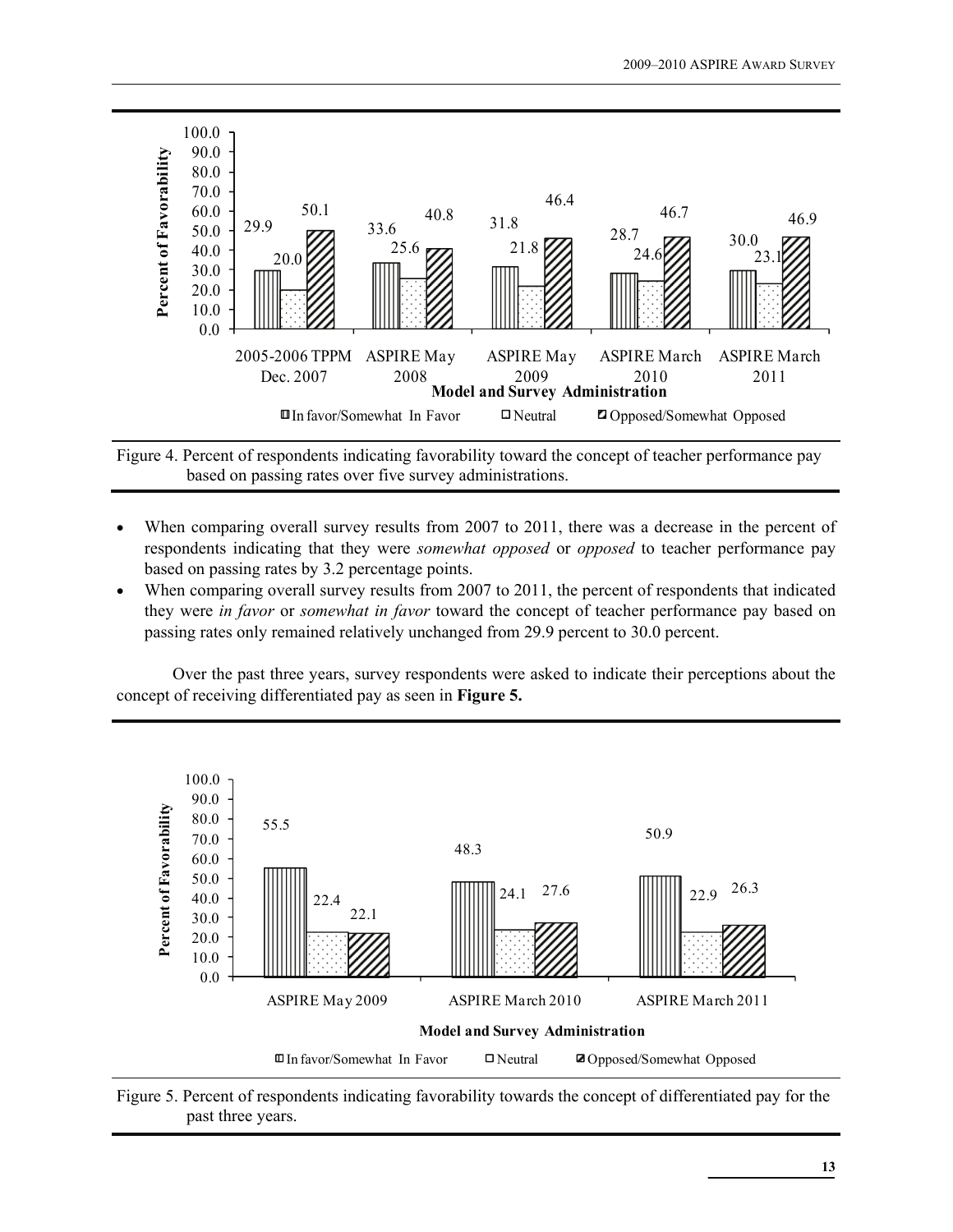- The percentage of campus-based staff *in favor* or *somewhat in favor* of the concept of differentiated pay decreased from 55.5 percent after the 2009 payout to 50.9 percent after the 2011 payout.
- Over the past three years, the percent of respondents indicating that they were *opposed* or *somewhat opposed* to differentiated pay increased from 22.1 percent in 2009 to 26.3 percent in 2011. However, when comparing results of the 2010 and 2011 survey administrations, the percentage of respondents *in favor* or *somewhat in favor* of the concept of differentiated pay increased by 2.6 percentage points.

## **Core Foundation Teachers and Non-Core Instructional Staff and Eligibility Category**

To determine whether there were differences in perceptions toward the concept of performance pay overall, comparisons were made between core foundation teachers and non-core instructional staff (December 2007 and March 2011) as summarized in **Table 6.** 

| Table 6.                                                                                                           |                                                                                  |                              |     | Number and Percent of Respondents Indicating Favorability Toward the Concept of |                 |                            |                            |                 |  |
|--------------------------------------------------------------------------------------------------------------------|----------------------------------------------------------------------------------|------------------------------|-----|---------------------------------------------------------------------------------|-----------------|----------------------------|----------------------------|-----------------|--|
|                                                                                                                    | Teacher Performance Pay Overall by Core Foundation/Non-Core Instructional Staff, |                              |     |                                                                                 |                 |                            |                            |                 |  |
|                                                                                                                    |                                                                                  | December 2007 and March 2011 |     |                                                                                 |                 |                            |                            |                 |  |
|                                                                                                                    |                                                                                  | 2005–2006 TPPM (Dec. 2007)   |     |                                                                                 |                 | <b>ASPIRE</b> (March 2011) |                            |                 |  |
|                                                                                                                    |                                                                                  | <b>Core Foundation</b>       |     | <b>Non-Core</b>                                                                 |                 | <b>Core Foundation</b>     |                            | <b>Non-Core</b> |  |
|                                                                                                                    |                                                                                  | <b>Teachers</b>              |     | <b>Instructional Staff</b>                                                      | <b>Teachers</b> |                            | <b>Instructional Staff</b> |                 |  |
|                                                                                                                    | N                                                                                | $\frac{6}{9}$                | N   | $\frac{0}{0}$                                                                   | N               | $\frac{6}{9}$              | N                          | $\%$            |  |
| Opposed                                                                                                            | 96                                                                               | 9.8                          | 39  | 14.8                                                                            | 369             | 14.4                       | 195                        | 17.5            |  |
| Somewhat opposed                                                                                                   | 93                                                                               | 9.5                          | 25  | 9.5                                                                             | 251             | 9.8                        | 140                        | 12.6            |  |
| Neutral                                                                                                            | 100                                                                              | 10.2                         | 36  | 13.6                                                                            | 440             | 17.2                       | 182                        | 16.4            |  |
| Somewhat in favor                                                                                                  | 234                                                                              | 23.9                         | 61  | 23.1                                                                            | 523             | 20.4                       | 231                        | 20.8            |  |
| In favor                                                                                                           | 457                                                                              | 46.6                         | 103 | 39.0                                                                            | 980             | 38.2                       | 365                        | 32.8            |  |
| <b>Total</b>                                                                                                       | 980                                                                              | 100.0                        | 264 | 100.0                                                                           | 2,563           | 100.0                      | 1.113                      | 100.0           |  |
| Note: To make 2011 comparable to 2007 survey administration data, Non-instructional employees (Categories H and I) |                                                                                  |                              |     |                                                                                 |                 |                            |                            |                 |  |
| $(n=742)$ and Principals (Category J) $(n=152)$ were not included in this analysis.                                |                                                                                  |                              |     |                                                                                 |                 |                            |                            |                 |  |

• Based on results of the December 2007 survey administration, the percentage of core foundation teachers who were *in favor* or *somewhat in favor* of teacher performance pay exceeded that of noncore instructional staff by 8.4 percentage points; whereas, March 2011 survey results indicated that the percentage of core foundation teachers who were in *favor* or *somewhat in favor* of teacher performance pay exceeded that of non-core instructional staff by 5.0 percentage points.

**Appendix A–1** compares differences in perceptions toward the concept of teacher performance pay overall by eligibility category (March 2011).

- Of the respondents that indicated that they were eligible to receive an award and who indicated a particular eligibility category, 78.3 percent of assistant principals/deans of instruction indicated they were *somewhat in favor* or *in favor* toward the concept of teacher performance pay, reflecting the highest level of agreement of all the eligibility categories. This was followed by principals at 76.0 percent, core foundation teachers, grades 9–12 at 62.2, and core foundation teachers, grades 3–8, departmentalized at 61.3 percent.
- Of the respondents that indicated that they were eligible to receive an award and who indicated a particular eligibility category, 32.4 percent of elective/ancillary teachers indicated that they were *somewhat opposed* or *opposed* toward the concept of teacher performance pay, reflecting the highest level of disagreement to the statement.
- For those respondents that self-reported they were *Not Eligible* to receive an ASPIRE award, 52.4 percent were *somewhat in favor* or *in favor* and 28.8 percent were *somewhat opposed* or *opposed*  toward the concept of teacher performance pay.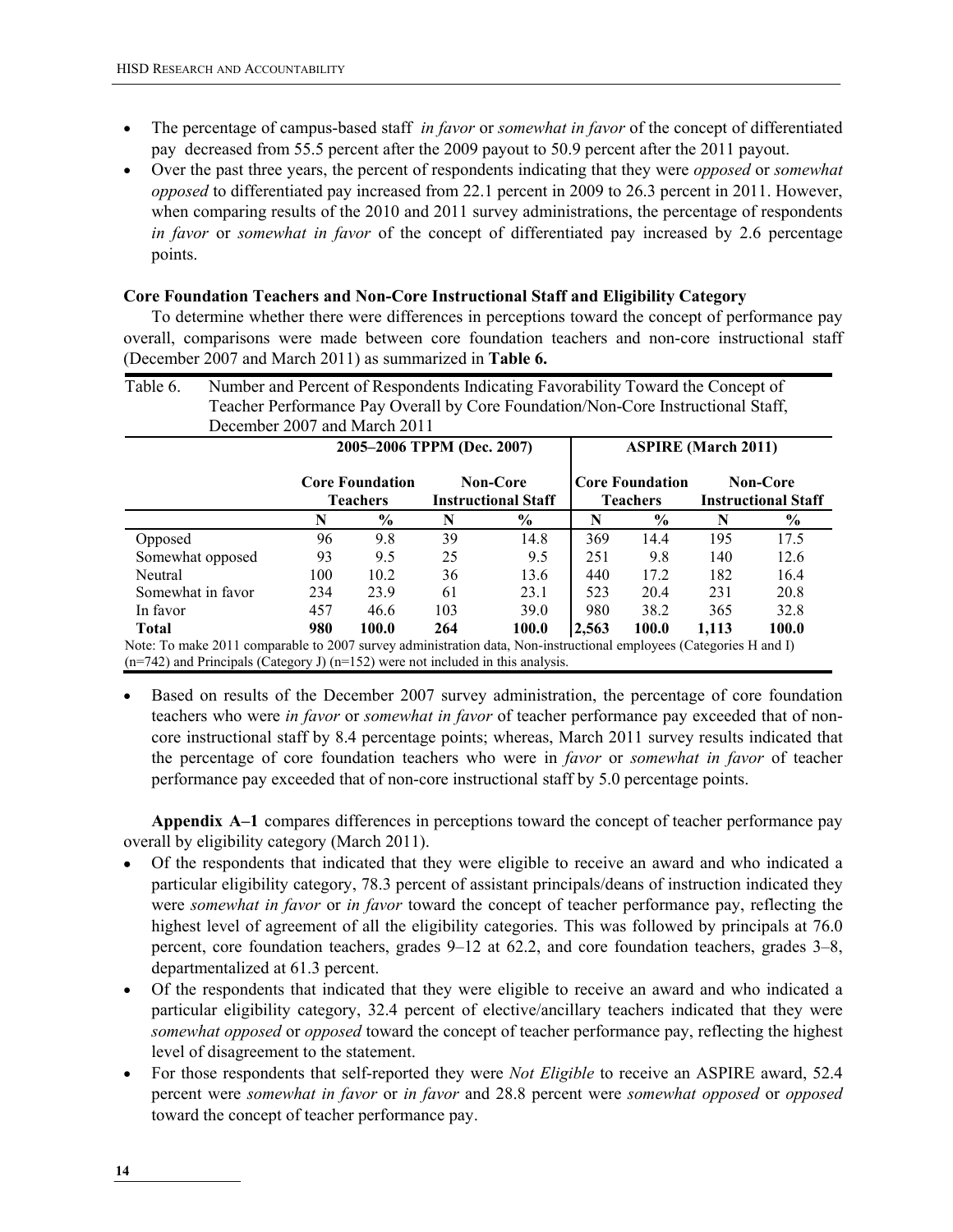To determine whether there were differences in perceptions toward the concept of teacher performance pay based on individual student growth, comparisons were made between core foundation teachers and non-core instructional staff through time (December 2007 and March 2011). **Table 7**  summarizes the results.

| Table 7.                                                                                                              |                                                                                |     |                 |                                                   | Number and Percent of Respondents Indicating Favorability Toward the Concept of Teacher |       |                 |                            |                                                                                                      |
|-----------------------------------------------------------------------------------------------------------------------|--------------------------------------------------------------------------------|-----|-----------------|---------------------------------------------------|-----------------------------------------------------------------------------------------|-------|-----------------|----------------------------|------------------------------------------------------------------------------------------------------|
|                                                                                                                       | Performance Pay Based on Individual Student Growth by Core Foundation/Non-Core |     |                 |                                                   |                                                                                         |       |                 |                            |                                                                                                      |
|                                                                                                                       |                                                                                |     |                 | Instructional Staff, December 2007 and March 2011 |                                                                                         |       |                 |                            |                                                                                                      |
|                                                                                                                       |                                                                                |     |                 | <b>TPPM</b> (Dec. 2007)                           |                                                                                         |       |                 | <b>ASPIRE</b> (March 2011) |                                                                                                      |
|                                                                                                                       |                                                                                |     | <b>Teachers</b> |                                                   | <b>Staff</b>                                                                            |       | <b>Teachers</b> |                            | <b>Core Foundation Non-Core Instructional Core Foundation Non-Core Instructional</b><br><b>Staff</b> |
|                                                                                                                       |                                                                                | N   | $\frac{0}{0}$   | N                                                 | $\frac{6}{9}$                                                                           | N     | $\frac{6}{6}$   | N                          | $\frac{0}{0}$                                                                                        |
| Opposed                                                                                                               |                                                                                | 113 | 11.5            | 55                                                | 20.9                                                                                    | 535   | 17.8            | 258                        | 23.4                                                                                                 |
| Somewhat opposed                                                                                                      |                                                                                | 116 | 11.8            | 32                                                | 12.2                                                                                    | 350   | 13.7            | 168                        | 15.2                                                                                                 |
| Neutral                                                                                                               |                                                                                | 99  | 10.1            | 32                                                | 12.2                                                                                    | 469   | 18.4            | 181                        | 16.4                                                                                                 |
| Somewhat in favor                                                                                                     |                                                                                | 256 | 26.1            | 73                                                | 27.8                                                                                    | 528   | 20.7            | 242                        | 21.9                                                                                                 |
| In favor                                                                                                              |                                                                                | 395 | 40.3            | 71                                                | 27.0                                                                                    | 667   | 26.2            | 255                        | 23.1                                                                                                 |
| Total                                                                                                                 |                                                                                | 979 | 100.0           | 263                                               | 100.0                                                                                   | 2,549 | 100.0           | 1,104                      | 100.0                                                                                                |
| Note: To make the 2011 comparable to the 2007 survey administration data, Non-instructional employees ( $n=742$ ) and |                                                                                |     |                 |                                                   |                                                                                         |       |                 |                            |                                                                                                      |
| Principals $(n=152)$ were not included in this analysis.                                                              |                                                                                |     |                 |                                                   |                                                                                         |       |                 |                            |                                                                                                      |

- The percentage of core foundation teachers who were *in favor* or *somewhat in favor* of teacher performance pay based on individual student growth exceeded that of non-core instructional staff by 11.6 percentage points based on December 2007 results and only 1.9 percentage point based on March 2011 results.
- The percentage of non-core instructional staff that indicated they were *somewhat opposed* or *opposed* toward the concept of teacher performance pay based on individual student growth exceeded that of core foundation teachers by 9.8 percentage points in December 2007 compared to only 7.1 percentage points based on March 2011 results.

**Appendix A–2** summarizes the results by eligibility category regarding perceptions towards the concept of teacher performance pay based on individual student growth, **Appendix A–3** summarizes the results by eligibility category regarding perceptions towards the concept of teacher performance pay based on passing rates only, and **Appendix A–4** summarizes the results by eligibility category regarding perceptions towards the concept of differentiated pay based on the March 2011 survey administration.

- Of the respondents that indicated that they were eligible to receive an award and who indicated a particular eligibility category, 75.8 percent of assistant principals/deans of instruction and 70.8 percent of principals indicated they were *somewhat in favor* or *in favor* toward the concept of teacher performance pay based on individual student growth, reflecting the highest levels of agreement of all the eligibility categories (Appendix A–2).
- Of the respondents that indicated that they were eligible to receive an award and who indicated a particular eligibility category, 43.0 of elective/ancillary teachers and 41.4 percent of core foundation teachers, grades 3–8 (self-contained) indicated that they were *opposed* or *somewhat opposed* toward the concept of teacher performance pay based on individual student growth (Appendix A–2).
- Of the respondents that indicated that they were eligible to receive an award and who indicated a particular eligibility category, 37.8 percent of principals and 23.7 percent of elective/ancillary teachers indicated they were *somewhat in favor* or *in favor* toward the concept of teacher performance pay based on individual passing rates, reflecting the highest and lowest levels of agreement of all the eligibility categories based on March 2011 results (Appendix A–3).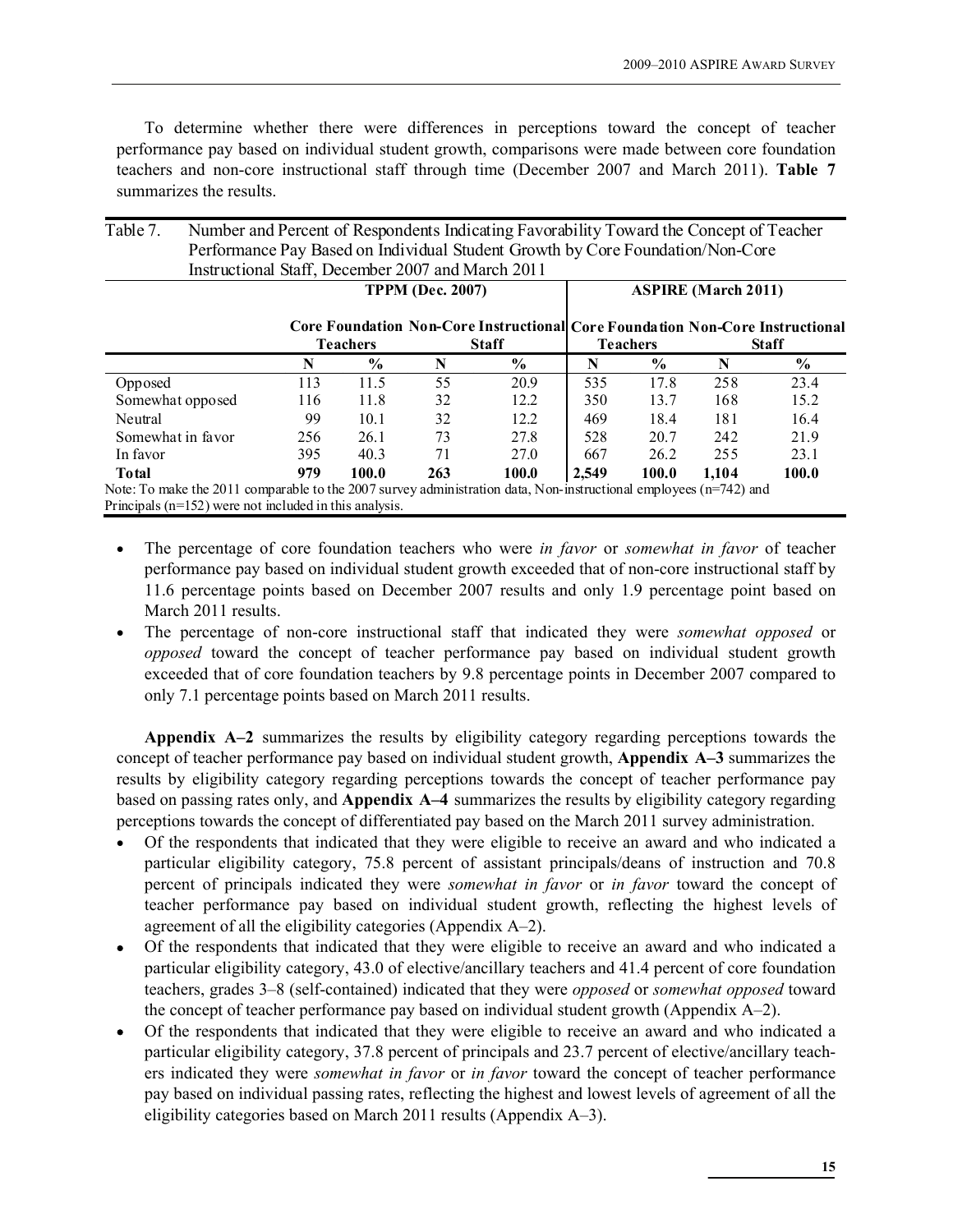- Of the respondents that indicated that they were eligible to receive an award and who indicated a particular eligibility category, 57.9 percent of instructional support staff and 33.8 percent of operational support staff indicated that they were *opposed* or *somewhat opposed* toward the concept of teacher performance pay based on passing rates, reflecting the highest and lowest levels of disagreement of all of the eligibility categories (Appendix A–3).
- On the March 2011 ASPIRE Survey, 44.9 percent of respondents that self-reported they were *Not Eligible* to receive an ASPIRE Award indicated that they were *somewhat opposed* or *opposed* toward the concept of performance pay based on passing rates (Appendix A–3).
- Of the respondents that indicated that they were eligible to receive an award and who indicated a particular eligibility category, 71.5 percent of principals indicated they were *somewhat in favor* or *in favor* toward the concept of differentiated pay, reflecting the highest level of agreement of all the eligibility categories. This was followed by assistant principals/deans of instruction at 69.5 percent and core foundation teachers in categories A–C ranging from 54.1 percent to 58.7 percent (Appendix A–4).
- Of the respondents that indicated that they were eligible to receive an award and who indicated a particular eligibility category, 38.0 percent of elective/ancillary teachers indicated that they were *somewhat opposed* or *opposed* toward the concept of differentiated pay, reflecting the highest level of disagreement to the statement (Appendix A–4).
- For those respondents that self-reported they were *Not Eligible* to receive an ASPIRE award, 46.7 percent were *somewhat in favor* or *in favor* and 26.1 percent were *somewhat opposed* or *opposed* toward the concept of differentiated pay (Appendix A–4).

To determine whether there were differences in perceptions between core foundation teachers and non-core instructional staff over time regarding favorability toward the concept of teacher performance pay based on passing rates, comparisons were made using results from the December 2007 survey administration and the March 2011 survey administration. **Table 8** summarizes the results.

|                                                                                                                       |                                                                                            |                              |                         | Performance Pay Based on Passing Rates by Core Foundation/Non-Core Instructional Staff, |       |                                           |                                               |       |
|-----------------------------------------------------------------------------------------------------------------------|--------------------------------------------------------------------------------------------|------------------------------|-------------------------|-----------------------------------------------------------------------------------------|-------|-------------------------------------------|-----------------------------------------------|-------|
|                                                                                                                       |                                                                                            | December 2007 and March 2011 |                         |                                                                                         |       |                                           |                                               |       |
|                                                                                                                       |                                                                                            |                              | <b>TPPM</b> (Dec. 2007) |                                                                                         |       | <b>ASPIRE</b> (March 2011)                |                                               |       |
|                                                                                                                       | <b>Core Foundation</b><br><b>Non-Core</b><br><b>Instructional Staff</b><br><b>Teachers</b> |                              |                         |                                                                                         |       | <b>Core Foundation</b><br><b>Teachers</b> | <b>Non-Core</b><br><b>Instructional Staff</b> |       |
|                                                                                                                       | N                                                                                          | $\%$                         | N                       | $\%$                                                                                    | N     | $\frac{6}{9}$                             | N                                             | $\%$  |
| Opposed                                                                                                               | 322                                                                                        | 33.2                         | 79                      | 30.6                                                                                    | 736   | 28.9                                      | 368                                           | 33.3  |
| Somewhat opposed                                                                                                      | 184                                                                                        | 19.0                         | 55                      | 21.3                                                                                    | 425   | 16.7                                      | 234                                           | 21.2  |
| Neutral                                                                                                               | 162                                                                                        | 16.7                         | 57                      | 22.1                                                                                    | 563   | 22.1                                      | 233                                           | 21.1  |
| Somewhat in favor                                                                                                     | 178                                                                                        | 18.4                         | 45                      | 17.4                                                                                    | 406   | 15.9                                      | 155                                           | 14.0  |
| In favor                                                                                                              | 124                                                                                        | 12.8                         | 22                      | 8.5                                                                                     | 418   | 16.4                                      | 116                                           | 10.5  |
| <b>Total</b>                                                                                                          | 970                                                                                        | 100.0                        | 258                     | 100.0                                                                                   | 2,548 | 100.0                                     | 1.106                                         | 100.0 |
| Note: To make the 2011 comparable to the 2007 survey administration data, Non-instructional employees ( $n=742$ ) and |                                                                                            |                              |                         |                                                                                         |       |                                           |                                               |       |
| Principals $(n=152)$ were not included in this analysis.                                                              |                                                                                            |                              |                         |                                                                                         |       |                                           |                                               |       |

Table 8. Number and Percent of Respondents Indicating Favorability Toward the Concept of Teacher

- The percentage of core foundation teachers who were *in favor* or *somewhat in favor* of teacher performance pay based on passing rates only exceeded that of non-core instructional staff by 5.3 percentage points in December 2007 and by 7.8 percentage points in March 2011.
- Approximately 52 percent of core foundation teachers and non-core instructional staff indicated that they were *somewhat opposed* or *opposed* toward the concept of teacher performance pay based on passing rates for the December 2007 survey administration compared to 45.6 percent of core foun-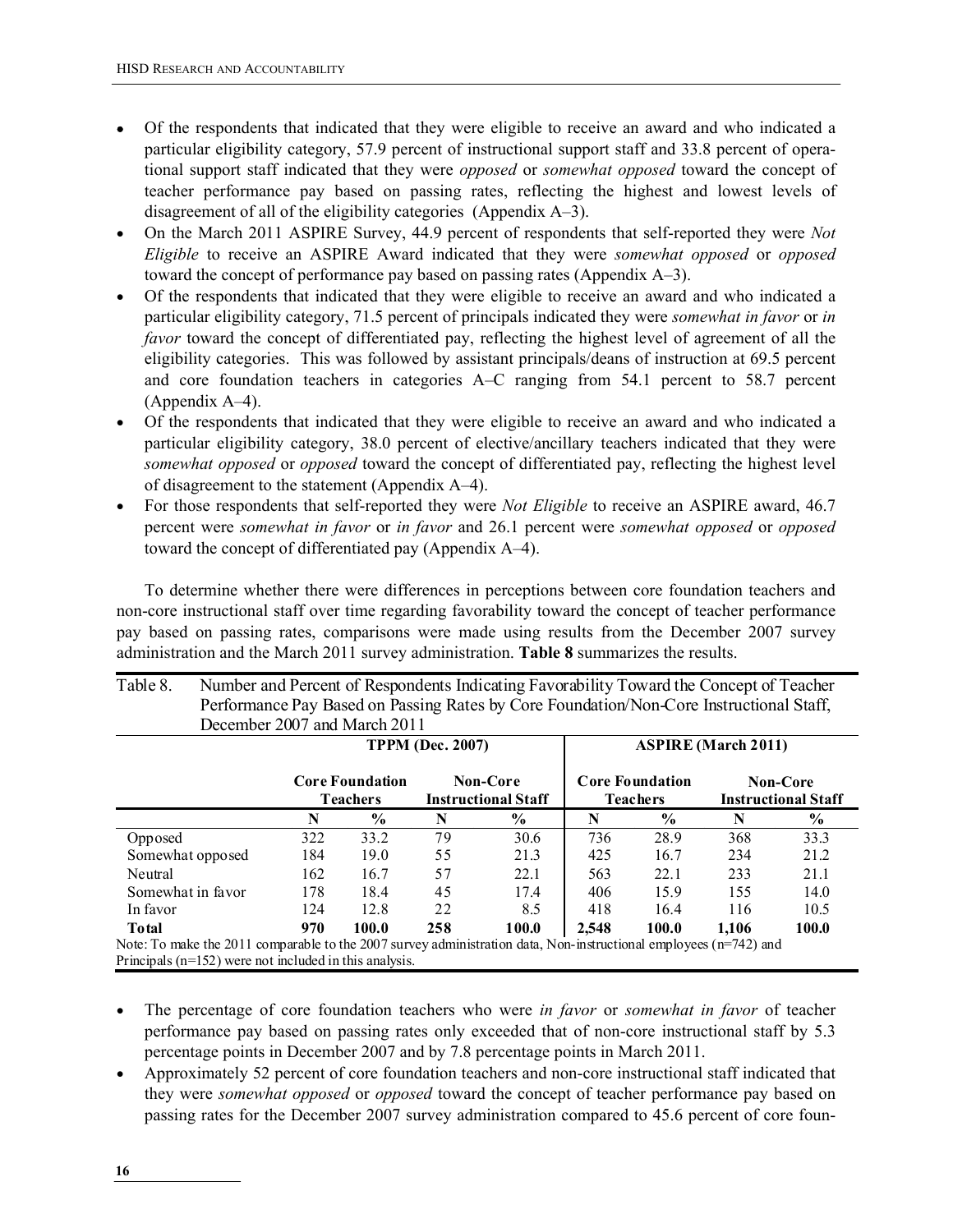dation teachers and 54.5 percent of non-core instructional staff based on survey results from the March 2011 administration.

## **What were the perceptions of respondents regarding their level of agreement to specific instructional practices or behaviors encouraged by the ASPIRE Award program?**

#### **All Respondents**

Over the past three years, respondents were asked whether the ASPIRE Award encouraged specific behaviors. **Table 9** compares the responses of respondents over the past three years for nine items and baseline data for one item. Comparisons are made to the baseline year.

| Number and Percent of Survey Respondents Indicating Their Level of Agreement for which the<br>Table 9.<br>ASPIRE Award Encouraged Specific Behaviors, May 2009 and March 2011 |       |       |                                       |      |                                |               |                |               |
|-------------------------------------------------------------------------------------------------------------------------------------------------------------------------------|-------|-------|---------------------------------------|------|--------------------------------|---------------|----------------|---------------|
|                                                                                                                                                                               |       |       | Strongly Disagree/<br><b>Disagree</b> |      | <b>Strongly</b><br>Agree/Agree |               |                |               |
|                                                                                                                                                                               | N     |       | $\frac{6}{6}$                         |      |                                | $\frac{0}{0}$ |                | $\frac{6}{6}$ |
| The ASPIRE Award encourages me to:                                                                                                                                            | 2009  | 2011  | 2009                                  | 2011 | 2009                           | 2011          | 2009           | 2011          |
| Continue teaching in the classroom                                                                                                                                            | 2,750 | 3,249 | 26.3                                  | 30.2 | 25.7                           | 24.7          | 47.9           | 45.0          |
| Remain working in HISD                                                                                                                                                        |       | 3,362 |                                       | 29.4 |                                | 23.9          | $\blacksquare$ | 46.8          |
| Come to work on a daily basis                                                                                                                                                 | 3,222 | 3,334 | 27.3                                  | 31.4 | 25.7                           | 24.9          | 47.0           | 43.8          |
| Increase the amount of time I spend<br>collaborating with my colleagues                                                                                                       | 3,135 | 3,334 | 25.9                                  | 30.8 | 24.3                           | 25.3          | 49.8           | 43.9          |
| Use standardized data to make<br>instructional decisions                                                                                                                      | 2,969 | 3,278 | 20.6                                  | 23.6 | 20.3                           | 22.2          | 59.1           | 54.2          |
| Use value-added data to make instructional<br>decisions                                                                                                                       | 2,971 | 3,252 | 19.2                                  | 25.4 | 20.9                           | 23.1          | 59.9           | 51.5          |
| Use TAKS data as a diagnostic tool for my<br>classroom                                                                                                                        | 2,736 | 3,083 | 20.3                                  | 24.2 | 22.5                           | 22.4          | 57.2           | 53.3          |
| Use Stanford data as a diagnostic tool for<br>my classroom                                                                                                                    | 2,744 | 3,143 | 22.0                                  | 25.9 | 23.7                           | 23.1          | 54.3           | 51.0          |
| Use value-added data as a diagnostic tool<br>for my classroom                                                                                                                 | 2,796 | 3,178 | 19.8                                  | 26.7 | 24.0                           | 23.7          | 56.2           | 49.7          |
| Increase the amount of time spent in<br>professional development                                                                                                              | 3,055 | 3,299 | 26.1                                  | 29.9 | 26.5                           | 27.3          | 47.4           | 42.9          |

- Based on survey data collected in 2009 and 2011, the largest percentage of respondents indicated that they *agreed* or *strongly agreed* that the ASPIRE Award encouraged them to *use value-added data to make instructional decisions* in 2009 (59.9 percent), and that the ASPIRE Award encouraged them to *use standardized data to make instructional decisions* for 2011 (54.2 percent).
- Based on survey data collected in 2009 and 2011, the largest percentage of respondents indicated that they *disagreed* or *strongly disagreed* that the ASPIRE Award encouraged them to *come to work on a daily basis* (27.3 and 31.4, respectively).
- When comparing 2009 to 2011 survey results, there was a decrease in the percentage of respondents that indicated that they *agreed* or *strongly agreed* for all nine items with differences ranging from –2.9 percentage points (*The ASPIRE Award encourages me to continue teaching in the classroom*) to –8.4 percentage points (*The ASPIRE Award encourages me to use value-added data to make instructional decisions*).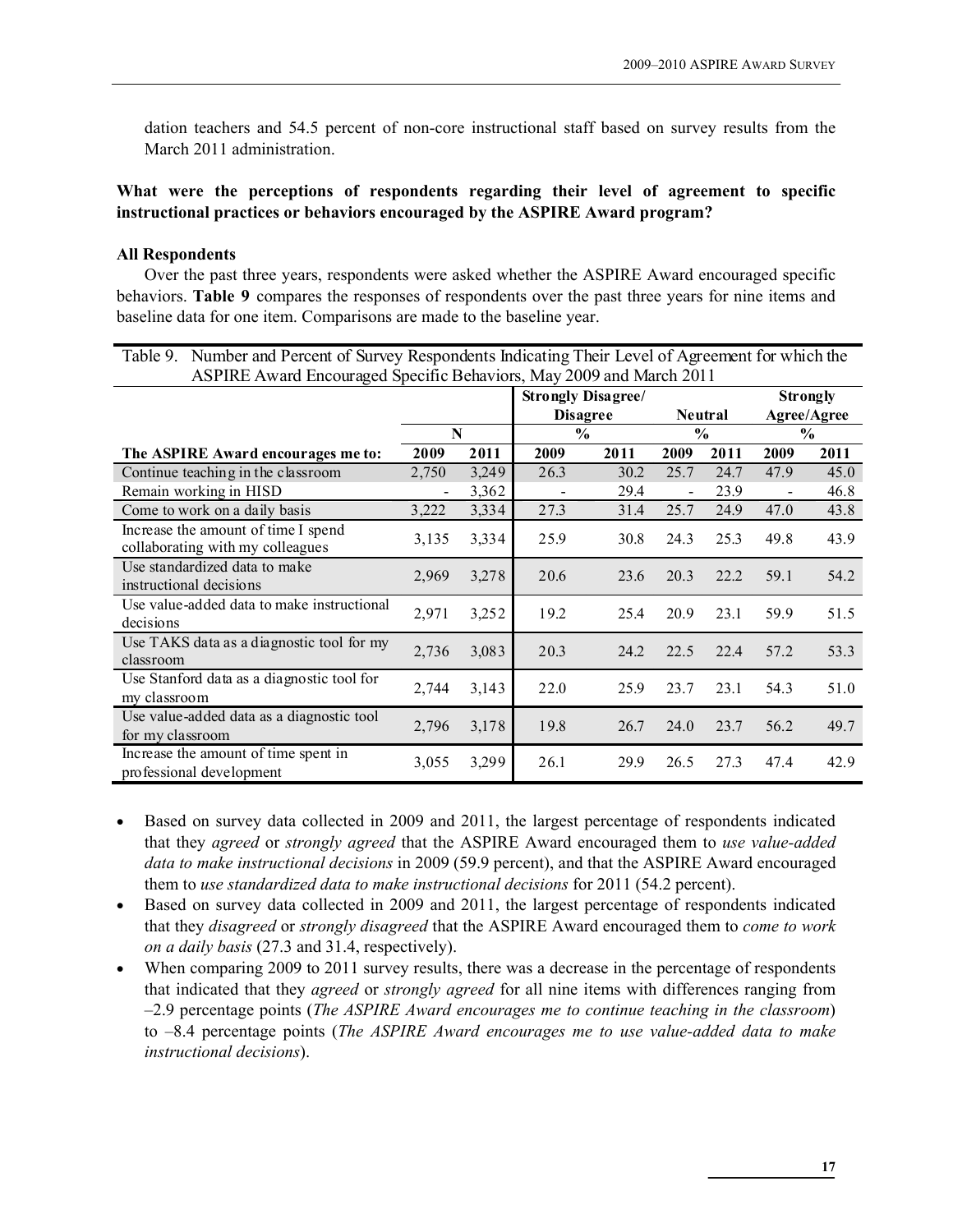## **What were the perceptions and level of understanding of respondents regarding the Teacher Performance-Pay Model (TPPM) and ASPIRE Award Program?**

## **All Respondents**

Over the past five years, respondents were asked about their perceptions of the award model for that year. **Figure 6** summarizes the perceptions of respondents towards the respective models through time.



Figure 6. Percent of respondents indicating favorability toward the ASPIRE Award Program with comparisons to the previous five years' survey responses.

- When comparing the percentage of respondents that indicated they were *in favor* or *somewhat in favor* toward the 2005–2006 Teacher-Performance Pay Model and to the specific ASPIRE Award Program for that year, there was an increase from 44.4 percent (December 2007 survey administration) to 49.7 percent (March 2011 survey administration). These results were after the payout of each model.
- When comparing survey results after each payout, the percentage of respondents that indicated they were *somewhat opposed* or *opposed* toward the 2005–2006 Teacher Performance-Pay Model and to the ASPIRE Award Program decreased by 14.2 percentage points over a five-year period.
- When comparing the percentage of respondents indicating that they were *neutral* toward the model implemented that year, there was an increase of 8.8 percentage points from 2007 to 2011.

**Figure 7** summarizes the results regarding the level of understanding respondents indicated toward the award models for each of the last four years.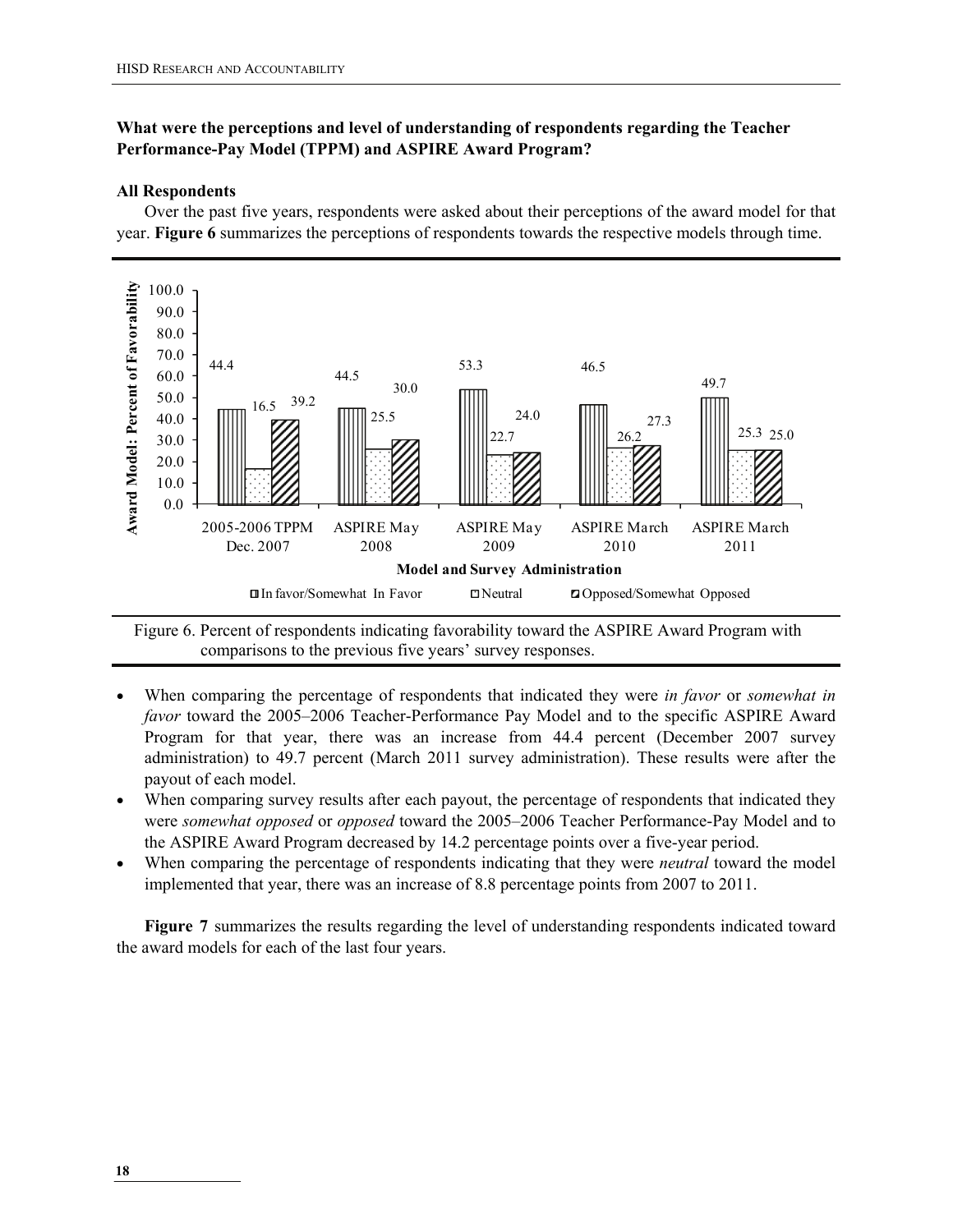

Figure 7. Percent of survey respondents' level of understanding of the performance-pay model paid out that year.

- When comparing ASPIRE May 2008 to March 2011 results, there was an increase in the percentage of respondents that indicated their level of understanding of the ASPIRE Award Program was *high* or *very high* by 12.3 percentage points.
- When comparing survey results from May 2008 to March 2011, there was a decrease in the percentage of respondents that indicated their level of understanding of the ASPIRE Award Program was *very low* or *low* (5.4 percentage points), as well as a decrease in the percentage of respondents that indicated their level of understanding of the ASPIRE Award Program was *sufficient* (6.9 percentage points).
- When comparing survey results from March 2010 to March 2011, there was a decrease in the percentage of respondents that indicated their level of understanding of the ASPIRE Award Program was *very low* or *low* (20.4 percentage points), as well as an increase in the percentage of respondents that indicated their level of understanding of the ASPIRE Award Program was *high/very high* (23.0 percentage points).

#### **Eligibility Category**

To determine whether there were differences in perceptions regarding the level of understanding toward ASPIRE, comparisons by eligibility category for ASPIRE March 2011 respondents are summarized in **Appendix A–5**.

- Based on respondent data from the eleven eligibility categories, principals and assistant principals indicated a greater level of understanding than core foundation teachers, elective/ancillary teachers, instructional support staff, teaching assistants, operational support staff, and those indicating that they were *Not Eligible* to receive an ASPIRE award.
- On the March 2011 survey, 18.0 percent of respondents indicating that they were *Not Eligible* and 15.4 percent of the respondents that indicated that they were Category B: Core Foundation Teachers Grades 3–8, Departmentalized perceived their level of understanding of the ASPIRE Award Program as *very low* or *low*, reflecting the lowest levels of understanding for ASPIRE survey respondents.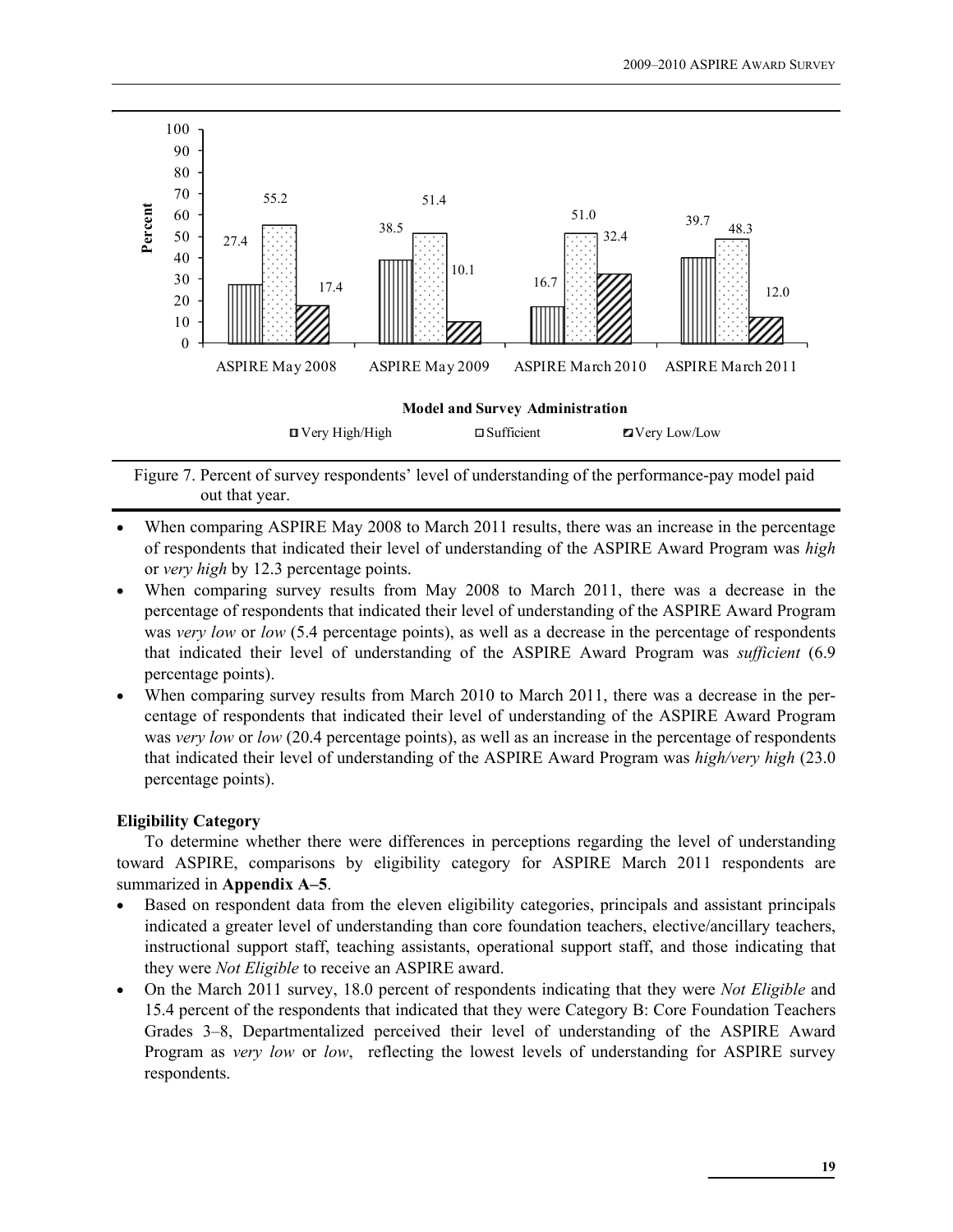- On the March 2011 survey, at least 39.6 percent of core foundation teachers, elective/ancillary teachers, and instructional support staff reported a *very high* or *high level* of understanding regarding the ASPIRE Award Program.
- At least 50.0 percent of teaching assistants, operational support staff, and elective/ancillary teachers indicated a *sufficient* level of understanding regarding the ASPIRE Award Program.

## **How many respondents attended training for the 2009–2010 ASPIRE Award program, and how many training sessions were completed related to the ASPIRE Award educational-improvement model??**

## **All Respondents**

Eleven items were designed to address participation and frequency of training, perceptions of the training, and the level of understanding of the models or components of the models. **Figure 8** provides a comparison of the percent of respondents receiving training for the 2005–2006, 2006–2007, 2007–2008, 2008–2009, and 2009–2010 performance pay models.



Figure 8. Percent of respondents receiving training by model and survey administration.

- Although the percentage of respondents that received training increased from 58.1 percent based on the results of the December 2007 survey administration to 67.3 percent based on the March 2011 survey results, there has been a decline in the percentage of respondents that received training by 17.8 percentage points from May 2008 to March 2011.
- When comparing survey results from May 2008 to March 2011, there was an increase in the percentage of respondents that indicated they did not receive training by 20.0 percentage points.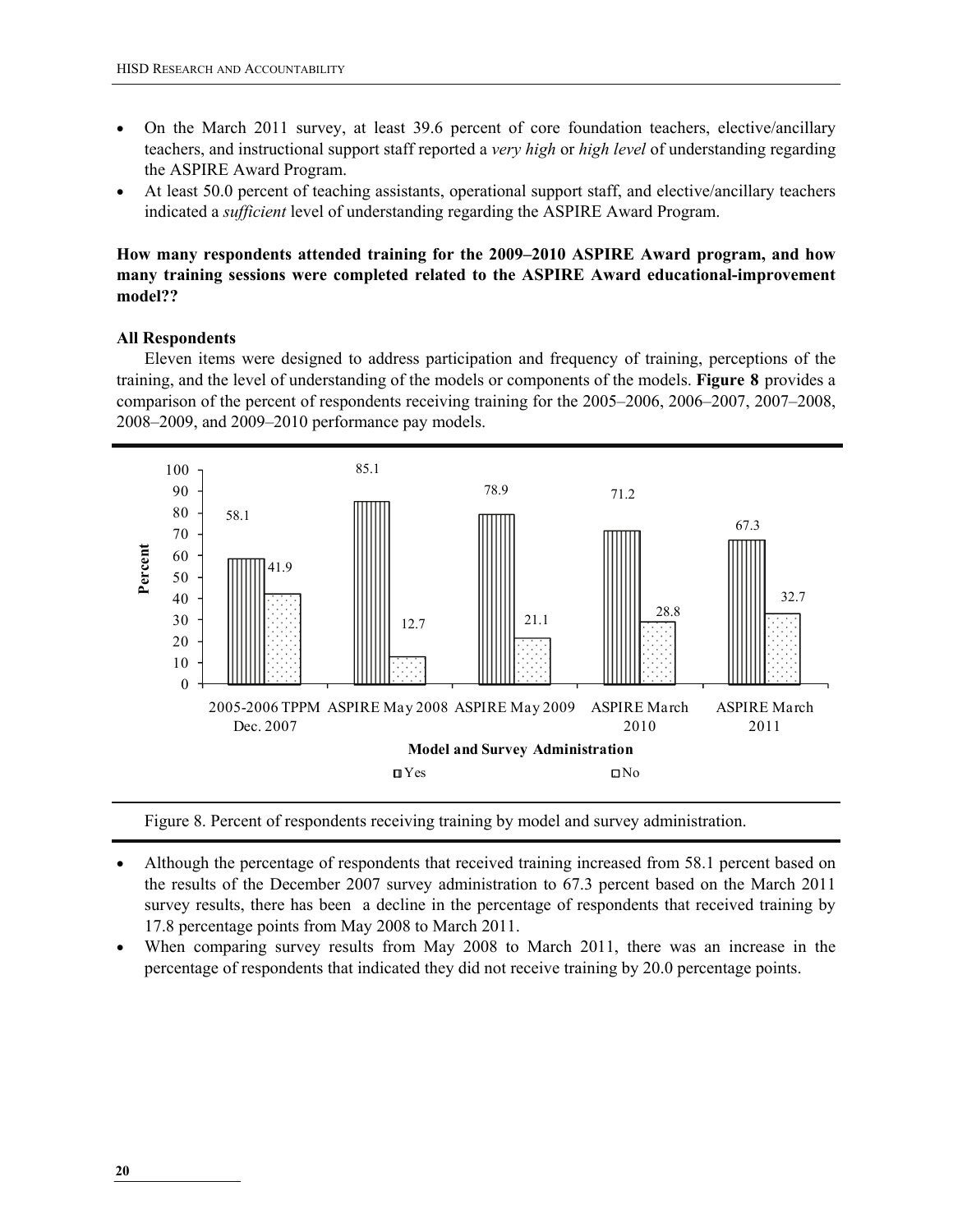There was one question designed to determine the number of training sessions respondents attended regarding the ASPIRE Award educational-improvement model. The results are summarized in **Table 10.** 

| March 2011                      |       |               |
|---------------------------------|-------|---------------|
|                                 | N     | $\frac{6}{9}$ |
| No training sessions            | 1,390 | 25.8          |
| One training session            | 1,596 | 29.6          |
| Two training sessions           | 1,128 | 20.9          |
| Three or more training sessions | 1,277 | 23.7          |
| <b>Total</b>                    | 5,391 | 100.0         |

Table 10. Number and Percent of Respondents Indicating the Number of Training Sessions Completed,  $M = 1.2011$ 

- The highest percentage of respondents completed one training session (29.6 percent) based on the results from the March 2011 survey.
- The lowest percentage of respondents completed two training sessions (20.9 percent) in 2011 based on the results from the March 2011 survey.

Six questions focused on the level of understanding regarding specific components of the ASPIRE Program. **Figure 9** compares the percent of respondents who indicated that they had a clear understanding of TAKS objectives based on responses from three different survey administrations.



Figure 9. Percent of respondents indicating their level of understanding of TAKS objectives over three years.

 When comparing the May 2009 to the March 2011 survey administration, there was a decline in the percentage of respondents that indicated their level of understanding of TAKS objectives was *high* or *very high* by 2.1 percentage points.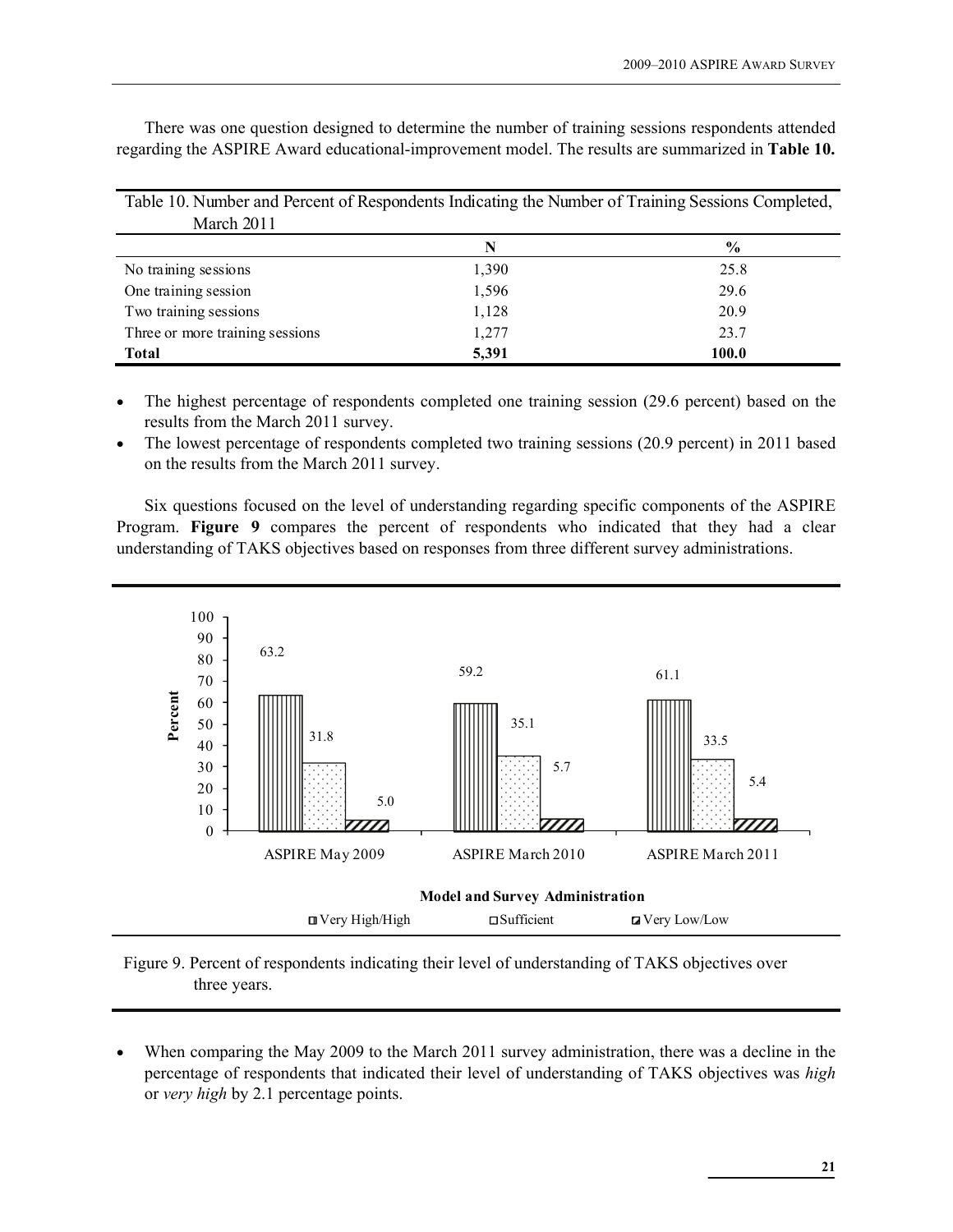For May 2009 to March 2010, there was an increase of respondents indicating that their level of understanding of TAKS objectives was sufficient from 31.8 percent to 35.1 percent. However, there was a slight decline of 1.6 percentage points when comparing results from March 2010 to March 2011.

**Figure 10** compares the percent of respondents who indicated that they had a clear understanding of Stanford content clusters over the past three years.



Figure 10. Percent of respondents indicating their level of understanding of Stanford Content Clusters over three years.

- For May 2009 ASPIRE respondents, 49.0 percent indicated that their level of understanding of Stanford objectives/content clusters was *very high* or *high,* compared to 45.2 percent of the respondents on the March 2010 survey administration, and 46.7 percent of respondents on the March 2011 survey administration, reflecting an overall decrease of 2.3 percentage points.
- There was an increase in the percentage of respondents that indicated their level of understanding of Stanford content clusters was *low* or *very low* when comparing May 2009 (12.2 percent) to March 2010 (14.6 percent); this was followed by a slight decrease from 14.6 percent in March 2010 to 14.0 percent in March 2011.

**Figure 11** compares the percent of respondents who indicated that they had a clear understanding of the difference between student achievement and academic progress based upon four years of survey data.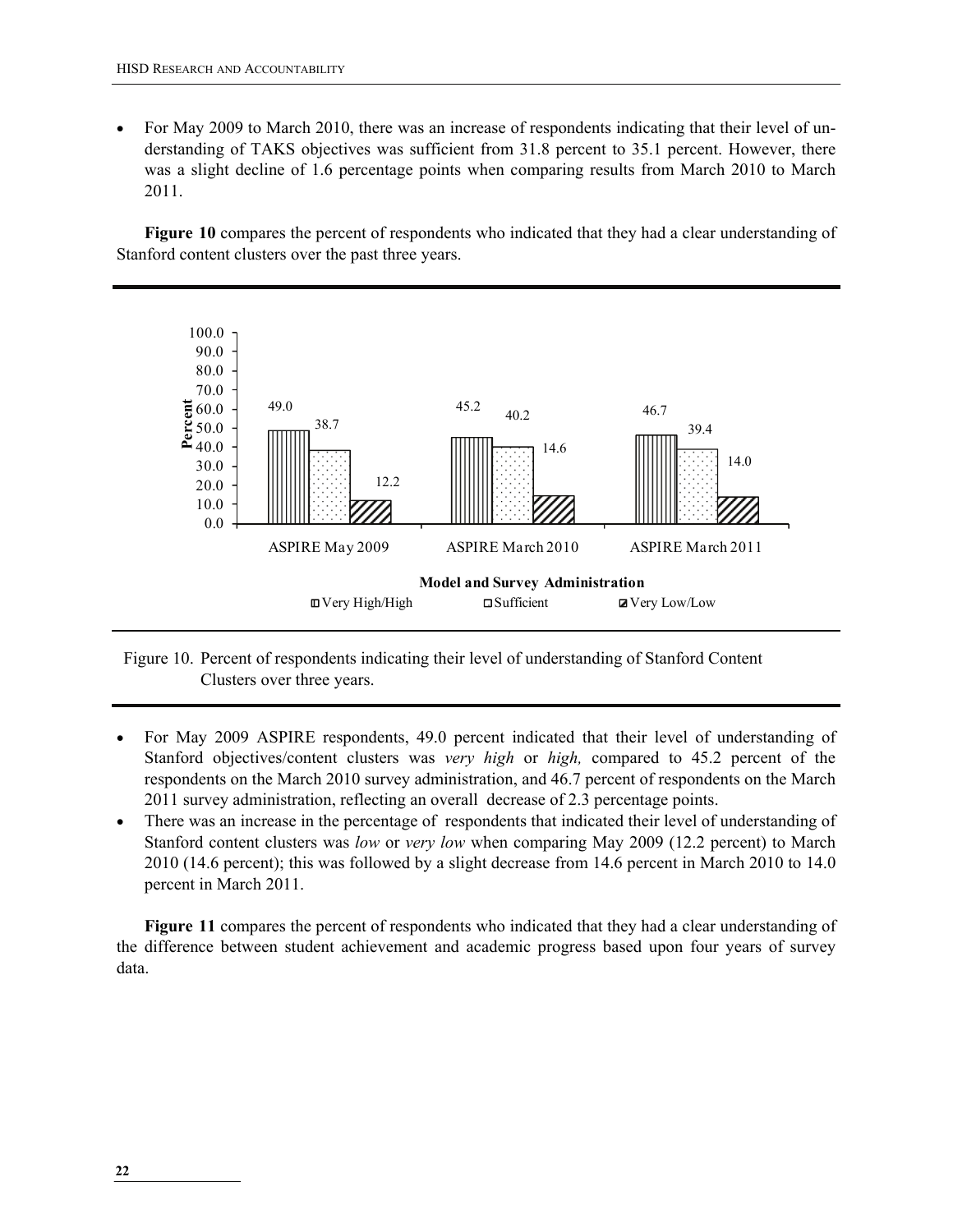

dent achievement and academic progress over four years.

- When comparing the perceptions of respondents from May 2008 to May 2009, there was an 8.7 percent increase regarding respondents that rated their level of understanding of the difference between student achievement and academic progress as *very high* or *high*.
- When comparing the perceptions of respondents from May 2009 to March 2011, there was a 3.7 percent decrease regarding respondents that rated their level of understanding of the difference between student achievement and academic progress as *very high* or *high.*
- Over the past four years, there has been a decrease of 2.6 percentage points regarding respondents that rated their level of understanding of the difference between student achievement and academic progress as *very low* or *low.*

On the May 2008 ASPIRE Award survey, there were six items that were designed to determine the level of understanding for different training components related to the ASPIRE Award. **Table 11** depicts the comparison of the baseline data collected in May 2008 with data collected in March 2011.

Table 11. Number and Percent of Survey Respondents Indicating Their Level of Understanding for the ASPIRE Award Program and Its Components for the 2006–2007 and 2009–2010 ASPIRE Award, May 2008 and March 2011 Survey Administrations

|                                                                              |       |       | <b>Very</b>   |      |      |                   | <b>Very</b>   |      |
|------------------------------------------------------------------------------|-------|-------|---------------|------|------|-------------------|---------------|------|
|                                                                              |       |       | Low/Low       |      |      | <b>Sufficient</b> | High/High     |      |
|                                                                              | N     |       | $\frac{6}{9}$ |      |      | $\frac{6}{9}$     | $\frac{6}{9}$ |      |
|                                                                              | 2008  | 2011  | 2008          | 2011 | 2008 | 2011              | 2008          | 2011 |
| My understanding of ASPIRE is:                                               | 5,882 | 4,811 | 17.4          | 12.0 | 55.2 | 48.3              | 27.4          | 39.7 |
| My understanding of value-added analysis                                     | 5,844 | 4,746 | 21.3          | 18.0 | 50.0 | 45.3              | 28.7          | 36.8 |
| $iS$ :                                                                       |       |       |               |      |      |                   |               |      |
| My understanding of how value-added                                          | 5,832 | 4,628 | 18.3          | 15.5 | 45.1 | 43.9              | 36.6          | 40.5 |
| information can help me as an educator is:                                   |       |       |               |      |      |                   |               |      |
| My understanding of how to read/interpret<br>value-added reports is:         | 5,817 | 4,658 | 23.7          | 18.0 | 47.0 | 45.8              | 29.3          | 36.2 |
| My understanding of the different stands of<br>the ASPIRE Award Program was: | 5,835 | 4,712 | 23.2          | 18.1 | 48.7 | 47.1              | 28.1          | 34.9 |
| My understanding of how the ASPIRE<br>Awards were calculated/determined is:  | 5,852 | 4,716 | 33.9          | 30.8 | 43.9 | 42.2              | 22.2          | 27.1 |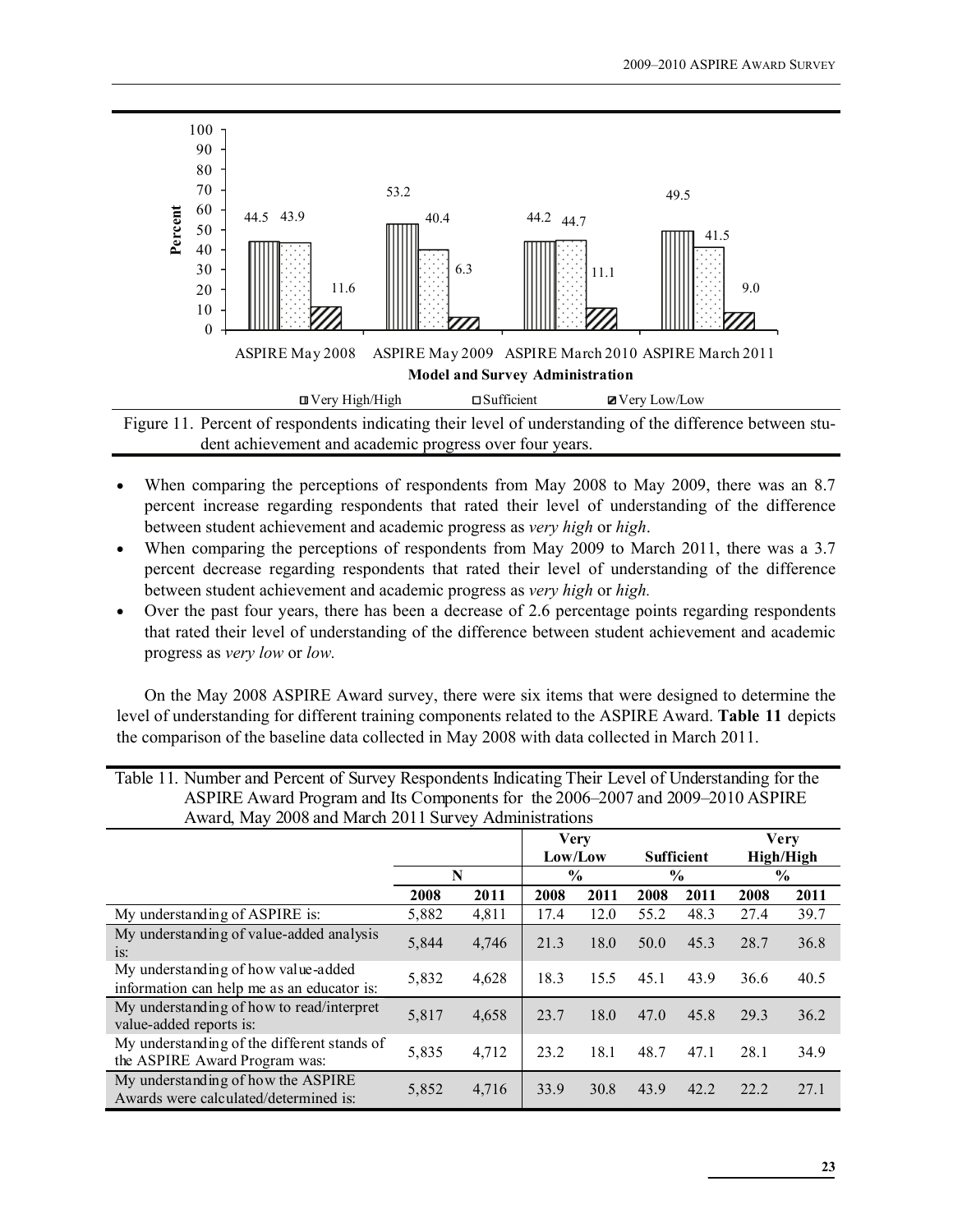- Based on survey data collected in 2008 and 2011, the training component for which the largest percentage of respondents indicated a *very high* or *high* level of understanding centered on *how value-added information can help educators* (36.6 percent and 40.5 percent, respectively).
- Based on survey data collected in 2008 and 2011, the training component for which the largest percentage of respondents indicated a *very low* or *low* level of understanding focused on *how the ASPIRE Awards were calculated/determined* (33.9 percent and 30.8 percent, respectively).
- Based on data collected from the May 2008 survey administration, at least 66.1 percent of respondents indicated they had a *sufficient*, *high*, or *very high* level of understanding for the five training components: value-added analysis, how value-added information can help educators, how to read/interpret value-added reports, the different strands of the ASPIRE Award Program, and how ASPIRE Awards were calculated/determined. This increased to 69.3 percent for survey data collected from the March 2011 administration.
- In May 2008, 76.3 percent to 81.7 percent of respondents reported *sufficient* to *very high* understanding of value-added analysis, specifically, *how value-added information can help educators* and *how to read and interpret value-added reports*. These percentages increased to 82.0 percent to 84.4 percent in March 2011.

| Table 12.<br>Number and Percent of Respondents Indicating a Connection Between Classroom |       |               |                                                          |       |       |               |  |
|------------------------------------------------------------------------------------------|-------|---------------|----------------------------------------------------------|-------|-------|---------------|--|
|                                                                                          |       |               | Instruction and Performance Pay Results Over Three Years |       |       |               |  |
| <b>ASPIRE May 2009</b><br><b>ASPIRE March 2010</b><br><b>ASPIRE March 2011</b>           |       |               |                                                          |       |       |               |  |
|                                                                                          | N     | $\frac{0}{0}$ | N                                                        | $\%$  | N     | $\frac{0}{0}$ |  |
| <b>Strongly Agree</b>                                                                    | 379   | 11.7          | 481                                                      | 8.9   | 470   | 10.1          |  |
| Agree                                                                                    | 1,071 | 33.0          | 1,594                                                    | 29.4  | 1,335 | 28.6          |  |
| Neutral                                                                                  | 853   | 26.3          | 1,497                                                    | 27.6  | 1,256 | 26.9          |  |
| Disagree                                                                                 | 574   | 17.7          | 1,055                                                    | 19.4  | 927   | 19.9          |  |
| <b>Strongly Disagree</b>                                                                 | 366   | 11.3          | 801                                                      | 14.8  | 677   | 14.5          |  |
| <b>Total</b>                                                                             | 3.243 | 100.0         | 5,428                                                    | 100.0 | 4,665 | 100.0         |  |

One question asked respondents whether they perceived their was a connection between classroom instruction and performance-pay results. **Table 12** compares the number and percent of respondents from the past three years.

- Based on the May 2009 and March 2011 survey results, there was a decline in the percentage of survey respondents from 44.7 percent to 38.7 percent who *strongly agreed* or *agreed* that there was a connection between classroom instruction and ASPIRE Award results.
- For the 2009 survey, 29.0 percent of the respondents *disagreed* or *strongly disagreed* with the statement that there was a connection between classroom instruction and ASPIRE Award results; however, this increased to 34.4 percent for the March 2011 survey.

There were seven items that were designed to examine the perceptions of respondents regarding the amount of money awarded and the ASPIRE model. Baseline data for five of the items were collected during the May 2009 survey administration, and the results for the past two years are summarized in **Table 13**.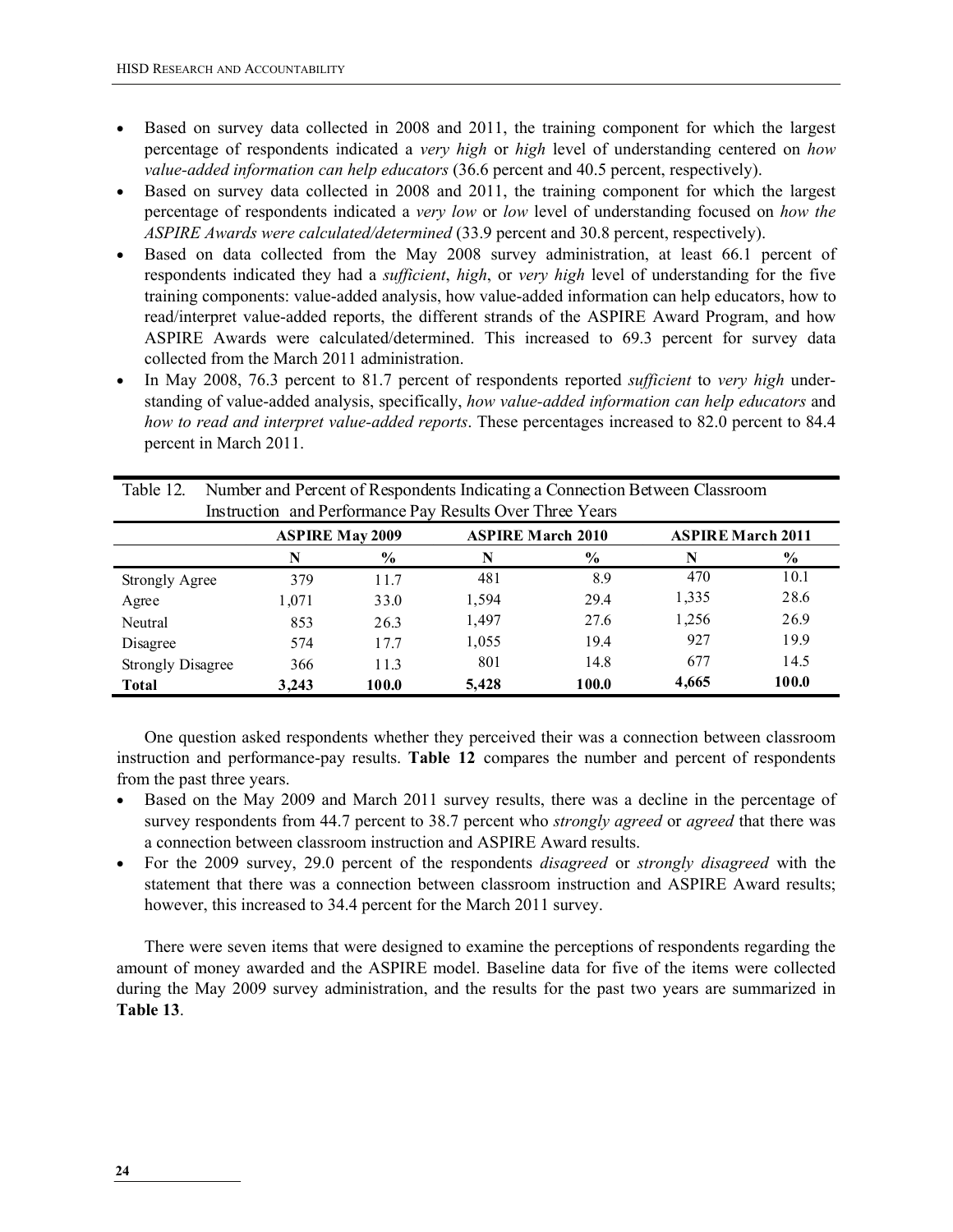| Allivants and the AST INE Award twouch, tylay 2010 and tylaten 2011 |       |       |                           |                 |               |                |                                |      |
|---------------------------------------------------------------------|-------|-------|---------------------------|-----------------|---------------|----------------|--------------------------------|------|
|                                                                     |       |       | <b>Strongly Disagree/</b> |                 |               | <b>Neutral</b> | <b>Strongly</b><br>Agree/Agree |      |
|                                                                     |       | N     |                           | <b>Disagree</b> |               |                |                                |      |
|                                                                     |       |       | $\%$                      |                 | $\frac{6}{6}$ |                | $\frac{6}{9}$                  |      |
|                                                                     | 2010  | 2011  | 2010                      | 2011            | 2010          | 2011           | 2010                           | 2011 |
| The maximum award amount for my                                     |       |       |                           |                 |               |                |                                |      |
| <b>ASPIRE</b> Award category adequately                             | 5,274 | 4,555 | 44.4                      | 42.2            | 26.5          | 27.2           | 29.1                           | 30.5 |
| recognizes my efforts to increase student                           |       |       |                           |                 |               |                |                                |      |
| progress.                                                           |       |       |                           |                 |               |                |                                |      |
| The maximum award amount for my                                     |       |       |                           |                 |               |                |                                |      |
| ASPIRE Award category encourages me to                              | 5,319 | 4,566 | 37.2                      | 35.7            | 32.4          | 30.8           | 30.3                           | 33.5 |
| remain in a campus-based position.                                  |       |       |                           |                 |               |                |                                |      |
| The maximum award amount for my                                     |       |       |                           |                 |               |                |                                |      |
| ASPIRE Award category is commensurate                               | 5,325 | 4,592 | 44.9                      | 43.5            | 28.5          | 27.7           | 26.6                           | 28.8 |
| with my professional contribution.                                  |       |       |                           |                 |               |                |                                |      |
| The ASPIRE Award should be continued                                |       |       |                           |                 |               |                |                                |      |
| in its current form                                                 | 5,408 | 4,669 | 45.2                      | 41.7            | 31.5          | 31.0           | 23.3                           | 30.4 |
| The ASPIRE Award should be continued                                |       |       |                           |                 |               |                |                                |      |
| with modifications incorporated on an                               | 5,367 | 4,604 | 18.9                      | 21.6            | 32.4          | 32.5           | 48.7                           | 45.9 |
| annual basis.                                                       |       |       |                           |                 |               |                |                                |      |
| The ASPIRE Award is a fair way of                                   |       |       |                           |                 |               |                |                                |      |
| acknowledging a teacher's impact on                                 | 5,417 | 4,674 | 46.6                      | 41.7            | 26.6          | 27.9           | 26.7                           | 30.4 |
| student growth.                                                     |       |       |                           |                 |               |                |                                |      |
| The formal inquiry process allowed me the                           |       |       |                           |                 |               |                |                                |      |
| opportunity to question the accuracy of my                          | 4,812 | 4,101 | 22.8                      | 20.0            | 39.7          | 37.9           | 37.5                           | 42.1 |
| award.                                                              |       |       |                           |                 |               |                |                                |      |

| Table 13. Number and Percent of Survey Respondents Indicating Their Perceptions About Award |  |
|---------------------------------------------------------------------------------------------|--|
| Amounts and the ASPIRE Award Model, May 2010 and March 2011                                 |  |

- On the 2010 and 2011 survey administration, the statement for which the largest percentage of respondents indicated *strongly agree* or *agree* centered on continuing the ASPIRE Award and modifying the model on an annual basis (48.7 and 45.9, respectively).
- A higher percentage of respondents *strongly disagreed* or *disagreed* that the ASPIRE Award is a fair way of acknowledging a teacher's impact on student growth (41.7 percent) compared to 27.9 percent who were *neutral* and 30.4 percent who *agreed* or *strongly agreed* based on 2011 survey results.
- Based on survey results from March 2010 and March 2011, 44.4 percent and 42.2 percent of respondents *strongly disagreed* or *disagreed* that their maximum award amount adequately recognized their efforts to increase student progress compared to 29.1 percent and 30.5 percent of respondents who *agreed* or *strongly agreed* and 26.5 percent and 27.2 percent who were *neutral*.
- Based on survey results from March 2010 and March 2011, 37.2 percent and 35.7 percent of respondents *strongly disagreed* or *disagreed* that their maximum award amount encouraged them to remain in a campus-based position compared to 30.3 percent and 33.5 percent of respondents who *agreed* or *strongly agreed* and 32.4 percent and 30.8 percent who were *neutral*.
- Based on survey results over the past two years, a higher percentage of respondents *strongly disagreed* or *disagreed* that their maximum award amount was commensurate with their professional contribution (44.9 percent and 43.5 percent) compared to 28.5 percent and 27.7 percent who were *neutral* and 26.6 percent and 28.8 percent who *agreed* or *strongly agreed*.

## **Eligibility Category**

To determine whether there were differences in perceptions about the connection between classroom instruction and performance pay results, comparisons were made by eligibility category and respondents who indicted they were not eligible as summarized in **Appendix A–6**.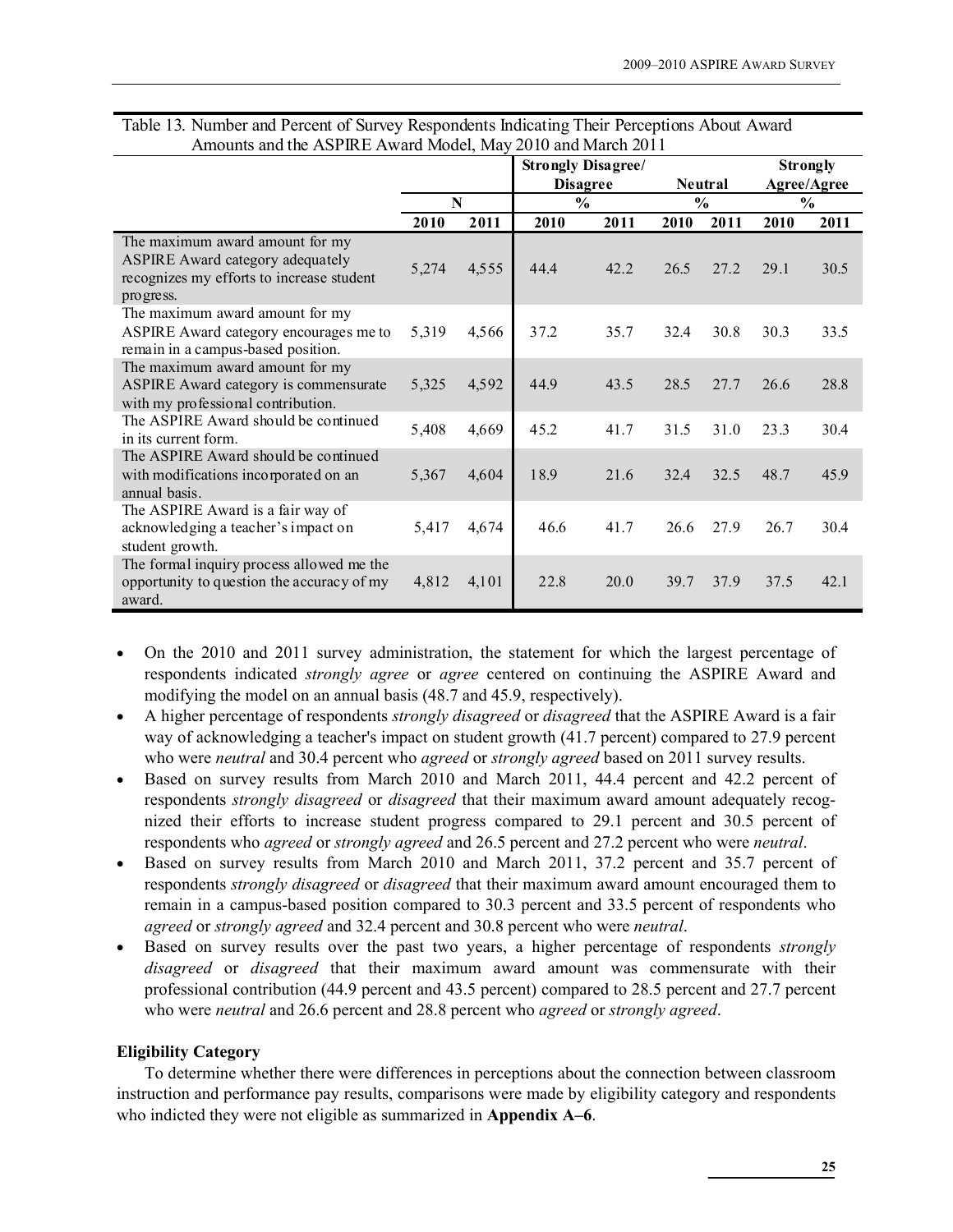- For 2011, the percentage of teaching assistants, principals, and assistant principals/deans of instruction who *strongly agreed* or *agreed* that there was a connection between classroom instruction and the ASPIRE Award results exceeded core foundation teachers (Categories A to E), elective/ancillary teachers, instructional support staff, operational support staff, and those respondents that indicated they were not eligible to receive an award (Appendix A-6).
- The highest percentage of respondents that *disagreed* or *strongly disagreed* that there was a connection between classroom instruction and the ASPIRE Award results was from instructional support staff (45.2 percent) followed by departmentalized core foundation teachers (grades 3–8**)** (42.5 percent)(Appendix A-6).

To determine whether there were differences in perceptions regarding the maximum award amount reflecting adequate recognition for efforts to increase student progress, comparisons were made by eligibility category and respondents who indicated they were not eligible as summarized in **Appendix A–7**.

- For 2011, 50.0 percent of principals and 48.4 percent of assistant principals/deans of instruction *agreed* or *strongly agreed* that their maximum ASPIRE Award adequately recognized their efforts to increase student progress, reflecting the highest levels of agreement compared to the remaining eligibility categories and for those respondents indicating they were not eligible to receive an award.
- For 2011, 63.2 percent of instructional support staff and 53.2 percent of elective/ancillary teachers indicated that they *strongly disagreed* or *disagreed* that their maximum ASPIRE Award adequately recognized their efforts to increase student progress.

To determine whether differences existed with regard to the statement*, the maximum award amount for my ASPIRE Award category is commensurate with my professional contribution*, comparisons were made by eligibility category and for those respondents that indicated they were not eligible to receive an award. **Appendix A–8** summarizes the results.

- For 2011, 43.6 percent of assistant principals/deans of instruction and 42.2 percent of principals *agreed* or *strongly agreed* that their maximum ASPIRE Award was commensurate with their professional contribution, reflecting the highest levels of agreement compared to the remaining eligibility categories and for those respondents indicating they were not eligible to receive an award.
- On the 2011 survey administration, 67.7 percent of instructional support staff and 52.9 percent of elective/ancillary teachers indicated that they *strongly disagreed* or *disagreed* that their maximum ASPIRE Award was commensurate with their professional contribution.

#### **What was the level of effectiveness for communicating information about the ASPIRE Award?**

For the May 2009 and subsequent survey administrations, there were seven items for which respondents rated the level of effectiveness regarding communication about the ASPIRE Award. The responses are summarized in **Table 14** using May 2009 as the baseline year.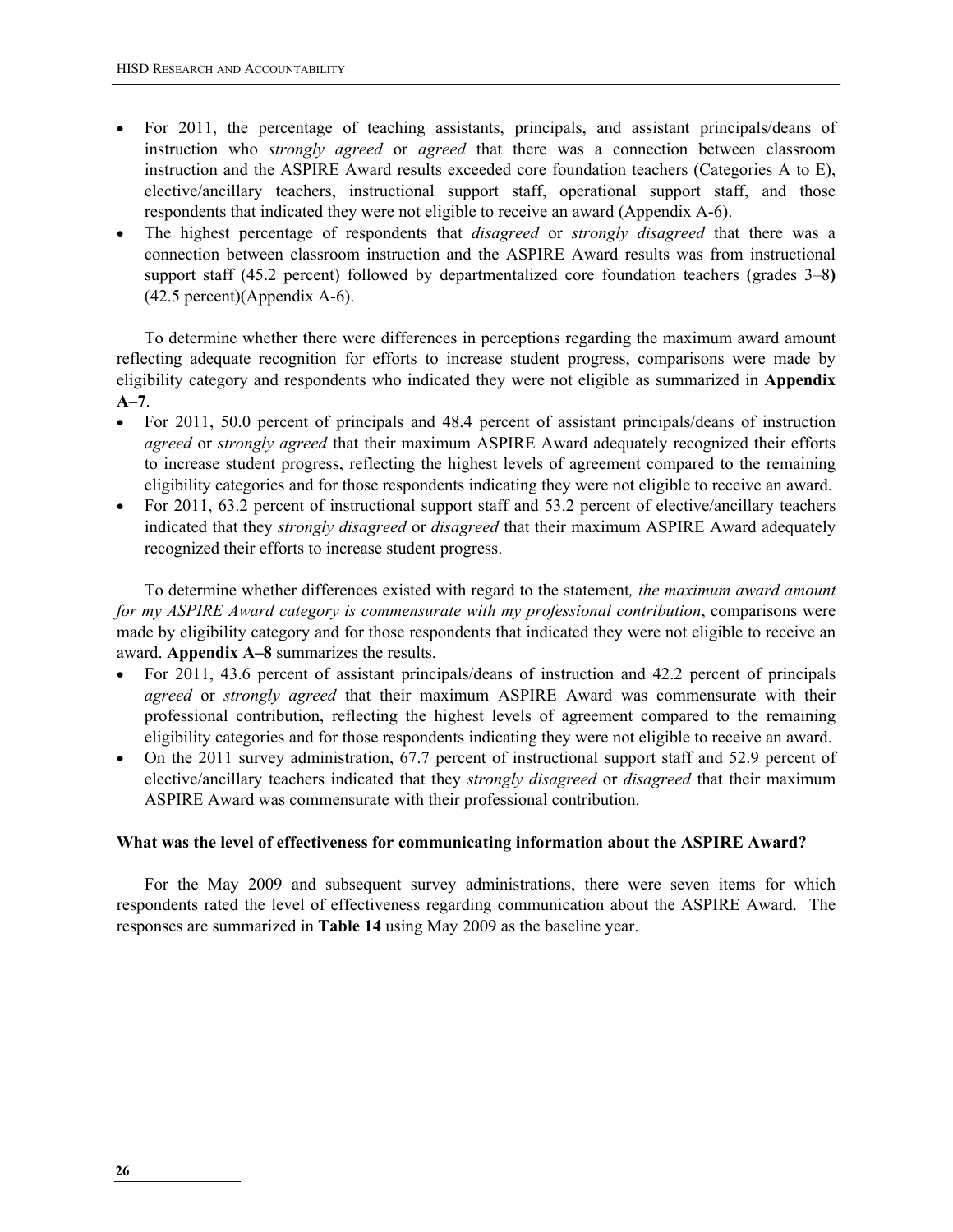|                                                                                                                                          |       |       |      | Not Effective/            | Very Effective/             |      |  |
|------------------------------------------------------------------------------------------------------------------------------------------|-------|-------|------|---------------------------|-----------------------------|------|--|
|                                                                                                                                          | N     |       |      | <b>Somewhat Effective</b> | <b>Moderately Effective</b> |      |  |
|                                                                                                                                          | 2009  | 2011  | 2009 | 2011                      | 2009                        | 2011 |  |
| Knowing where to find information about<br>the ASPIRE Award in general.                                                                  | 3,383 | 4,815 | 32.6 | 26.8                      | 67.4                        | 73.2 |  |
| Knowing when specific information<br>about my ASPIRE Award was available.                                                                | 3,371 | 4,803 | 31.5 | 22.9                      | 68.4                        | 77.1 |  |
| Knowing where to find information about<br>my specific ASPIRE Award.                                                                     | 3,367 | 4,790 | 30.0 | 23.1                      | 70.1                        | 76.9 |  |
| Knowing how to interpret and understand<br>my specific ASPIRE Award Notice.                                                              | 3,368 | 4,781 | 38.6 | 32.5                      | 61.4                        | 67.5 |  |
| Understanding the difference between<br>submitting a question by e-mail versus<br>submitting a formal inquiry about your<br>final award. | 3,362 | 4,773 | 38.6 | 32.5                      | 61.4                        | 67.5 |  |
| Understanding where to find information<br>about the inquiry process on the portal.                                                      | 3,364 | 4,782 | 36.4 | 29.5                      | 63.7                        | 70.5 |  |
| Understanding that formal inquiries were<br>required to be submitted by a specific<br>deadline.                                          | 3,352 | 4,767 | 34.7 | 27.7                      | 65.4                        | 72.3 |  |

Table 14. Number and Percent of Survey Respondents Indicating Their Perceptions About Communicating Effectively, May 2009 and March 2011

- When comparing results from May 2009 to March 2011, *knowing when specific information about my ASPIRE Award was available* reflected the area of communication for which respondents indicated the highest increases for effectiveness (8.7 percentage points).
- Based on the results of the May 2009 surveys, 70.1 percent of respondents indicated that communication was *moderately effective* or *very effective* for *knowing where to find information about my specific ASPIRE Award.* Based on the results of the March 2011 surveys, 77.1 percent of respondents indicated *knowing when specific information about my ASPIRE Award was available*, reflecting the two categories with the highest percentages for effectiveness for 2009 and 2011, respectively.
- Based on the May 2009 and March 2011 surveys, the area for which the highest percentage of respondents perceived communications to be *not effective* or *somewhat effective* focused on *knowing how to interpret and understand my specific ASPIRE Award Notice* and *understanding the difference between submitting a question by e-mail versus submitting a formal inquiry about your final award*.

On the March 2011 survey, nine questions were designed to rate the effectiveness of specific types of communication. The results are summarized in **Table 15**.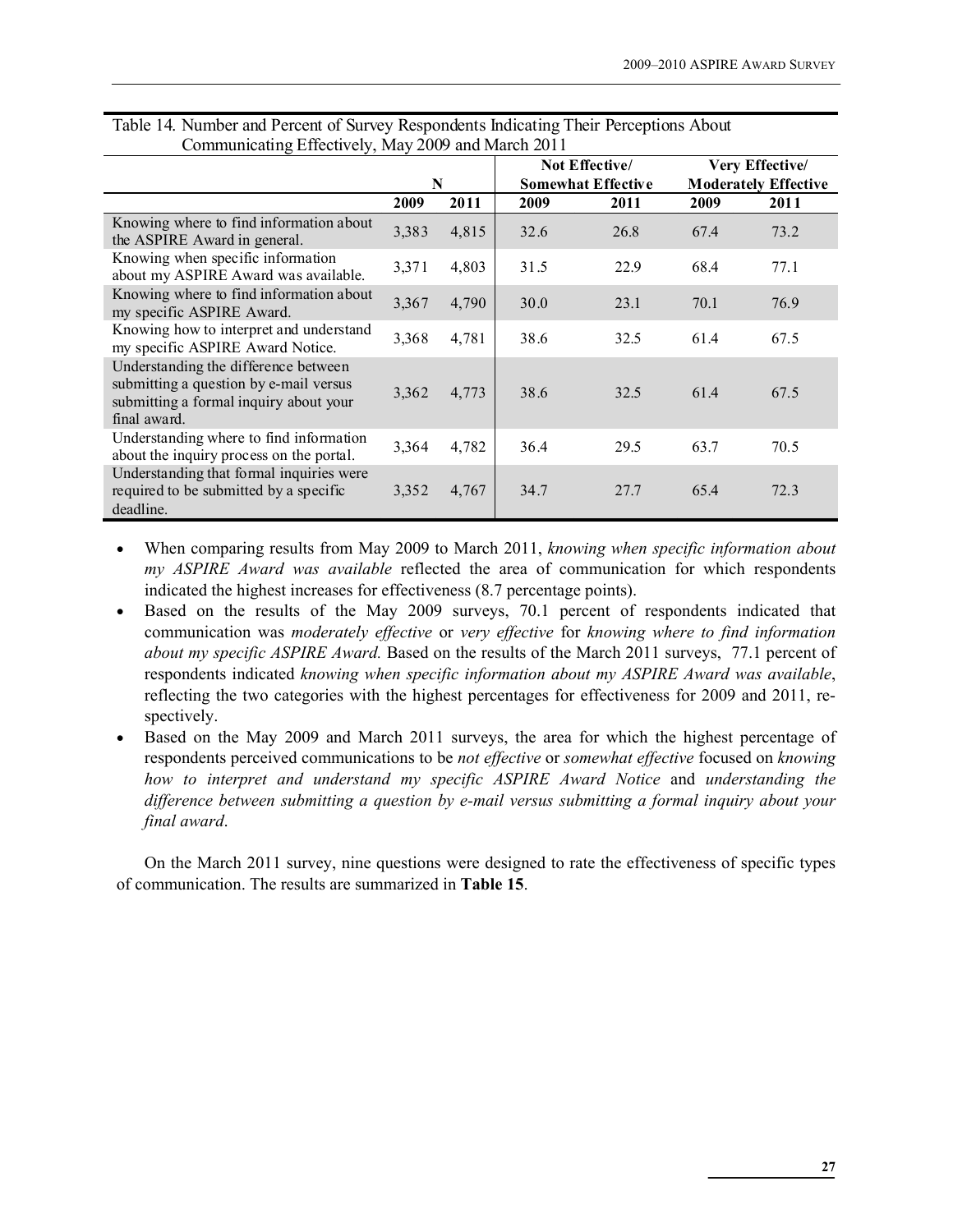| the Level of Effectiveness for Different Types of Communication, March 2011 |       |                  |                  |                  |                  |       |  |  |  |  |  |  |
|-----------------------------------------------------------------------------|-------|------------------|------------------|------------------|------------------|-------|--|--|--|--|--|--|
|                                                                             |       | <b>Not</b>       | Somewhat         | Moderately       | Very             | Don't |  |  |  |  |  |  |
|                                                                             | N     | <b>Effective</b> | <b>Effective</b> | <b>Effective</b> | <b>Effective</b> | Know  |  |  |  |  |  |  |
| <b>ASPRE Learn</b>                                                          | 4,840 | 6.4              | 20.1             | 32.3             | 28.3             | 13.0  |  |  |  |  |  |  |
| Connect-Ed                                                                  | 4,788 | 8.8              | 19.0             | 27.5             | 19.8             | 24.9  |  |  |  |  |  |  |
| <b>ASPIRE Newsletter</b>                                                    | 4,820 | 7.1              | 20.9             | 33.2             | 30.3             | 8.6   |  |  |  |  |  |  |
| Memos                                                                       | 4,790 | 7.0              | 20.0             | 33.4             | 29.3             | 10.4  |  |  |  |  |  |  |
| ASPIRE e-mail                                                               | 4,829 | 4.6              | 18.2             | 32.9             | 39.4             | 4.8   |  |  |  |  |  |  |
| <b>ASPIRE</b> website                                                       | 4,798 | 4.6              | 18.2             | 33.5             | 38.4             | 5.3   |  |  |  |  |  |  |
| <b>Community Forums</b>                                                     | 4,764 | 11.1             | 18.8             | 25.3             | 15.3             | 29.6  |  |  |  |  |  |  |

| Table 15. Number and Percent of Survey Respondents Indicating Their Perceptions About |  |
|---------------------------------------------------------------------------------------|--|
| the Level of Effectiveness for Different Types of Communication, March 2011           |  |

- Based on the results of the March 2011 survey, 39.4 percent of respondents reported the ASPIRE email as being *very effective*, reflecting the highest percentage for effectiveness when compared to the other six venues used to communicate information about the ASPIRE Award program. This was closely followed by the ASPIRE website (38.4 percent).
- When comparing seven different venues for communicating information about the ASPIRE Award program, 11.1 percent of respondents (employees) perceived the community forums as being *not effective,* and 29.6 percent of respondents indicated *don't know* regarding their perceptions of community forums.

## **How did respondents rate the current teacher and principal appraisal system?**

Baseline data were collected during the March 2011 survey administration to capture perceptions regarding the current teacher and principal appraisal systems. Respondents were asked to rate the teacher appraisal system on a scale of 1 to 5 with 1 being *Not at All* and 5 being *Very*. **Tables 16** and **17** summarize the number of respondents and the mean rating score based on whether the respective appraisal system was perceived to be rigorous and whether the system was perceived as being fair.

Out of 3,630 respondents, the highest percentage of respondents (31.7 percent) indicated that the teacher appraisal system was a *3* based on a scale of 1 to 5 for being *rigorous* with a mean score of 3.5. Similarly, regarding the fairness of the current teacher appraisal system, the highest percentage of respondents rated it a *3* based on a scale of 1 to 5 with the mean score being a 3.1.

| Table 16. Number and Percent of Survey Respondents Indicating Their Perceptions and Mean |       |              |      |      |      |        |                   |  |  |  |
|------------------------------------------------------------------------------------------|-------|--------------|------|------|------|--------|-------------------|--|--|--|
| Rating Scores for the Teacher Appraisal System, 2011                                     |       |              |      |      |      |        |                   |  |  |  |
| Rating                                                                                   |       | 1 Not At All |      |      |      | 5 Very | <b>Mean Score</b> |  |  |  |
| Rigorous                                                                                 | 3,630 | 6.6          | 10.1 | 31.7 | 29.7 | 21.9   | 3.5               |  |  |  |
| Fair                                                                                     | 3.712 |              | 14 2 | 30.9 | 243  | 3 ج ر  |                   |  |  |  |

Out of 2,417 respondents, the highest percentage of respondents (32.7 percent) indicated that the principal appraisal system was a *3* based on a scale of 1 to 5 for being *rigorous*. Similarly, the principal appraisal system was rated a *3* in fairness by the highest percentage of respondents (32.4 percent). The mean score for *rigor* was a 3.3 while the mean score for being *fair* was a 3.1. It should be noted that both teachers and principals responded to both sets of questions.

| Table 17. Number and Percent of Survey Respondents Indicating Their Perceptions and Mean |       |              |      |      |      |        |                   |  |  |  |
|------------------------------------------------------------------------------------------|-------|--------------|------|------|------|--------|-------------------|--|--|--|
| Rating Scores for the Principal Appraisal System, 2011                                   |       |              |      |      |      |        |                   |  |  |  |
| Rating                                                                                   |       | 1 Not At All |      |      |      | 5 Very | <b>Mean Score</b> |  |  |  |
| Rigorous                                                                                 | 2.417 | LL 5         | 10   | 32.7 | 25.5 | 192    | 3.3               |  |  |  |
| Fair                                                                                     | 2.428 | 50           | 12 4 | 32.4 | 24 1 | 16.1   |                   |  |  |  |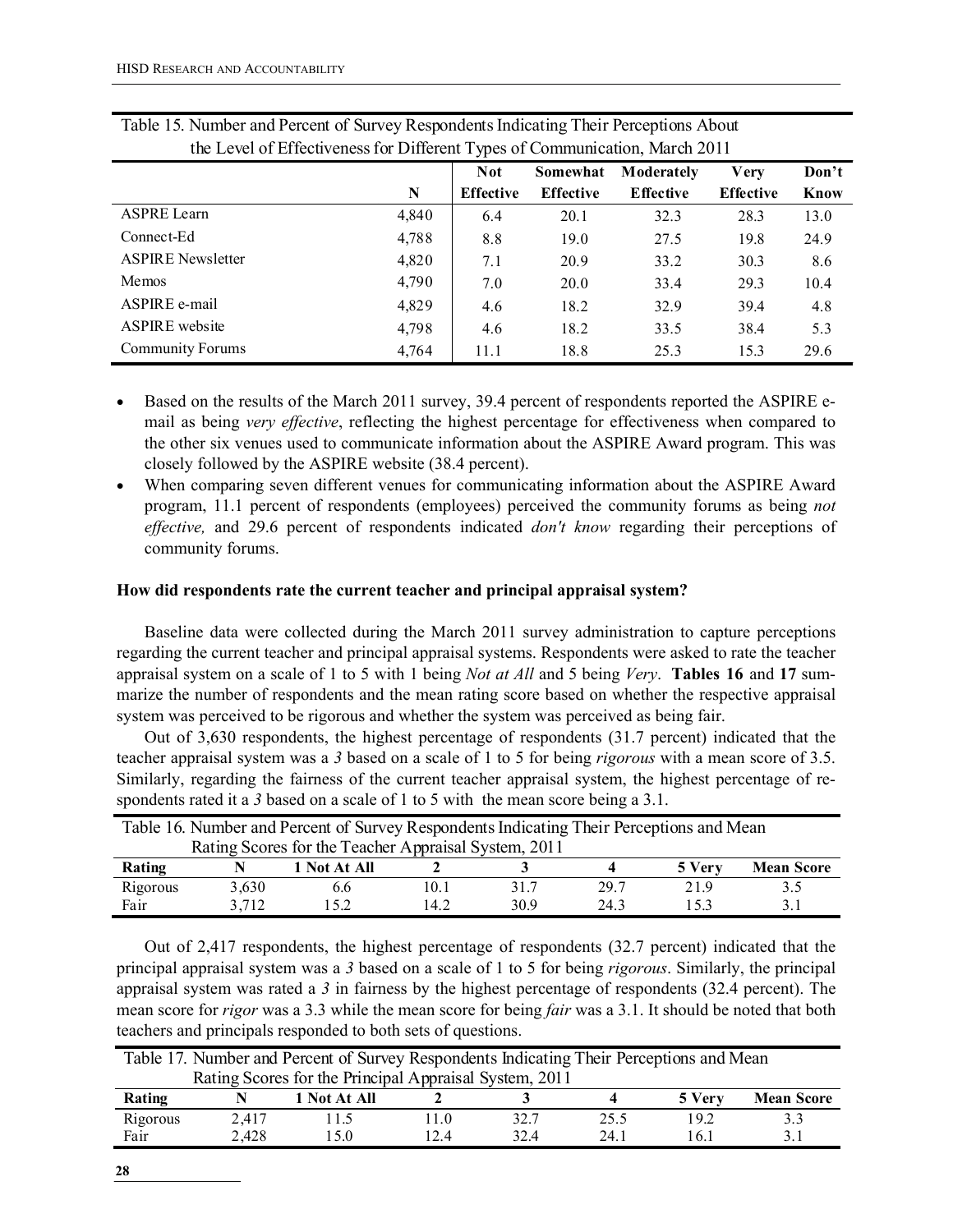## **What were the recommendations for changing the 2009–2010 ASPIRE Award suggested by respondents?**

Out of a total of 6,083 respondents on the March 2011 survey, 2,709 or 44.5 percent of the respondents provided at least one response for recommending changes to the 2009–2010 ASPIRE Award, whereas 55.5 percent of respondents did not provide any recommendations for changing the model. **Table 25** summarizes the frequency and percent of responses.

A total of 6.4 percent and 2.9 percent of the responses reflected that *no changes* were needed to the model or the response was simply, *No Comment*. The top four emergent categories reflected approximately 64.2 percent of the responses. The predominant suggestion centered making the model equitable, transparent, and inclusive so that all employees were treated equally, compensated equally, or had the opportunity to receive the same amount of award as the top dollar earners (19.7 percent). Elective/ancillary teachers, special education teachers, early childhood through grade 2, instructional support (i.e. counselors, librarians, and literacy coach), teaching assistants, and operational support staff (i.e. registrars, computer network specialists, and attendance specialists) were not eligible to receive the same level of compensation as core teachers. They felt "de-valued" by the way the model was designed. Some respondents indicated that the differences in eligibility and compensation were divisive for campuses. Moreover, respondents indicated that student success was a team effort, but the contribution of the team was not being equally valued for all members.

Approximately 18.0 percent of responses centered on the allocation of money. Some respondents indicated that TAKS teachers, teachers providing instruction to low-income students and/or at-risk students, and teachers providing instruction at low-performing schools should receive more money. Alternatively, respondents indicated that elective/ancillary teachers, special education teachers, librarians, nurses, and early childhood teachers should receive more money. Some respondents indicated that administrators should not receive any performance-pay money, their performance pay should be capped, or indicated that payouts for administrators were disproportionate in comparison to payouts for teachers. One respondent stated, "I think top administrators should get no more than support staff does because

| $1$ in the set of $\mu$ in $\mu$ is $\mu$ in $\mu$                                |       |               |
|-----------------------------------------------------------------------------------|-------|---------------|
|                                                                                   | N     | $\frac{6}{6}$ |
| Make the model transparent, equitable, and inclusive                              | 562   | 19.7          |
| Allocate more money for awards/allocate money for specified group(s)/reallocate   |       |               |
| money so that particular groups benefit and designated groups receive no award or | 521   | 18.2          |
| their award is capped                                                             |       |               |
| Factors impacting growth or calculation of growth                                 | 379   | 13.3          |
| Discontinue the ASPIRE A ward Program                                             | 370   | 13.0          |
| Improve Communications about the award/provide clearer explanations about the     |       |               |
| model and value added calculations/ provide feedback for teachers based on their  | 245   | 8.6           |
| data                                                                              |       |               |
| Performances measures or criteria                                                 | 188   | 6.6           |
| No Changes                                                                        | 182   | 6.4           |
| Unintended Outcomes                                                               | 149   | 5.2           |
| $N/A$ or $No$ Comment                                                             | 83    | 2.9           |
| Don't Know                                                                        | 69    | 2.4           |
| Miscellaneous                                                                     | 48    | 1.7           |
| General satisfaction                                                              | 31    | 1.1           |
| Negative statement                                                                | 24    | 0.8           |
| Change all of it                                                                  | 6     | 0.2           |
| <b>Total Number of Responses</b>                                                  | 2,956 | 100.0         |

|                   | Table 25. Number and Percent of Responses for Recommended Changes to the 2009–2010 ASPIRE |
|-------------------|-------------------------------------------------------------------------------------------|
| Award, March 2011 |                                                                                           |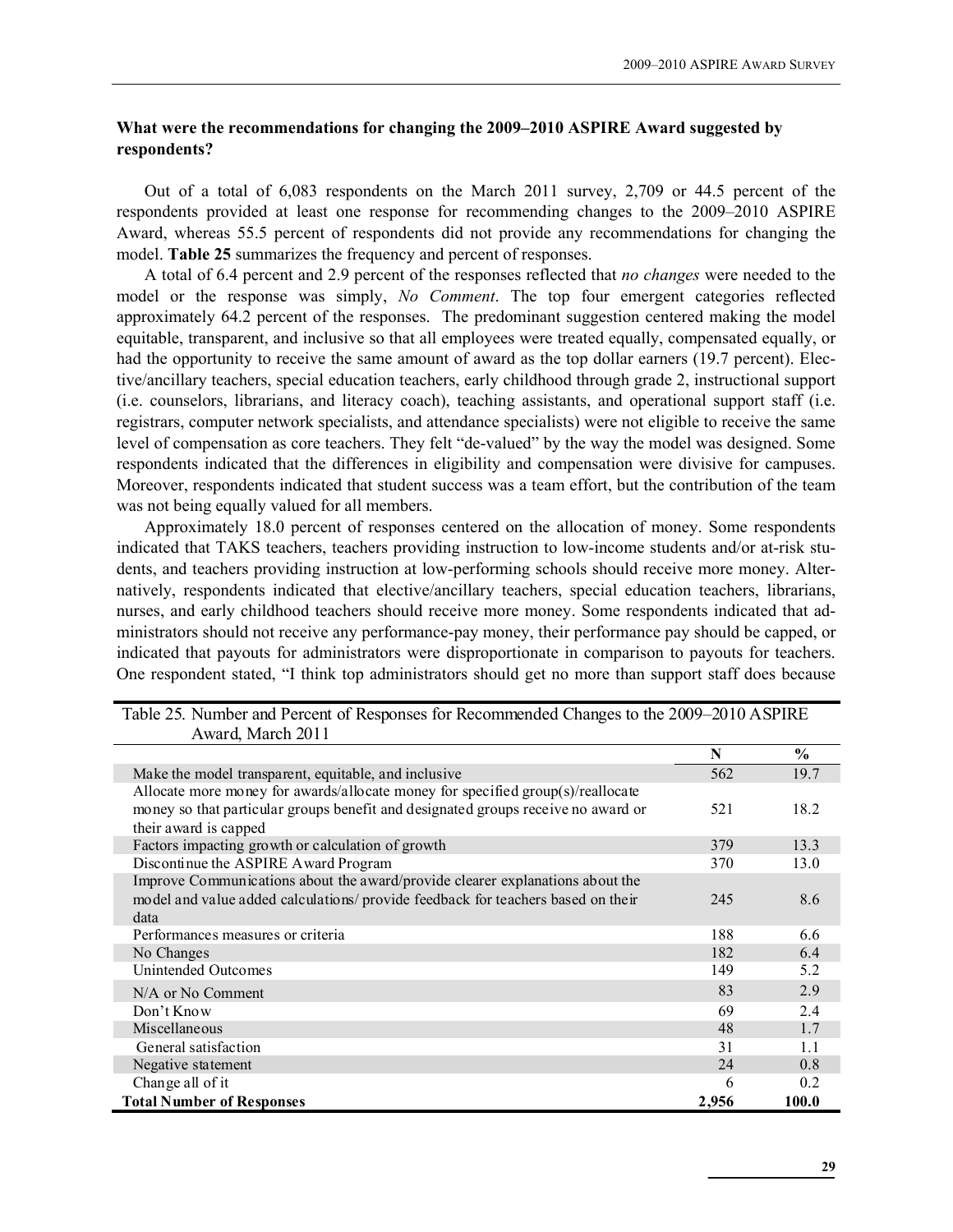they are not in the trenches, directly affecting learning," "I think a principal should get as much as the highest paid teacher on campus," and "Administrators really shouldn't receive ASPIRE awards since they have no real interaction with students."

 Thirteen percent of the responses centered on factors impacting growth or the calculation of growth and discontinuing the ASPIRE Award Program. Respondents indicated that factors such as classroom composition, students transitioning from Spanish to English, high performing students, special education students, and using assessments such as Stanford that were not aligned to the curriculum, impacted the calculation of growth. Commentary provided by respondents indicated the following: "Some of the TEKS do not align with tests that teachers are responsible for (4th grade social studies vs. Stanford social studies)," and "Teachers with learners of different needs should be taken into consideration (e.g., Spanish-speakers testing in English for the first time, students with special needs, etc)". In response to the budget crisis, some respondents indicated that the ASPIRE Award Program should be discontinued and the money used to save teachers' jobs or provide resources for the classroom. As one respondent stated, "Personally, in light of budget constraints, I would do away with it entirely. Though a monetary bonus is always great, for those of us who teach to help children it doesn't matter. If no bonus means we can keep more of those teachers in the classroom that would be a better reward than anything else."

## **Conclusions**

The purpose of the 2009–2010 ASPIRE Award Survey was to gain insight regarding the level of knowledge and perceptions of Houston Independent School District (HISD) teachers and staff after five years of implementation of growth-based performance pay in HISD, as well as their perceptions regarding the overall concept of performance pay. Additionally, participants had the opportunity to provide recommendations for making changes to the current model. This annual survey serves as a mechanism to gather valuable feedback from program participants.

External factors, such as policy decisions, roll-out of a new model, or roll-out of new model component may have influenced perceptions of growth-based performance pay since its inception. Although all survey administrations followed the January payout, it is important to understand that eleven months had elapsed from the time of payout until the first survey administration (December 2007). Changes were instituted in the pay for performance model, communication about the model was enhanced, and training on the new model had commenced. Therefore, perceptions about the 2005–2006 Teacher Performance-Pay Model (TPPM) may have been influenced by anticipating these positive changes.

On February 12, 2010 the Board of Education approved using value-added data as the 34th criteria to evaluate teacher effectiveness. Questions and uncertainties arose regarding the impact of this policy for teachers. When the 2008–2009 ASPIRE Award Survey was launched on February 23, 2010 amid this policy change, sufficient time had not elapsed to fully address questions or correct misconceptions. It is highly likely that the climate of concern that was evident among teachers during that time impacted their responses to the survey items. This is apparent in the decreases across the board in almost all items from 2009 to 2010.

During the spring of 2011, budgetary shortfalls at the state level may have impacted perceptions and response rates during survey administration. Campuses were required to develop different budgetary plans, depending on the estimated shortfall in state funding, that would result in reduction in campus staff. Although final announcements were not made until April, an environment of speculation and uncertainty developed throughout all levels of the district.

There have been four key areas that have shown mixed results over the past four to five years. First, when comparing the survey response rate for December 2007 to the response rate for March 2011, there was an overall increase from 11.4 percent to 30.3 percent, but a decrease of 20.5 percentage points from May 2009 and 7.4 percentage points from March 2010. By capturing a higher percentage of respondents,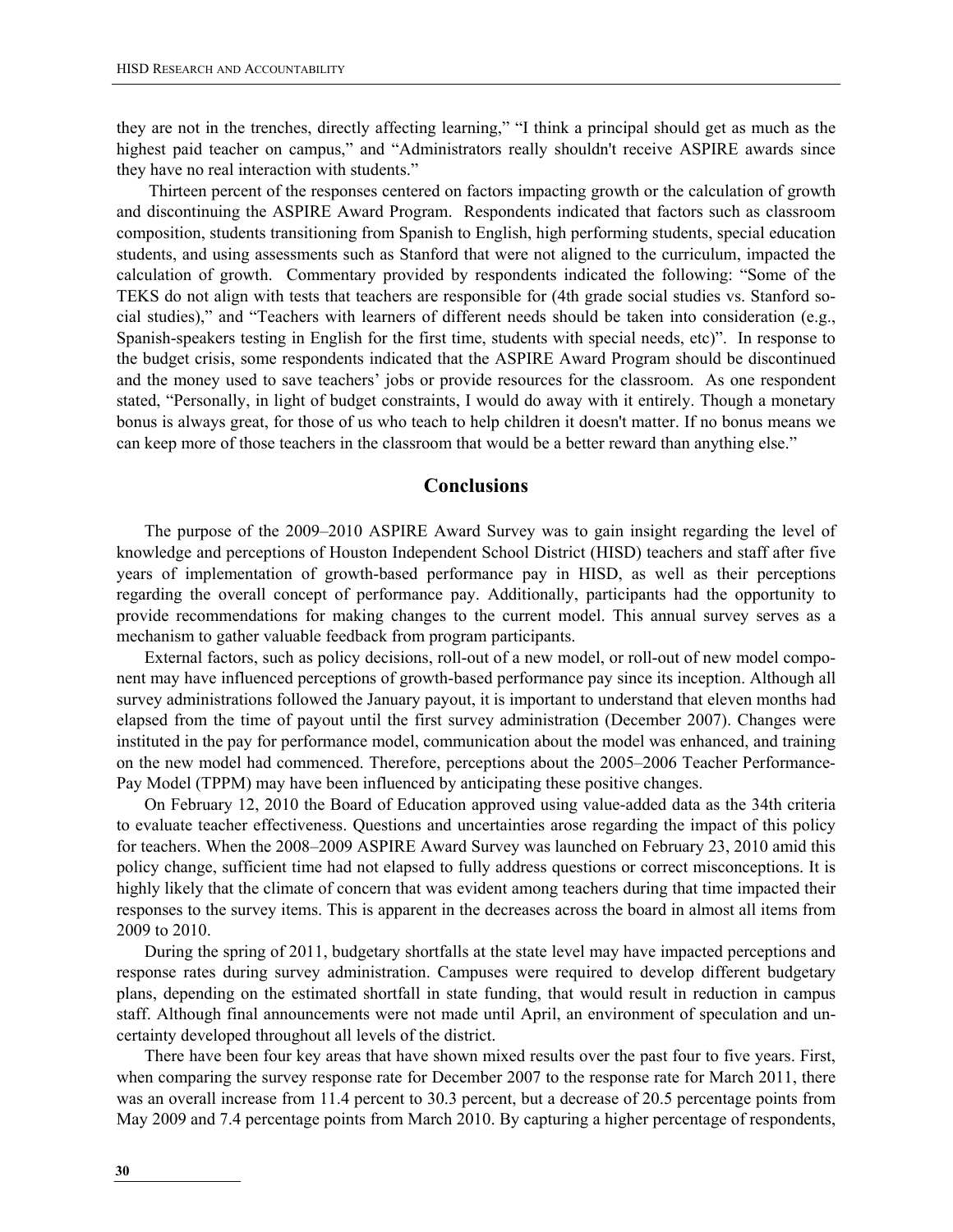perceptions and feedback can be generalized to a greater degree. Although there was an initial increase in the percentage of respondents that indicated they received training (December 2007 to May 2008), there has been a decline in the percentage of respondents that indicated they received training over the past four years from 85.1 percent in May 2008 to 67.3 percent in March 2011.

Another key area, support for the program, showed mixed results over the five-year period. Although the percentage of campus-based staff *in favor* or *somewhat in favor* of the concept of teacher performance pay decreased from 69.2 percent after the 2007 payout to 55.2 percent after the 2010 payout, this increased to 57.3 after the 2011 payout. When respondents were asked about their perceptions of the award model for that year, 44.4 percent of respondents were *in favor* or *somewhat in favor* of the 2005–2006 Teacher Performance-Pay Model (December 2007) compared to 53.3 percent who were *in favor* or *somewhat in favor* of the ASPIRE Award Program (May 2009). Alternatively, there was a decrease in the percent of respondents *in favor* or *somewhat in favor* of the ASPIRE Award model when comparing May 2009 results (53.3 percent) to March 2010 (46.5 percent), but an increase from March 2010 to March 2011 (49.7 percent).

A related measure, support for the concept of differentiated pay, showed mixed results. Baseline data were collected during the May 2009 survey administration. Approximately Fifty-six respondents indicated they were *in favor* or *somewhat in favor* of differentiated pay in 2009, and this decreased to 48.3 percent in March 2010, but increased to 50.9 percent in March 2011.

The final key area that showed mixed results over the five-year period centered on increasing knowledge about the ASPIRE Award program. During the 2006–2007 and 2007–2008 school years, there was a concerted effort by the district to promote training. Training courses were offered on-line so that staff could complete the modules at their own pace. In addition, face-to-face training sessions were also available. Results from 2010 survey indicated that additional follow-up regarding the effectiveness of the training should be undertaken. When comparing 2010 to 2011 survey results, there was an increase in the percentage of respondents that indicated they had a *high* or *very high* level of understanding regarding the ASPIRE award model from 16.7 percent in 2010 to 39.7 percent in 2011.There was also an increase in the percentage of respondents that indicated their level of understanding of five different components of the ASPIRE Award Educational-Improvement program were *high* or *very high* when comparing 2010 to 2011.

When looking at the respondents by eligibility category, differences exist regarding how the ASPIRE Award program is perceived and the level of knowledge concerning the program. Administrators, such as principals and assistant principals/deans of instruction, indicate favorable perceptions concerning performance pay, the amount of award for which they are eligible, and their level of knowledge. Core teachers have more positive perceptions than elective/ancillary teachers. The differences in perceptions between core foundation teachers and non-core instructional staff have declined through time with the exception of a teacher performance pay model based on passing rates only.

For a performance pay system to be sustainable, the incentive has to be meaningful to all participants. Principals and assistant principals/deans of instruction perceived that their maximum ASPIRE Award amount recognized their efforts to increase student progress and that this award amount was commensurate with their professional contribution. Of the eleven eligibility categories, instructional support staff and elective/ancillary teachers had the lowest level of agreement with regard to their maximum award amount.

The survey administered after each payout has served as a vehicle for respondents to recommend changes to the current model. Feedback is particularly valued to improve the ASPIRE Award program. As one respondent stated, "I think this award is excellent since it is a strong way of recognizing teacher effort. I taught at another district and have always had high scores and growth. Last school year was the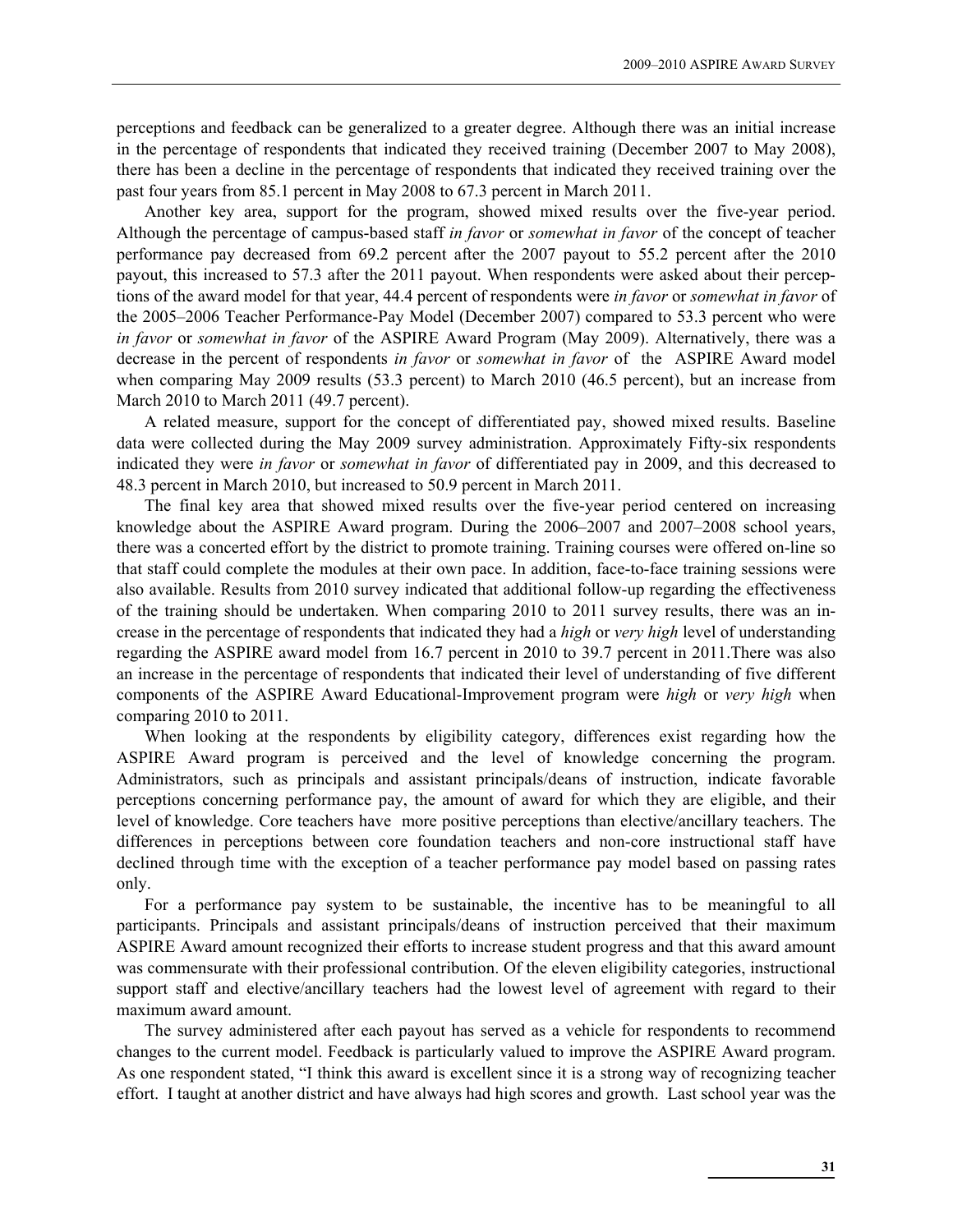first time I learned about this program and received an incentive- and have to admit it definitely makes me feel better and finally RECOGNIZED for my rigorous work."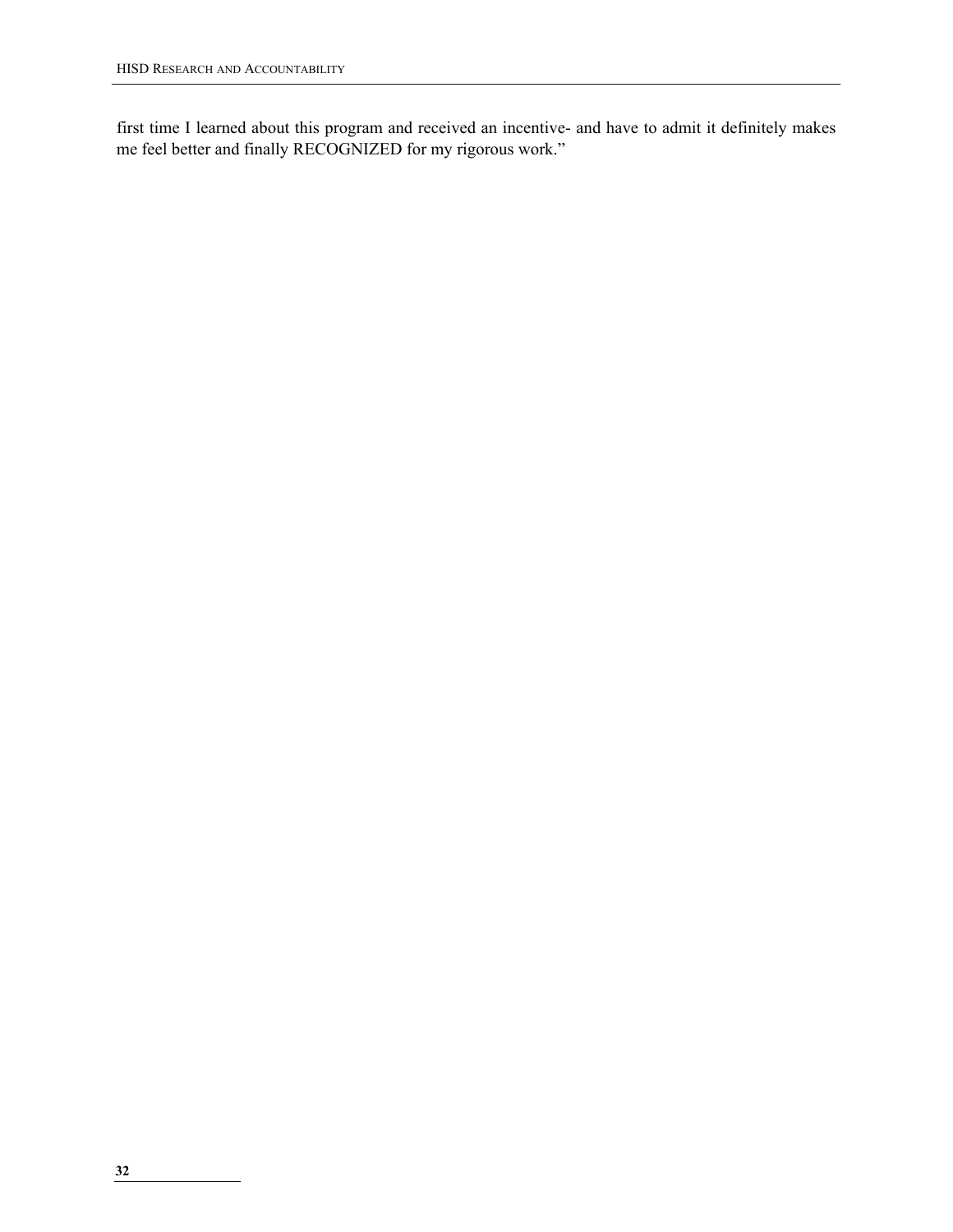## **Cross Tabulation Summarizing the Number and Percent of Respondents Indicating Favorability Toward the Concept of Teacher Performance Pay by Eligibility Category, March 2011**

|                                                                                                                       | Opposed     |               | Somewhat<br><b>Neutral</b><br><b>Opposed</b> |               |             |               | Somewhat in<br>Favor |               | <b>In Favor</b> |               |              |
|-----------------------------------------------------------------------------------------------------------------------|-------------|---------------|----------------------------------------------|---------------|-------------|---------------|----------------------|---------------|-----------------|---------------|--------------|
|                                                                                                                       | $\mathbf N$ | $\frac{0}{0}$ | ${\bf N}$                                    | $\frac{0}{0}$ | $\mathbf N$ | $\frac{0}{0}$ | ${\bf N}$            | $\frac{0}{0}$ | N               | $\frac{0}{0}$ | <b>Total</b> |
| A. Core Foundation<br>Teachers, Grades 3-8, Self-<br>Contained                                                        | 64          | 16.5          | 45                                           | 11.6          | 49          | 12.7          | 74                   | 19.1          | 155             | 40.1          | 387          |
| <b>B.</b> Core Foundation<br>Teachers, Grades 3-8,<br>Departmentalized                                                | 104         | 15.1          | 67                                           | 9.7           | 95          | 13.8          | 145                  | 21.0          | 278             | 40.3          | 689          |
| C. Core Foundation<br>Teachers, Grades 9-12                                                                           | 65          | 15.4          | 40                                           | 9.5           | 55          | 13.0          | 83                   | 19.6          | 180             | 42.6          | 423          |
| D. Core Foundation<br>Teachers, Early Childhood<br>Through Grade 2                                                    | 100         | 12.6          | 72                                           | 9.1           | 185         | 23.4          | 165                  | 20.9          | 269             | 34.0          | 791          |
| E. Special Education Core<br>Foundation Teachers-No<br>Value-Added Report                                             | 36          | 31.2          | 27                                           | 9.9           | 56          | 20.5          | 56                   | 20.5          | 98              | 35.9          | 273          |
| F. Elective/Ancillary<br>Teachers                                                                                     | 109         | 20.3          | 65                                           | 12.1          | 96          | 17.9          | 118                  | 22.0          | 148             | 27.6          | 536          |
| G. Instructional Support<br>Staff                                                                                     | 79          | 17.6          | 65                                           | 14.5          | 75          | 16.7          | 86                   | 19.2          | 143             | 31.9          | 448          |
| H. Teaching Assistants                                                                                                | 15          | 6.0           | 13                                           | 5.2           | 84          | 33.9          | 43                   | 17.3          | 93              | 37.5          | 248          |
| I. Operational Support Staff                                                                                          | 32          | 11.0          | 22                                           | 7.6           | 69          | 23.7          | 57                   | 19.6          | 111             | 38.1          | 291          |
| J. Principal                                                                                                          | 8           | 6.6           | $\overline{8}$                               | 6.6           | 13          | 10.7          | 34                   | 28.1          | 58              | 47.9          | 121          |
| K. Assistant<br>Principals/Deans of<br>Instruction                                                                    | 7           | 5.4           | 10                                           | 7.8           | 11          | 8.5           | 27                   | 20.9          | 74              | 57.4          | 129          |
| <b>Not Eligible</b>                                                                                                   | 50          | 18.5          | 28                                           | 10.3          | 51          | 18.8          | 59                   | 21.8          | 83              | 30.6          | 271          |
| <b>Total of Respondents</b><br><b>Reporting an Eligibility</b><br><b>Category or Reporting</b><br><b>Not Eligible</b> | 669         | 14.5          | 436                                          | 10.0          | 839         | 18.2          | 947                  | 20.6          | 1,690           | 36.7          | 4,607        |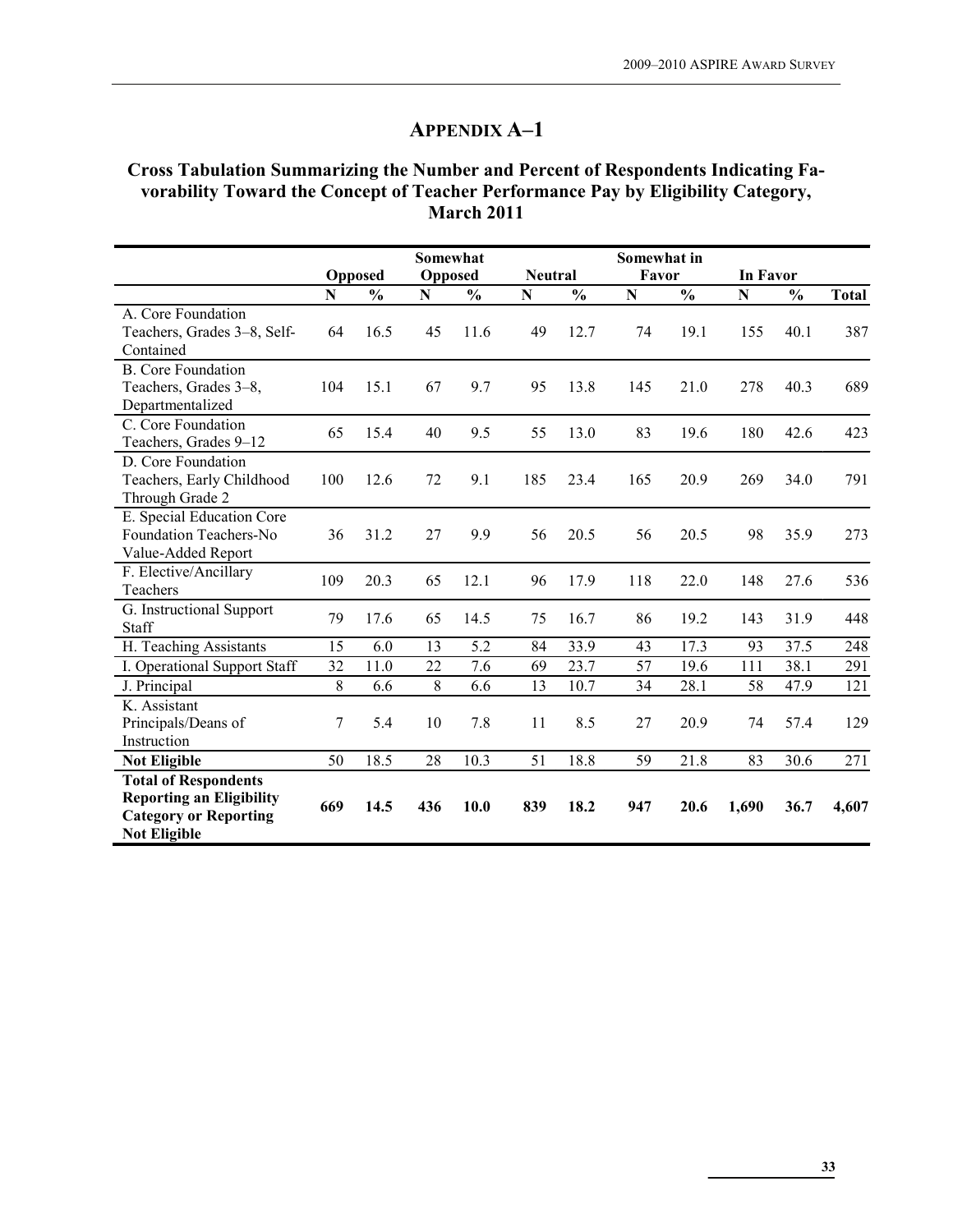## **Cross Tabulation Summarizing the Number and Percent of Respondents Indicating Favorability Toward the Concept of Teacher Performance Pay Based on Individual Student Growth by Eligibility Category, March 2011**

|                                 |                    |               | Somewhat       |               |                    |               | Somewhat in  |               |                 |               |              |
|---------------------------------|--------------------|---------------|----------------|---------------|--------------------|---------------|--------------|---------------|-----------------|---------------|--------------|
|                                 | Opposed            |               | Opposed        |               | Neutral            |               | <b>Favor</b> |               | <b>In Favor</b> |               |              |
|                                 | $\overline{\bf N}$ | $\frac{0}{0}$ | N              | $\frac{0}{0}$ | $\overline{\bf N}$ | $\frac{1}{2}$ | $\mathbf N$  | $\frac{0}{0}$ | $\mathbf N$     | $\frac{0}{0}$ | <b>Total</b> |
| A. Core Foundation              |                    |               |                |               |                    |               |              |               |                 |               |              |
| Teachers, Grades 3-8,           | 102                | 26.6          | 57             | 14.8          | 58                 | 15.1          | 77           | 20.1          | 90              | 23.4          | 384          |
| Self-Contained                  |                    |               |                |               |                    |               |              |               |                 |               |              |
| <b>B.</b> Core Foundation       |                    |               |                |               |                    |               |              |               |                 |               |              |
| Teachers, Grades 3-8,           | 156                | 22.7          | 92             | 13.4          | 86                 | 12.5          | 151          | 21.9          | 203             | 29.5          | 688          |
| Departmentalized                |                    |               |                |               |                    |               |              |               |                 |               |              |
| C. Core Foundation              | 97                 | 22.9          | 51             | 12.1          | 86                 | 20.3          | 89           | 21.0          | 100             | 23.6          | 423          |
| Teachers, Grades 9-12           |                    |               |                |               |                    |               |              |               |                 |               |              |
| D. Core Foundation              |                    |               |                |               |                    |               |              |               |                 |               |              |
| Teachers, Early                 | 137                | 17.5          | 110            | 14.0          | 172                | 22.0          | 147          | 18.8          | 217             | 27.7          | 783          |
| Childhood Through Grade         |                    |               |                |               |                    |               |              |               |                 |               |              |
| $\overline{2}$                  |                    |               |                |               |                    |               |              |               |                 |               |              |
| E. Special Education Core       |                    |               |                |               |                    |               |              |               |                 |               |              |
| Foundation Teachers-No          | 43                 | 15.9          | 40             | 14.8          | 67                 | 24.7          | 64           | 23.6          | 57              | 21.0          | 271          |
| Value-Added Report              |                    |               |                |               |                    |               |              |               |                 |               |              |
| F. Elective/Ancillary           | 141                | 26.6          | 87             | 16.4          | 104                | 19.6          | 118          | 22.2          | 81              | 15.3          | 531          |
| Teachers                        |                    |               |                |               |                    |               |              |               |                 |               |              |
| G. Instructional Support        | 104                | 23.4          | 71             | 16.0          | 69                 | 15.5          | 96           | 21.6          | 105             | 23.6          | 445          |
| Staff                           |                    |               |                |               |                    |               |              |               |                 |               |              |
| H. Teaching Assistants          | 30                 | 12.2          | 26             | 10.6          | 77                 | 31.3          | 55           | 22.4          | 58              | 23.6          | 246          |
| I. Operational Support          | 40                 | 14.2          | 27             | 9.6           | 83                 | 29.4          | 65           | 23.0          | 67              | 23.8          | 282          |
| Staff                           |                    |               |                |               |                    |               |              |               |                 |               |              |
| J. Principal                    | 9                  | 7.5           | $\overline{7}$ | 5.8           | 19                 | 15.8          | 34           | 28.3          | 51              | 42.5          | 120          |
| K. Assistant                    |                    |               |                |               |                    |               |              |               |                 |               |              |
| Principals/Deans of             | 13                 | 10.2          | 10             | 7.8           | 8                  | 6.3           | 28           | 21.9          | 69              | 53.9          | 128          |
| Instruction                     |                    |               |                |               |                    |               |              |               |                 |               |              |
| <b>Not Eligible</b>             | 57                 | 21.1          | 33             | 12.2          | 58                 | 21.5          | 67           | 24.8          | 55              | 20.4          | 270          |
| <b>Total of Respondents</b>     |                    |               |                |               |                    |               |              |               |                 |               |              |
| <b>Reporting an Eligibility</b> | 929                | 20.3          | 611            | 13.4          | 887                | 19.4          | 991          | 21.7          | 1,53            | 25.2          | 4,571        |
| <b>Category or Reporting</b>    |                    |               |                |               |                    |               |              |               |                 |               |              |
| <b>Not Eligible</b>             |                    |               |                |               |                    |               |              |               |                 |               |              |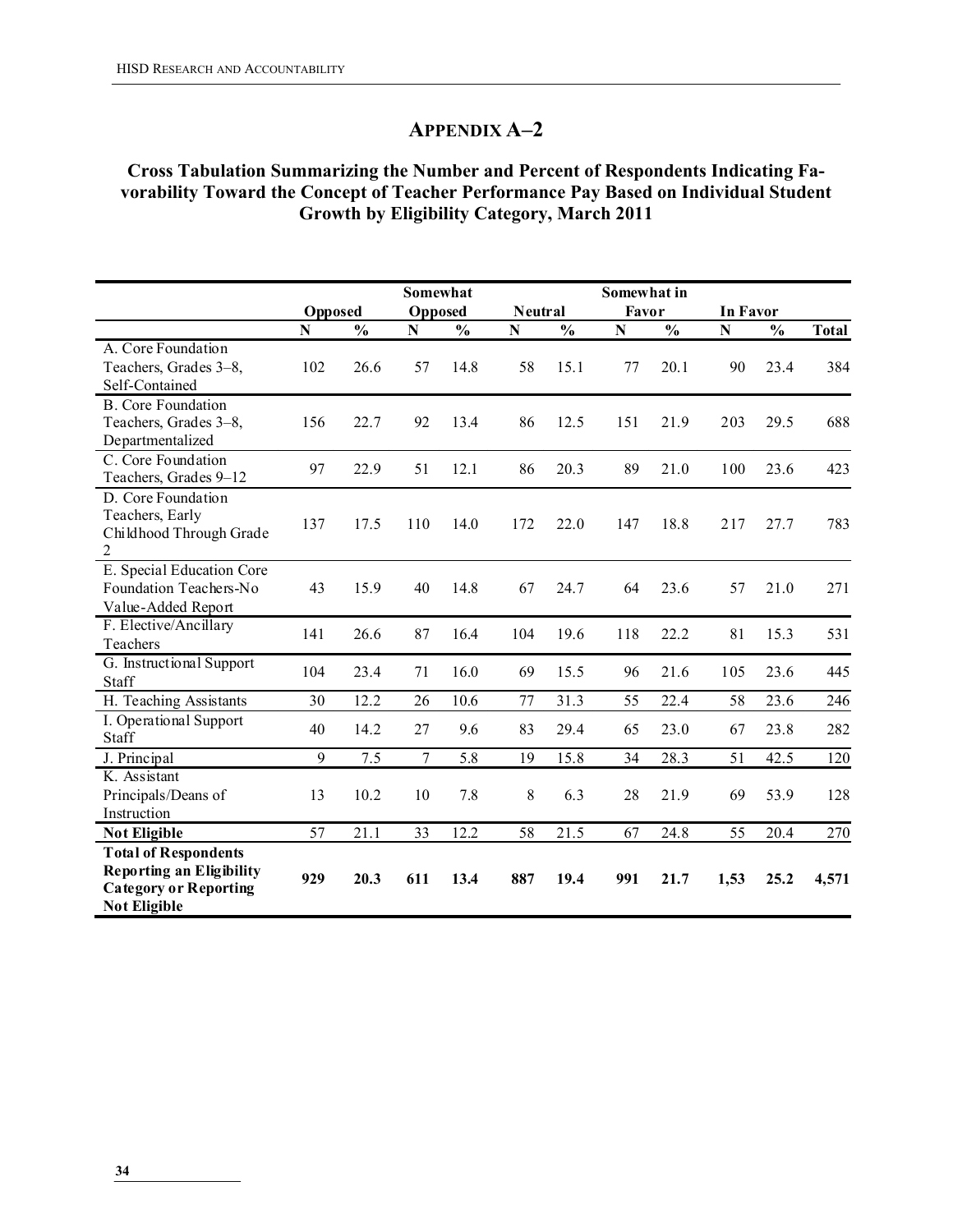## **Cross Tabulation Summarizing the Number and Percent of Respondents Indicating Favorability Toward the Concept of Teacher Performance Pay Based on Passing Rates Only by Eligibility Category, March 2011**

|                                                                                                                       |                 |               | <b>Somewhat</b> |                   |                 |                   | Somewhat in |               |                 |               |                  |
|-----------------------------------------------------------------------------------------------------------------------|-----------------|---------------|-----------------|-------------------|-----------------|-------------------|-------------|---------------|-----------------|---------------|------------------|
|                                                                                                                       | Opposed         |               | <b>Opposed</b>  |                   | <b>Neutral</b>  |                   | Favor       |               | <b>In Favor</b> |               |                  |
|                                                                                                                       | N               | $\frac{0}{0}$ | ${\bf N}$       | $\frac{0}{0}$     | ${\bf N}$       | $\frac{0}{0}$     | ${\bf N}$   | $\frac{0}{0}$ | $\mathbf N$     | $\frac{0}{0}$ | <b>Total</b>     |
| A. Core Foundation                                                                                                    |                 |               |                 |                   |                 |                   |             |               |                 |               |                  |
| Teachers, Grades 3-8,<br>Self-Contained                                                                               | 103             | 26.8          | 63              | 16.4              | 76              | 19.7              | 54          | 14.0          | 89              | 23.1          | 385              |
| <b>B.</b> Core Foundation<br>Teachers, Grades 3-8,<br>Departmentalized                                                | 200             | 29.0          | 120             | 17.4              | 123             | 17.9              | 120         | 17.4          | 126             | 18.3          | 689              |
| C. Core Foundation<br>Teachers, Grades 9-12                                                                           | 136             | 32.3          | 73              | 17.3              | 88              | 20.9              | 63          | 15.0          | 61              | 14.5          | 421              |
| D. Core Foundation<br>Teachers, Early Childhood<br>Through Grade 2                                                    | 221             | 28.2          | 128             | 16.3              | 199             | 25.4              | 127         | 16.2          | 108             | 13.8          | 783              |
| E. Special Education Core<br>Foundation Teachers-No<br>Value-Added Report                                             | 76              | 28.1          | 41              | 15.2              | 77              | 28.5              | 42          | 15.6          | 34              | 12.6          | 270              |
| F. Elective/Ancillary<br>Teachers                                                                                     | 175             | 33.0          | 101             | 19.0              | 129             | 24.3              | 78          | 14.7          | 48              | 9.0           | 531              |
| G. Instructional Support<br>Staff                                                                                     | 155             | 34.8          | 103             | 23.1              | 81              | 18.2              | 60          | 13.5          | 47              | 10.5          | 446              |
| H. Teaching Assistants                                                                                                | 44              | 18.3          | 42              | 17.4              | 83              | 34.4              | 37          | 15.4          | 35              | 14.5          | 241              |
| I. Operational Support<br>Staff                                                                                       | 59              | 20.6          | 38              | 13.2              | 94              | 32.8              | 58          | 20.2          | 38              | 13.2          | 287              |
| J. Principal                                                                                                          | $\overline{20}$ | 16.8          | 30              | $\overline{25.2}$ | 34              | $\overline{20.2}$ | 19          | 16.0          | 26              | 21.8          | $\overline{119}$ |
| K. Assistant<br>Principals/Deans of<br>Instruction                                                                    | 38              | 29.5          | 30              | 23.3              | 23              | 17.8              | 17          | 13.2          | 21              | 16.3          | 129              |
| <b>Not Eligible</b>                                                                                                   | $\overline{74}$ | 27.7          | 46              | 17.2              | $\overline{67}$ | 25.1              | 43          | 16.1          | $\overline{37}$ | 13.9          | $\overline{267}$ |
| <b>Total of Respondents</b><br><b>Reporting an Eligibility</b><br><b>Category or Reporting</b><br><b>Not Eligible</b> | 1,301           | 28.5          | 815             | 17.8              | 1,064           | 23.3              | 718         | 15.7          | 670             | 14.7          | 4,568            |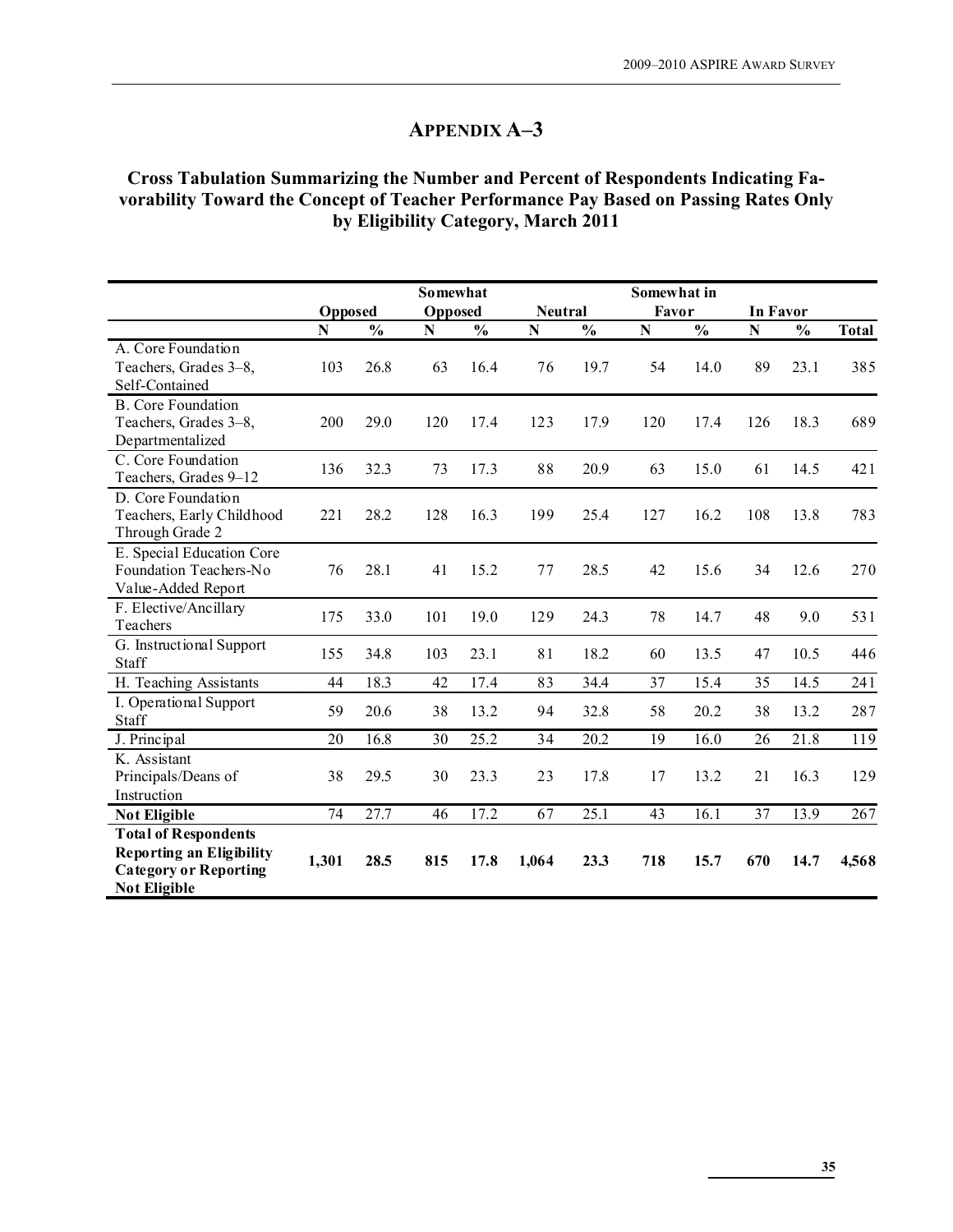# **Cross Tabulation Summarizing the Number and Percent of Respondents Indicating Favorability Toward the Concept of Differentiated Pay by Eligibility Category, March 2011**

|                                 |         |               | Somewhat  |               |         |               | Somewhat in |               |                 |               |              |
|---------------------------------|---------|---------------|-----------|---------------|---------|---------------|-------------|---------------|-----------------|---------------|--------------|
|                                 | Opposed |               | Opposed   |               | Neutral |               | Favor       |               | <b>In Favor</b> |               |              |
|                                 | N       | $\frac{0}{0}$ | ${\bf N}$ | $\frac{0}{0}$ | N       | $\frac{0}{0}$ | ${\bf N}$   | $\frac{0}{0}$ | ${\bf N}$       | $\frac{0}{0}$ | <b>Total</b> |
| A. Core Foundation              |         |               |           |               |         |               |             |               |                 |               |              |
| Teachers, Grades 3-8,           | 62      | 16.4          | 51        | 13.5          | 61      | 16.1          | 86          | 22.7          | 119             | 31.4          | 379          |
| Self-Contained                  |         |               |           |               |         |               |             |               |                 |               |              |
| <b>B.</b> Core Foundation       |         |               |           |               |         |               |             |               |                 |               |              |
| Teachers, Grades 3-8,           | 91      | 13.3          | 79        | 11.5          | 113     | 16.5          | 142         | 20.8          | 259             | 37.9          | 684          |
| Departmentalized                |         |               |           |               |         |               |             |               |                 |               |              |
| C. Core Foundation              |         |               |           |               |         |               |             |               |                 |               |              |
| Teachers, Grades 9-12           | 70      | 16.6          | 34        | 8.1           | 83      | 19.7          | 92          | 21.9          | 142             | 33.7          | 421          |
| D. Core Foundation              |         |               |           |               |         |               |             |               |                 |               |              |
| Teachers, Early                 |         |               |           |               |         |               |             |               |                 |               |              |
| Childhood Through Grade         | 116     | 15.0          | 81        | 10.5          | 209     | 27.0          | 167         | 21.6          | 200             | 25.9          | 773          |
| $\overline{2}$                  |         |               |           |               |         |               |             |               |                 |               |              |
| E. Special Education Core       |         |               |           |               |         |               |             |               |                 |               |              |
| Foundation Teachers-No          | 41      | 15.2          | 28        | 10.4          | 68      | 25.3          | 57          | 21.2          | 75              | 27.9          | 269          |
| Value-Added Report              |         |               |           |               |         |               |             |               |                 |               |              |
| F. Elective/Ancillary           | 121     | 23.0          | 79        | 15.0          | 123     | 23.4          | 109         | 20.7          | 94              | 17.9          | 526          |
| Teachers                        |         |               |           |               |         |               |             |               |                 |               |              |
| G. Instructional Support        | 81      | 18.2          | 64        | 14.4          | 89      | 20.0          | 57          | 19.6          | 124             | 27.9          | 445          |
| Staff                           |         |               |           |               |         |               |             |               |                 |               |              |
| H. Teaching Assistants          | 25      | 10.5          | 14        | 5.9           | 96      | 40.5          | 41          | 17.3          | 61              | 25.7          | 237          |
| I. Operational Support          | 31      | 10.9          |           |               |         |               |             |               |                 | 28.5          |              |
| Staff                           |         |               | 27        | 9.5           | 89      | 31.3          | 56          | 19.7          | 81              |               | 284          |
| J. Principal                    | 8       | 6.7           | 9         | 7.6           | 17      | 14.3          | 34          | 28.6          | 51              | 42.9          | 119          |
| K. Assistant                    |         |               |           |               |         |               |             |               |                 |               |              |
| Principals/Deans of             | 6       | 4.7           | 13        | 10.2          | 20      | 15.6          | 22          | 17.2          | 67              | 52.3          | 128          |
| Instruction                     |         |               |           |               |         |               |             |               |                 |               |              |
| <b>Not Eligible</b>             | 49      | 18.0          | 22        | 8.1           | 73      | 27.0          | 58          | 21.5          | 68              | 25.2          | 270          |
| <b>Total of Respondents</b>     |         |               |           |               |         |               |             |               |                 |               |              |
| <b>Reporting an Eligibility</b> | 701     | 15.5          | 501       | 11.0          | 1,041   | 23.0          | 951         | 21.0          | 1,341           | 29.6          | 4,535        |
| <b>Category or Reporting</b>    |         |               |           |               |         |               |             |               |                 |               |              |
| <b>Not Eligible</b>             |         |               |           |               |         |               |             |               |                 |               |              |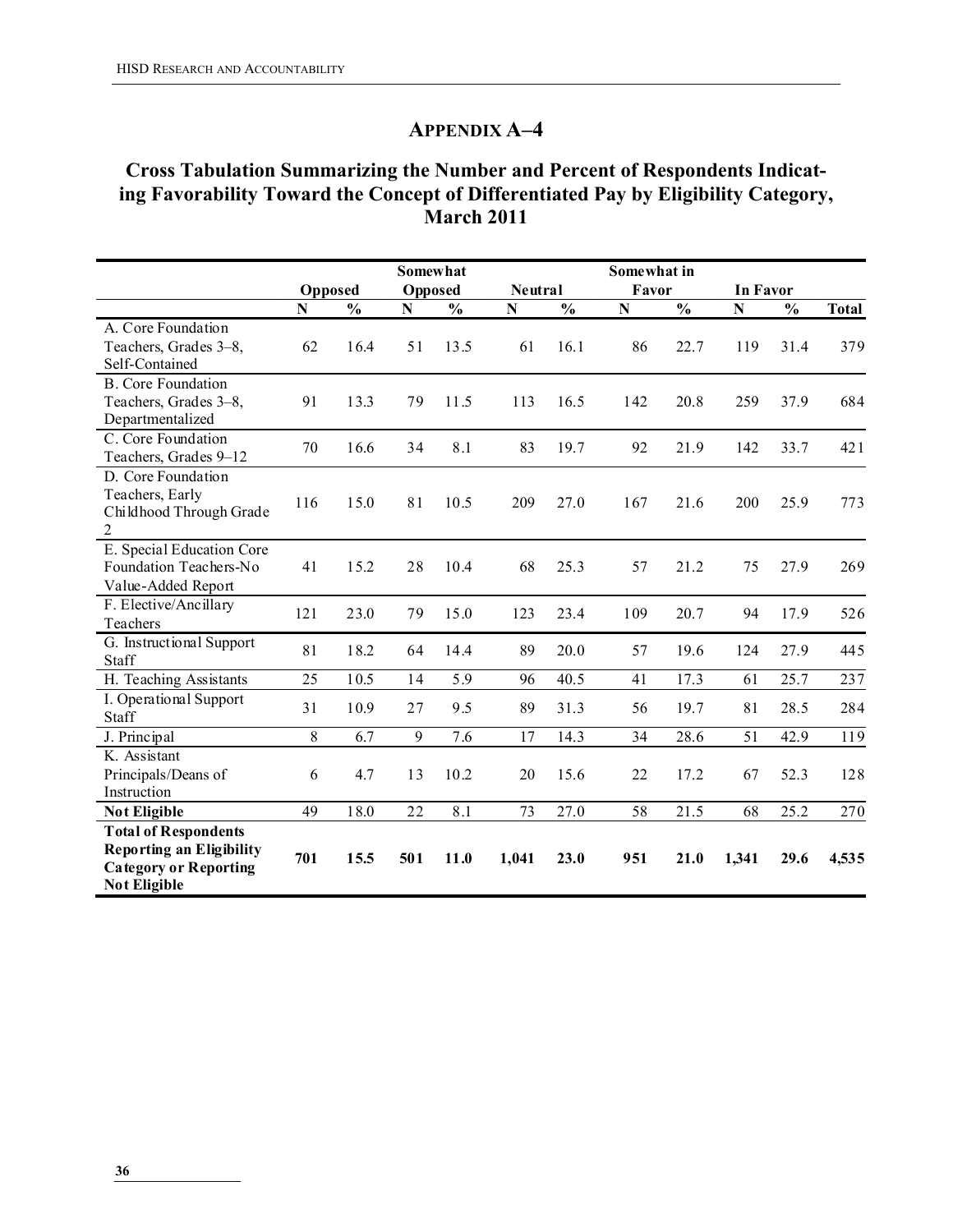# **Cross Tabulation Summarizing the Number and Percent of Survey Respondents' Level of Understanding of the 2009–2010 ASPIRE Award Program, March 2011**

|                                 | <b>Very Low</b> |                  | Low            |               | <b>Sufficient</b> | High          |       |               | <b>Very High</b> | Total         |       |
|---------------------------------|-----------------|------------------|----------------|---------------|-------------------|---------------|-------|---------------|------------------|---------------|-------|
|                                 | N               | $\frac{0}{0}$    | $\mathbf N$    | $\frac{0}{0}$ | $\mathbf N$       | $\frac{0}{0}$ | N     | $\frac{0}{0}$ | N                | $\frac{0}{0}$ |       |
| A. Core Foundation              |                 |                  |                |               |                   |               |       |               |                  |               |       |
| Teachers, Grades 3-8, Self-     |                 |                  |                |               |                   |               |       |               |                  |               |       |
| Contained                       | 18              | 4.7              | 33             | 8.5           | 171               | 44.2          | 89    | 23.0          | 76               | 19.6          | 387   |
| <b>B.</b> Core Foundation       |                 |                  |                |               |                   |               |       |               |                  |               |       |
| Teachers, Grades 3-8,           |                 |                  |                |               |                   |               |       |               |                  |               |       |
| Departmentalized                | 29              | 4.2              | 77             | 11.2          | 300               | 43.6          | 174   | 25.3          | 108              | 15.7          | 688   |
| C. Core Foundation              |                 |                  |                |               |                   |               |       |               |                  |               |       |
| Teachers, Grades 9-12           | 9               | 2.1              | 36             | 8.5           | 211               | 49.8          | 99    | 23.3          | 69               | 16.3          | 424   |
| D. Core Foundation              |                 |                  |                |               |                   |               |       |               |                  |               |       |
| Teachers, Early Childhood       |                 |                  |                |               |                   |               |       |               |                  |               |       |
| Through Grade 2                 | 24              | 3.0              | 59             | 7.5           | 387               | 48.9          | 199   | 25.2          | 122              | 15.4          | 791   |
| E. Special Education Core       |                 |                  |                |               |                   |               |       |               |                  |               |       |
| Foundation Teachers-No          |                 |                  |                |               |                   |               |       |               |                  |               |       |
| Value-Added Report              | 1               | 0.4              | 35             | 12.8          | 127               | 46.5          | 73    | 26.7          | 37               | 13.6          | 273   |
| F. Elective/Ancillary           |                 |                  |                |               |                   |               |       |               |                  |               |       |
| Teachers                        | 7               | 1.3              | 32             | 6.0           | 267               | 50.3          | 135   | 25.4          | 90               | 16.9          | 531   |
| G. Instructional Support        |                 |                  |                |               |                   |               |       |               |                  |               |       |
| Staff                           | 13              | 2.9              | 37             | 8.1           | 218               | 47.9          | 123   | 27.0          | 64               | 14.1          | 455   |
| H. Teaching Assistants          | 8               | 3.1              | 25             | 9.7           | 146               | 56.6          | 54    | 20.9          | 25               | 9.7           | 258   |
| I. Operational Support Staff    | $\overline{7}$  | $\overline{2.2}$ | 28             | 8.8           | 200               | 62.9          | 57    | 17.9          | 26               | 8.2           | 318   |
| J. Principal                    | $\overline{0}$  | 0.0              | $\overline{2}$ | 1.6           | 29                | 23.6          | 52    | 42.3          | 40               | 32.5          | 123   |
| K. Assistant                    |                 |                  |                |               |                   |               |       |               |                  |               |       |
| Principals/Deans of             |                 |                  |                |               |                   |               |       |               |                  |               |       |
| Instruction                     | 1               | 0.8              | 5              | 3.8           | 48                | 36.9          | 40    | 30.8          | 36               | 27.7          | 130   |
| <b>Not Eligible</b>             | 15              | 5.4              | 35             | 12.6          | 137               | 49.3          | 59    | 21.2          | 32               | 11.5          | 278   |
| <b>Total of Respondents</b>     |                 |                  |                |               |                   |               |       |               |                  |               |       |
| <b>Reporting an Eligibility</b> | 132             | 2.8              | 404            | 8.7           | 2,241             | 48.1          | 1,154 | 24.8          | 725              | 15.6          | 4,656 |
| <b>Category or Reporting</b>    |                 |                  |                |               |                   |               |       |               |                  |               |       |
| <b>Not Eligible</b>             |                 |                  |                |               |                   |               |       |               |                  |               |       |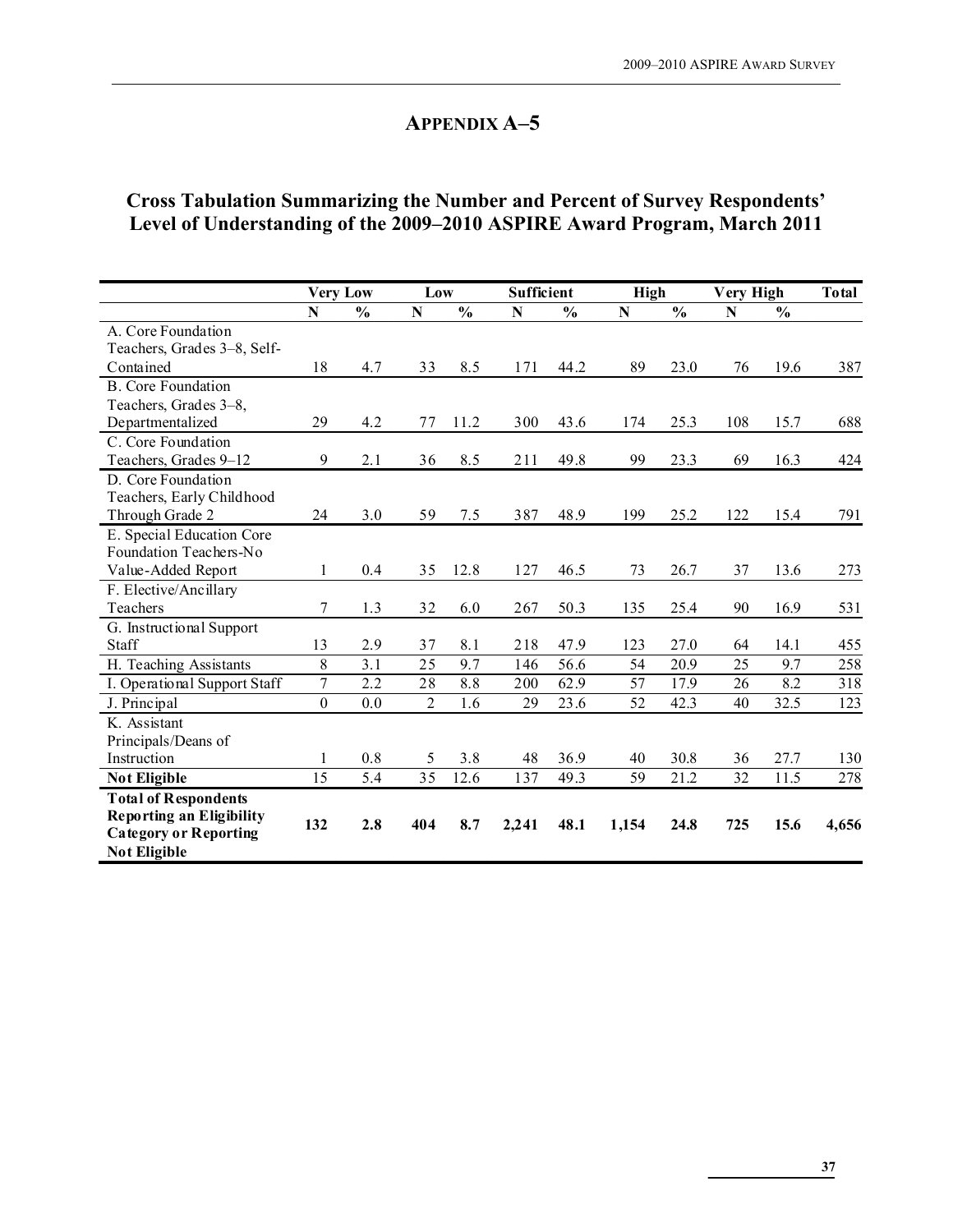# **Cross Tabulation Summarizing the Number and Percent of Survey Respondents' Indicating a Connection Between Classroom Instruction and Performance Pay Results by Eligibility Category for the 2009–2010 ASPIRE Award Program, March 2011**

|                                                                                                                       |     | <b>Strongly</b> |                 |               |         |               |       | <b>Strongly</b>          |           |               |              |
|-----------------------------------------------------------------------------------------------------------------------|-----|-----------------|-----------------|---------------|---------|---------------|-------|--------------------------|-----------|---------------|--------------|
|                                                                                                                       |     | <b>Disagree</b> | <b>Disagree</b> |               | Neutral |               | Agree |                          | Agree     |               | <b>Total</b> |
|                                                                                                                       | N   | $\frac{0}{0}$   | N               | $\frac{0}{0}$ | N       | $\frac{0}{0}$ | N     | $\overline{\frac{0}{0}}$ | ${\bf N}$ | $\frac{0}{0}$ |              |
| A. Core Foundation<br>Teachers, Grades 3-8, Self-<br>Contained                                                        | 79  | 20.3            | 64              | 16.5          | 89      | 22.9          | 105   | 27.0                     | 52        | 13.4          | 389          |
| <b>B.</b> Core Foundation<br>Teachers, Grades 3-8,<br>Departmentalized                                                | 135 | 19.8            | 155             | 22.7          | 133     | 19.5          | 172   | 25.2                     | 87        | 12.8          | 682          |
| C. Core Foundation<br>Teachers, Grades 9-12                                                                           | 58  | 14.0            | 103             | 24.8          | 101     | 24.3          | 114   | 27.5                     | 39        | 9.4           | 415          |
| D. Core Foundation<br>Teachers, Early Childhood<br>Through Grade 2                                                    | 95  | 12.1            | 159             | 20.2          | 232     | 29.5          | 228   | 29.0                     | 72        | 9.2           | 786          |
| E. Special Education Core<br>Foundation Teachers-No<br>Value-Added Report                                             | 37  | 13.8            | 48              | 17.8          | 82      | 30.5          | 72    | 26.8                     | 30        | 11.2          | 269          |
| F. Elective/Ancillary<br>Teachers                                                                                     | 89  | 17.0            | 119             | 22.8          | 147     | 28.2          | 125   | 23.9                     | 42        | 8.0           | 522          |
| G. Instructional Support<br>Staff                                                                                     | 74  | 16.7            | 126             | 28.5          | 101     | 22.9          | 116   | 26.2                     | 25        | 5.7           | 442          |
| H. Teaching Assistants                                                                                                | 17  | 6.8             | 21              | 8.4           | 98      | 39.4          | 93    | 37.3                     | 20        | 8.0           | 249          |
| I. Operational Support Staff                                                                                          | 24  | 8.8             | 37              | 13.6          | 108     | 39.7          | 88    | 32.4                     | 15        | 5.5           | 272          |
| J. Principal                                                                                                          | 8   | 6.7             | 21              | 17.6          | 23      | 19.3          | 46    | 38.7                     | 21        | 17.6          | 119          |
| K. Assistant<br>Principals/Deans of<br>Instruction                                                                    | 8   | 6.3             | 16              | 12.5          | 23      | 18.0          | 53    | 41.4                     | 28        | 21.9          | 128          |
| <b>Not Eligible</b>                                                                                                   | 31  | 12.1            | 51              | 19.9          | 81      | 31.6          | 76    | 29.7                     | 17        | 6.6           | 256          |
| <b>Total of Respondents</b><br><b>Reporting an Eligibility</b><br><b>Category or Reporting</b><br><b>Not Eligible</b> | 655 | 14.5            | 920             | 20.3          | 1,218   | 26.9          | 1,288 | 28.4                     | 448       | 9.9           | 4,529        |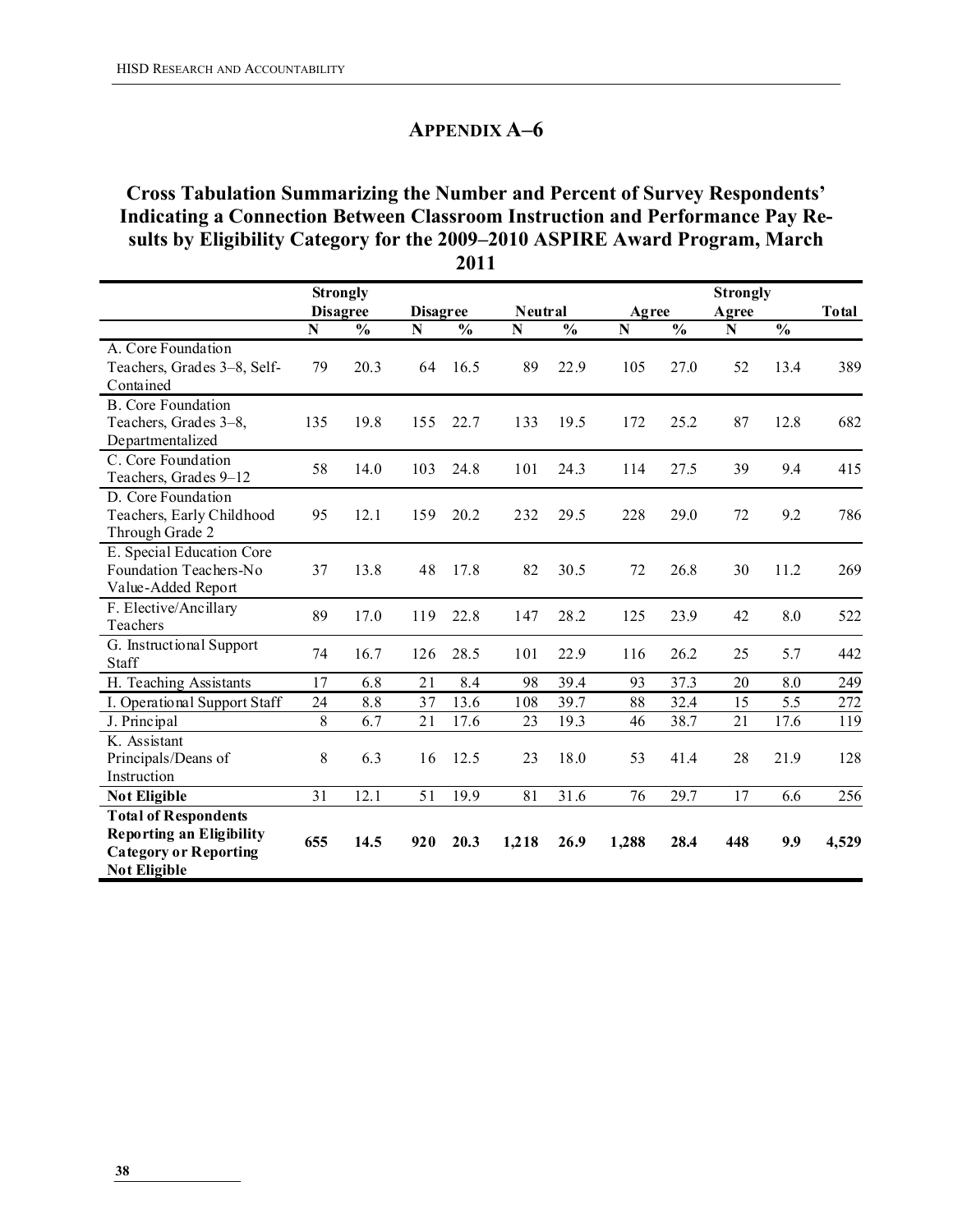# **Cross Tabulation Summarizing the Number and Percent of Survey Respondents Indicating the Maximum ASPIRE Award Amount Adequately Recognized Their Efforts to Increase Student Progress, March 2011**

|                                                                                                                       | <b>Strongly</b><br><b>Disagree</b> |               | <b>Neutral</b><br><b>Disagree</b> |               | Agree |               | <b>Strongly</b><br>Agree | <b>Total</b>  |             |               |       |
|-----------------------------------------------------------------------------------------------------------------------|------------------------------------|---------------|-----------------------------------|---------------|-------|---------------|--------------------------|---------------|-------------|---------------|-------|
|                                                                                                                       | N                                  | $\frac{0}{0}$ | ${\bf N}$                         | $\frac{0}{0}$ | N     | $\frac{0}{0}$ | ${\bf N}$                | $\frac{0}{0}$ | $\mathbf N$ | $\frac{0}{0}$ |       |
| A. Core Foundation<br>Teachers, Grades 3-8,<br>Self-Contained                                                         | 87                                 | 22.5          | 80                                | 20.7          | 91    | 23.6          | 84                       | 21.8          | 44          | 11.4          | 386   |
| <b>B.</b> Core Foundation<br>Teachers, Grades 3-8,<br>Departmentalized                                                | 150                                | 22.0          | 129                               | 18.9          | 150   | 22.0          | 162                      | 23.8          | 90          | 13.2          | 681   |
| C. Core Foundation<br>Teachers, Grades 9-12                                                                           | 72                                 | 17.5          | 94                                | 22.8          | 98    | 23.8          | 106                      | 25.7          | 42          | 10.2          | 412   |
| D. Core Foundation<br>Teachers, Early Childhood<br>Through Grade 2                                                    | 135                                | 17.2          | 189                               | 24.1          | 209   | 26.7          | 188                      | 24.0          | 63          | 8.0           | 784   |
| E. Special Education Core<br>Foundation Teachers-No<br>Value-Added Report                                             | 48                                 | 18.2          | 62                                | 23.5          | 83    | 31.4          | 51                       | 19.3          | 20          | 7.6           | 264   |
| F. Elective/Ancillary<br>Teachers                                                                                     | 156                                | 30.3          | 118                               | 22.9          | 129   | 25.0          | 85                       | 16.5          | 27          | 5.2           | 515   |
| G. Instructional Support<br>Staff                                                                                     | 132                                | 31.5          | 133                               | 31.7          | 99    | 23.6          | 42                       | 10.0          | 13          | 3.1           | 419   |
| H. Teaching Assistants                                                                                                | 25                                 | 10.4          | 33                                | 13.7          | 105   | 43.6          | 67                       | 27.8          | 11          | 4.6           | 241   |
| I. Operational Support<br>Staff                                                                                       | 33                                 | 13.1          | 39                                | 15.5          | 101   | 40.1          | 68                       | 27.0          | 11          | 4.4           | 252   |
| J. Principal                                                                                                          | 14                                 | 12.7          | 20                                | 18.2          | 21    | 19.1          | 41                       | 37.3          | 14          | 12.7          | 110   |
| K. Assistant<br>Principals/Deans of<br>Instruction                                                                    | 8                                  | 6.3           | 22                                | 17.5          | 35    | 27.8          | 41                       | 32.5          | 20          | 15.9          | 126   |
| <b>Not Eligible</b>                                                                                                   | 54                                 | 23.4          | 41                                | 17.7          | 75    | 32.5          | 51                       | 22.1          | 10          | 4.3           | 231   |
| <b>Total of Respondents</b><br><b>Reporting an Eligibility</b><br><b>Category or Reporting</b><br><b>Not Eligible</b> | 914                                | 20.7          | 960                               | 21.7          | 1,196 | 27.1          | 986                      | 22.3          | 365         | 8.3           | 4,421 |